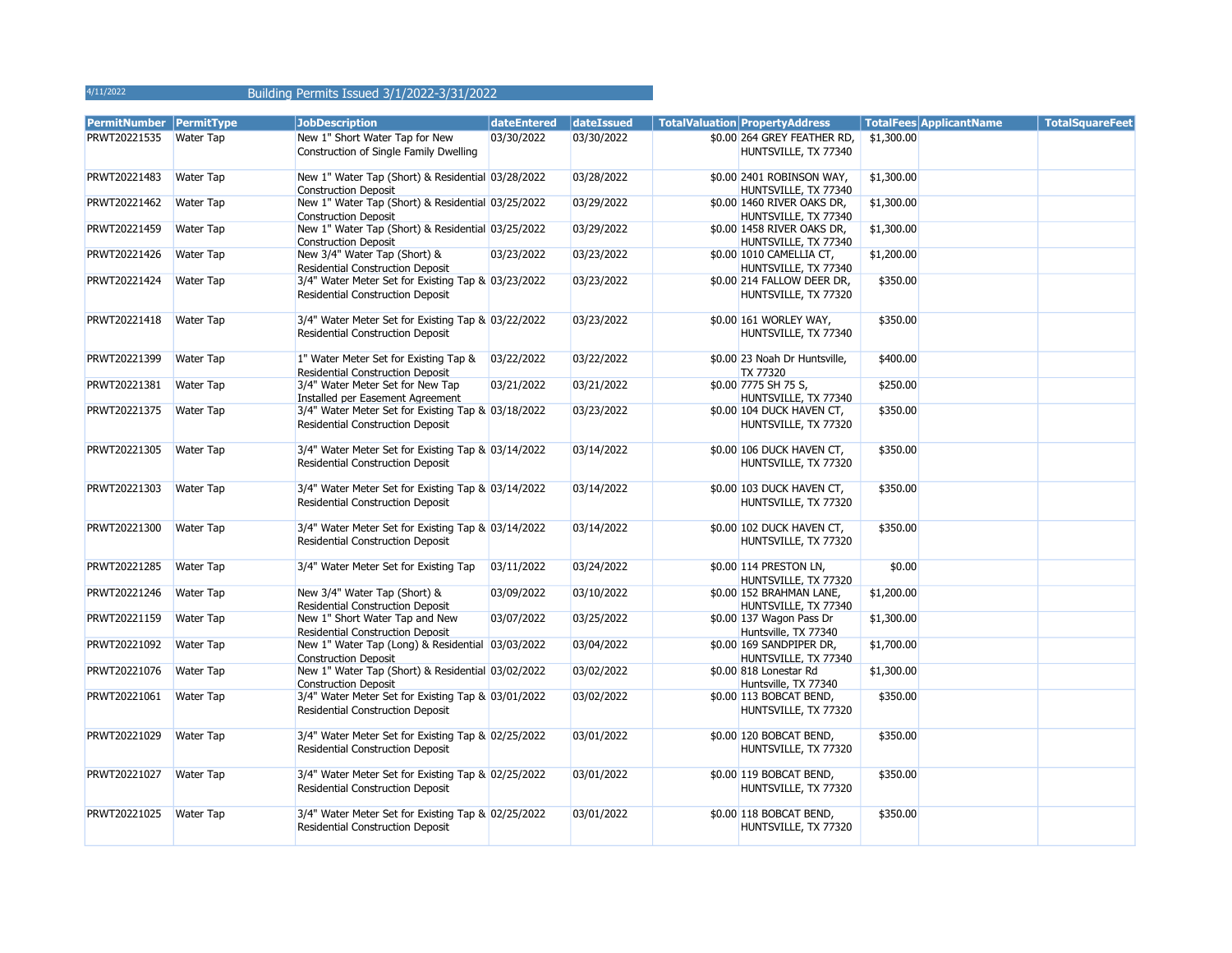| PRWT20221023 | <b>Water Tap</b>      | 3/4" Water Meter Set for Existing Tap & 02/25/2022<br><b>Residential Construction Deposit</b>                             |            | 03/01/2022 | \$0.00 117 BOBCAT BEND,<br>HUNTSVILLE, TX 77320   | \$350.00   |                                           |  |
|--------------|-----------------------|---------------------------------------------------------------------------------------------------------------------------|------------|------------|---------------------------------------------------|------------|-------------------------------------------|--|
| PRWT20221015 | <b>Water Tap</b>      | 3/4" Water Meter Set for Existing Tap & 02/25/2022<br><b>Residential Construction Deposit</b>                             |            | 03/25/2022 | \$0.00 112 BOBCAT BEND,<br>HUNTSVILLE, TX 77320   | \$350.00   |                                           |  |
| PRWT20220917 | Water Tap             | New 1" Water Tap (Short) & Residential 02/23/2022<br><b>Construction Deposit</b>                                          |            | 03/01/2022 | \$0.00 105 Prosperity Ct<br>Huntsville, TX 77340  | \$1,300.00 |                                           |  |
| PRWT20220807 | Water Tap             | 3/4" Water Meter Set for Existing Tap & 02/17/2022<br>Residential Construction Deposit                                    |            | 03/04/2022 | \$0.00 506 BLACK BEAR DR,<br>HUNTSVILLE, TX 77320 | \$350.00   |                                           |  |
| PRWT20220804 | <b>Water Tap</b>      | 3/4" Water Meter Set for Existing Tap & 02/17/2022<br>Residential Construction Deposit                                    |            | 03/04/2022 | \$0.00 504 BLACK BEAR DR,<br>HUNTSVILLE, TX 77320 | \$350.00   |                                           |  |
| PRWT20220800 | <b>Water Tap</b>      | 3/4" Water Meter Set for Existing Tap & 02/17/2022<br>Residential Construction Deposit                                    |            | 03/04/2022 | \$0.00 502 BLACK BEAR DR,<br>HUNTSVILLE, TX 77320 | \$350.00   |                                           |  |
| PRWT20220798 | Water Tap             | 3/4" Water Meter Set for Existing Tap & 02/17/2022<br>Residential Construction Deposit                                    |            | 03/04/2022 | \$0.00 410 BLACK BEAR DR,<br>HUNTSVILLE, TX 77320 | \$350.00   |                                           |  |
| PRWT20220796 | <b>Water Tap</b>      | 3/4" Water Meter Set for Existing Tap & 02/17/2022<br>Residential Construction Deposit                                    |            | 03/04/2022 | \$0.00 408 BLACK BEAR DR,<br>HUNTSVILLE, TX 77320 | \$350.00   |                                           |  |
| PRWT20220791 | <b>Water Tap</b>      | 3/4" Water Meter Set for Existing Tap & 02/17/2022<br>Residential Construction Deposit                                    |            | 03/04/2022 | \$0.00 406 BLACK BEAR DR,<br>HUNTSVILLE, TX 77320 | \$350.00   |                                           |  |
| PRWT20220789 | <b>Water Tap</b>      | 3/4" Water Meter Set for Existing Tap & 02/17/2022<br>Residential Construction Deposit                                    |            | 03/04/2022 | \$0.00 405 BLACK BEAR DR,<br>HUNTSVILLE, TX 77320 | \$350.00   |                                           |  |
| PRWT20220782 | <b>Water Tap</b>      | 3/4" Water Meter Set for Existing Tap & 02/17/2022<br>Residential Construction Deposit                                    |            | 03/02/2022 | \$0.00 403 BLACK BEAR DR,<br>HUNTSVILLE, TX 77320 | \$350.00   |                                           |  |
| PRTS20221473 | <b>Temporary Sign</b> | (50) Temporary Signs advertising<br>"Good Friday" effective 3.25.22 -<br>4.15.22                                          | 03/28/2022 | 03/28/2022 | \$0.00 999 City Limits<br>Huntsville, TX 77340    | \$25.00    |                                           |  |
| PRTS20221420 | <b>Temporary Sign</b> | (50) Temporary Signs Advertising East 03/23/2022<br>Celebration - Effective 03/27/22 -<br>04/18/22                        |            | 03/23/2022 | \$0.00 999 City Limits<br>Huntsville, TX 77340    | \$25.00    |                                           |  |
| PRTS20221392 | <b>Temporary Sign</b> | 25 Temporary Signs Advertising Swim 03/21/2022<br>Team Registration - Effective 04/03/22-<br>04/24/22                     |            | 03/29/2022 | \$0.00 999 City Limits<br>Huntsville, TX 77340    |            | \$25.00 Michael & Audrey Murfin<br>Demson |  |
| PRTS20221380 | <b>Temporary Sign</b> | 40 Temporary Signs Advertising Easter 03/21/2022<br>at University Heights Baptist Church -<br>Effective 3.29.22 - 4.17.22 |            | 03/24/2022 | \$0.00 999 City Limits<br>Huntsville, TX 77340    | \$25.00    |                                           |  |
| PRTS20221373 | <b>Temporary Sign</b> | 50 Temporary Signs Advertising<br>Pineapple Run - Effective 03/20/22-<br>04/08/22                                         | 03/18/2022 | 03/21/2022 | \$0.00 999 City Limits<br>Huntsville, TX 77340    | \$25.00    |                                           |  |
| PRTS20221342 | <b>Temporary Sign</b> | 25 Temporary Signs advertising Easter 03/17/2022<br>Sunday Service - Effective 03.27.22 -<br>04.17.22                     |            | 03/22/2022 | \$0.00 999 City Limits<br>Huntsville, TX 77340    | \$25.00    |                                           |  |
| PRTS20221273 | <b>Temporary Sign</b> | 25 Temporary Signs Advertising the<br>Wynne Home Herb Festival - Effective<br>3/14/22-3/28/2022                           | 03/10/2022 | 03/16/2022 | \$0.00 999 City Limits,<br>Huntsville, TX         |            | \$25.00 Mary Ann Readal                   |  |
| PRTS20221160 | <b>Temporary Sign</b> | 30 Temporary Signs Advertising Camp<br>Invention - Effective 6/1/2022-<br>6/21/2022                                       | 03/07/2022 | 03/11/2022 | \$0.00 999 City Limits,<br>Huntsville, TX 77340   |            | \$25.00 Mary Gedelian                     |  |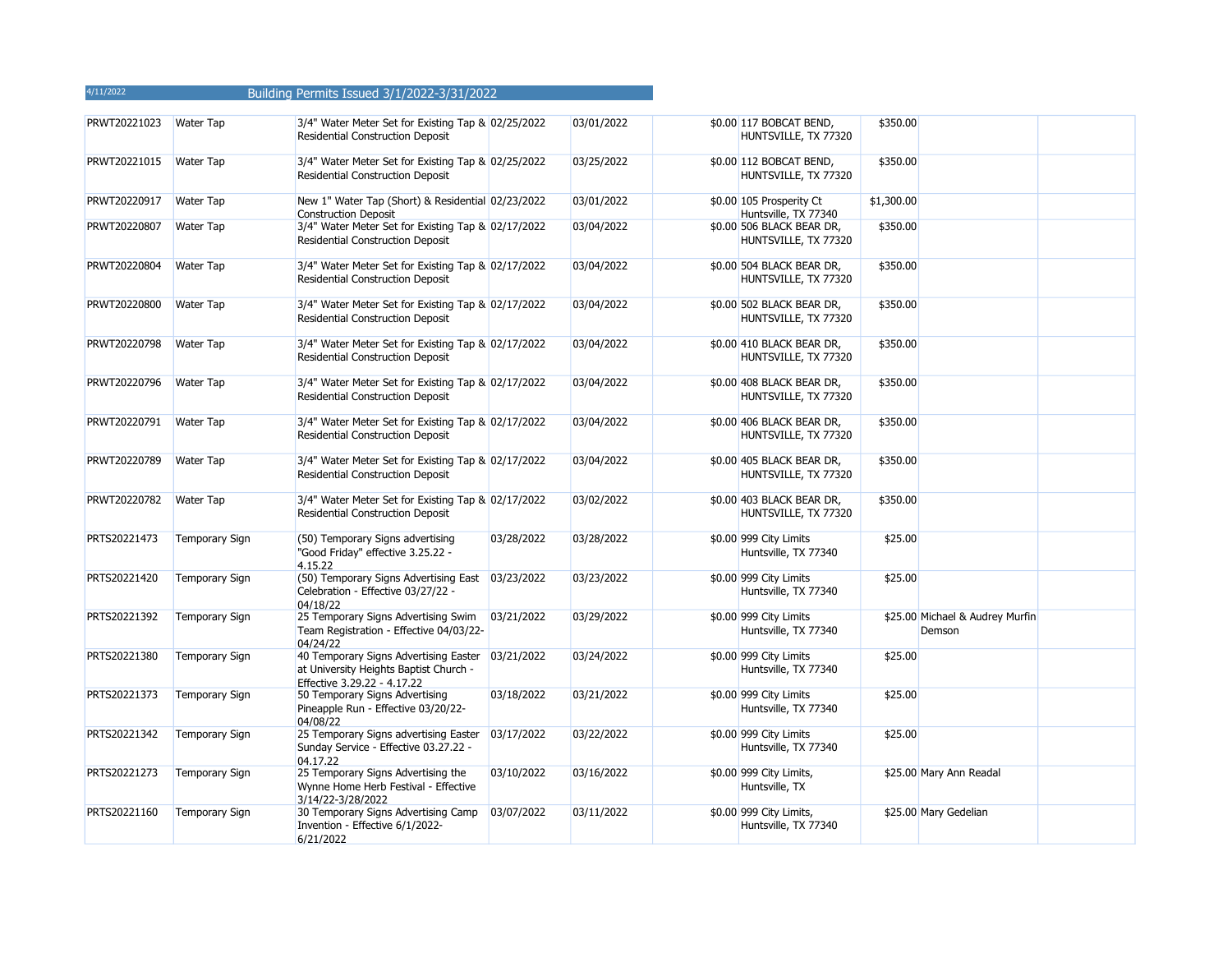| PRTS20221145 | <b>Temporary Sign</b> | 25 Temporary Signs Advertising HEAP<br>Registration - Effective 03/21/22-      | 03/04/2022 | 03/08/2022 | \$0.00 999 City Limits<br>Huntsville, TX 77340     |            | \$0.00 Luther Joiner  |  |
|--------------|-----------------------|--------------------------------------------------------------------------------|------------|------------|----------------------------------------------------|------------|-----------------------|--|
|              |                       | 04/11/22                                                                       |            |            |                                                    |            |                       |  |
| PRTS20220894 | <b>Temporary Sign</b> | 30 Temporary Signs Advertising Camp<br>Invention - Effective 03/22/22-04/11/22 | 02/23/2022 | 03/11/2022 | \$0.00 999 City Limits<br>Huntsville, TX 77340     |            | \$25.00 Mary Gedelian |  |
| PRST20221485 | Sewer Tap             | New 4" Sewer Tap (Short)                                                       | 03/28/2022 | 03/28/2022 | \$0.00 2401 ROBINSON WAY,<br>HUNTSVILLE, TX 77340  | \$1,000.00 |                       |  |
| PRST20221463 | Sewer Tap             | New 4" Sewer Tap (Short)                                                       | 03/25/2022 | 03/29/2022 | \$0.00 1460 RIVER OAKS DR,<br>HUNTSVILLE, TX 77340 | \$1,000.00 |                       |  |
| PRST20221460 | Sewer Tap             | New 4" Sewer Tap (Short)                                                       | 03/25/2022 | 03/29/2022 | \$0.00 1458 RIVER OAKS DR,<br>HUNTSVILLE, TX 77340 | \$1,000.00 |                       |  |
| PRST20221427 | Sewer Tap             | New 4" Sewer Tap (Short)                                                       | 03/23/2022 | 03/23/2022 | \$0.00 1010 CAMELLIA CT,<br>HUNTSVILLE, TX 77340   | \$1,000.00 |                       |  |
| PRST20221425 | Sewer Tap             | 4" Sewer Connection to Existing Tap                                            | 03/23/2022 | 03/23/2022 | \$0.00 214 FALLOW DEER DR,<br>HUNTSVILLE, TX 77320 | \$200.00   |                       |  |
| PRST20221419 | Sewer Tap             | 4" Sewer Connection to Existing Tap                                            | 03/22/2022 | 03/23/2022 | \$0.00 161 WORLEY WAY,<br>HUNTSVILLE, TX 77340     | \$200.00   |                       |  |
| PRST20221376 | Sewer Tap             | 4" Sewer Connection to Existing Tap                                            | 03/18/2022 | 03/23/2022 | \$0.00 104 DUCK HAVEN CT,<br>HUNTSVILLE, TX 77320  | \$200.00   |                       |  |
| PRST20221346 | Sewer Tap             | New 4" Sewer Tap (In Street)                                                   | 03/17/2022 | 03/17/2022 | \$0.00 700 EL RD,<br>HUNTSVILLE, TX 77320          | \$1,600.00 |                       |  |
| PRST20221306 | Sewer Tap             | 4" Sewer Connection to Existing Tap                                            | 03/14/2022 | 03/14/2022 | \$0.00 106 DUCK HAVEN CT,<br>HUNTSVILLE, TX 77320  | \$200.00   |                       |  |
| PRST20221304 | Sewer Tap             | 4" Sewer Connection to Existing Tap                                            | 03/14/2022 | 03/14/2022 | \$0.00 103 DUCK HAVEN CT,<br>HUNTSVILLE, TX 77320  | \$200.00   |                       |  |
| PRST20221302 | Sewer Tap             | 4" Sewer Connection to Existing Tap                                            | 03/14/2022 | 03/14/2022 | \$0.00 102 DUCK HAVEN CT,<br>HUNTSVILLE, TX 77320  | \$200.00   |                       |  |
| PRST20221286 | Sewer Tap             | New 4" Sewer Tap (Short)                                                       | 03/11/2022 | 03/24/2022 | \$0.00 114 PRESTON LN,<br>HUNTSVILLE, TX 77320     | \$0.00     |                       |  |
| PRST20221062 | Sewer Tap             | 4" Sewer Connection to Existing Tap                                            | 03/01/2022 | 03/02/2022 | \$0.00 113 BOBCAT BEND,<br>HUNTSVILLE, TX 77320    | \$200.00   |                       |  |
| PRST20221030 | Sewer Tap             | 4" Sewer Connection to Existing Tap                                            | 02/25/2022 | 03/01/2022 | \$0.00 120 BOBCAT BEND,<br>HUNTSVILLE, TX 77320    | \$200.00   |                       |  |
| PRST20221028 | Sewer Tap             | 4" Sewer Connection to Existing Tap                                            | 02/25/2022 | 03/01/2022 | \$0.00 119 BOBCAT BEND,<br>HUNTSVILLE, TX 77320    | \$200.00   |                       |  |
| PRST20221026 | Sewer Tap             | 4" Sewer Connection to Existing Tap                                            | 02/25/2022 | 03/01/2022 | \$0.00 118 BOBCAT BEND,<br>HUNTSVILLE, TX 77320    | \$200.00   |                       |  |
| PRST20221024 | Sewer Tap             | 4" Sewer Connection to Existing Tap                                            | 02/25/2022 | 03/01/2022 | \$0.00 117 BOBCAT BEND,<br>HUNTSVILLE, TX 77320    | \$200.00   |                       |  |
| PRST20221016 | Sewer Tap             | 4" Sewer Connection to Existing Tap                                            | 02/25/2022 | 03/25/2022 | \$0.00 112 BOBCAT BEND,<br>HUNTSVILLE, TX 77320    | \$200.00   |                       |  |
| PRST20220808 | Sewer Tap             | 4" Sewer Connection to Existing Tap                                            | 02/17/2022 | 03/04/2022 | \$0.00 506 BLACK BEAR DR,<br>HUNTSVILLE, TX 77320  | \$200.00   |                       |  |
| PRST20220806 | Sewer Tap             | 4" Sewer Connection to Existing Tap                                            | 02/17/2022 | 03/04/2022 | \$0.00 504 BLACK BEAR DR,<br>HUNTSVILLE, TX 77320  | \$200.00   |                       |  |
| PRST20220801 | Sewer Tap             | 4" Sewer Connection to Existing Tap                                            | 02/17/2022 | 03/04/2022 | \$0.00 502 BLACK BEAR DR,<br>HUNTSVILLE, TX 77320  | \$200.00   |                       |  |
| PRST20220799 | Sewer Tap             | 4" Sewer Connection to Existing Tap                                            | 02/17/2022 | 03/04/2022 | \$0.00 410 BLACK BEAR DR,<br>HUNTSVILLE, TX 77320  | \$200.00   |                       |  |
| PRST20220797 | Sewer Tap             | 4" Sewer Connection to Existing Tap                                            | 02/17/2022 | 03/04/2022 | \$0.00 408 BLACK BEAR DR,<br>HUNTSVILLE, TX 77320  | \$200.00   |                       |  |
| PRST20220793 | Sewer Tap             | 4" Sewer Connection to Existing Tap                                            | 02/17/2022 | 03/04/2022 | \$0.00 406 BLACK BEAR DR,<br>HUNTSVILLE, TX 77320  | \$200.00   |                       |  |
| PRST20220790 | Sewer Tap             | 4" Sewer Connection to Existing Tap                                            | 02/17/2022 | 03/04/2022 | \$0.00 405 BLACK BEAR DR,<br>HUNTSVILLE, TX 77320  | \$200.00   |                       |  |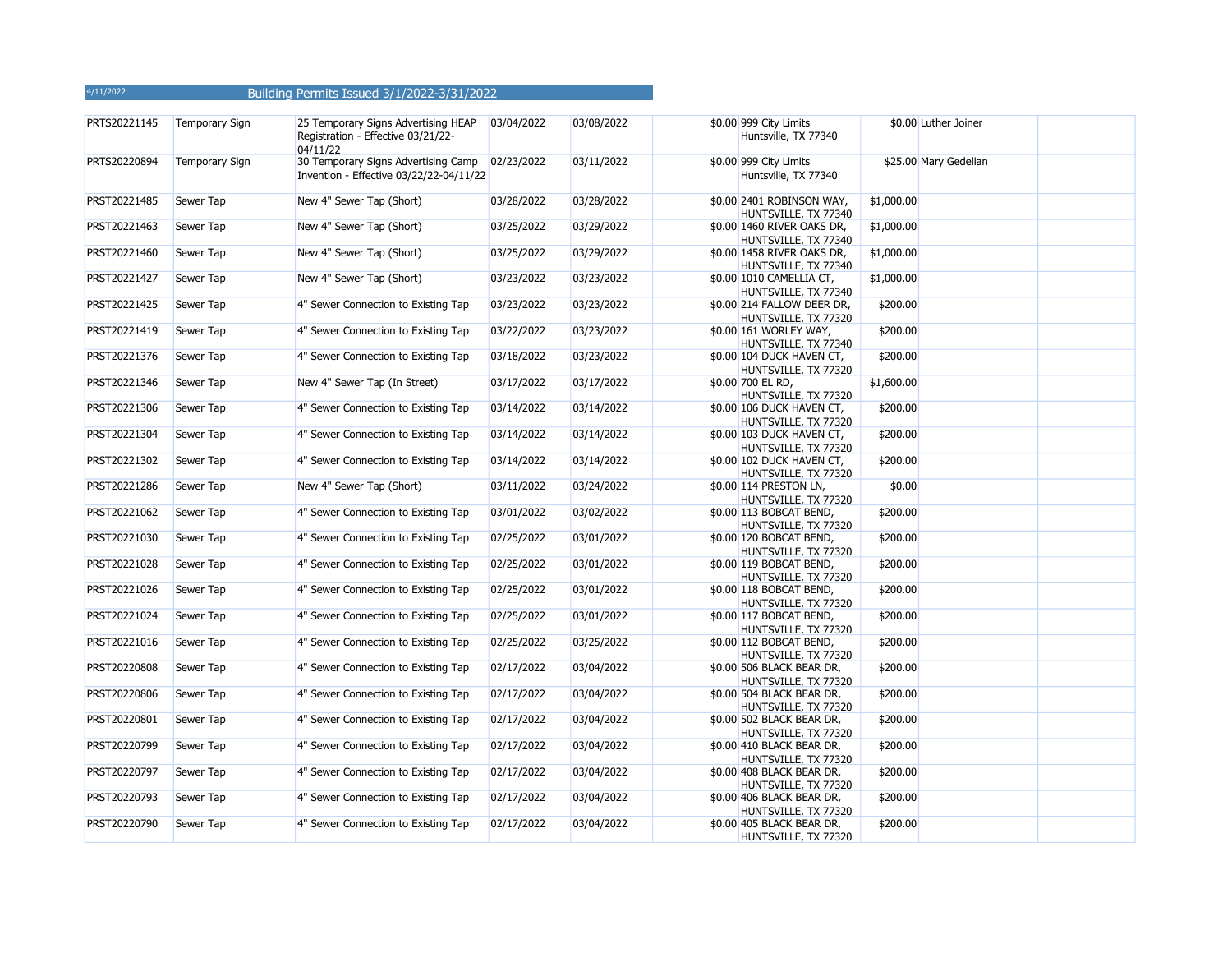| PRST20220784 | Sewer Tap                                          | 4" Sewer Connection to Existing Tap                                                            | 02/17/2022 | 03/02/2022 | \$0.00 403 BLACK BEAR DR,<br>HUNTSVILLE, TX 77320                  | \$200.00   |      |
|--------------|----------------------------------------------------|------------------------------------------------------------------------------------------------|------------|------------|--------------------------------------------------------------------|------------|------|
| PRSP20221320 | Septic/On Site Sewage<br>Facility                  | New Installation of On-Site Sanitary<br>Sewer Facility                                         | 03/15/2022 | 03/16/2022 | \$0.00 740 IH 45 N,<br>HUNTSVILLE, TX 77320                        | \$200.00   |      |
| PRSG20221440 | Sign                                               | New Installation of 2 Electrical Wall<br>Signs                                                 | 03/24/2022 | 03/29/2022 | \$0.00 2801 D SAM HOUSTON<br>AVE, HUNTSVILLE, TX<br>77340          | \$350.50   |      |
| PRSG20221367 | Sign                                               | New Installation of Non-Electrical<br>Monument Sign                                            | 03/18/2022 | 03/23/2022 | \$0.00 172 RAVENWOOD<br><b>VILLAGE DR,</b><br>HUNTSVILLE, TX 77340 | \$121.00   |      |
| PRSG20221317 | Sign                                               | New Installation of Electrical Wall Sign                                                       | 03/15/2022 | 03/16/2022 | \$0.00 2038 SAM HOUSTON<br>AVE, STE:C,<br>HUNTSVILLE, TX 77340     | \$180.75   |      |
| PRSG20221054 | Sign                                               | Installation of electrical channel letters<br>on a backer panel                                | 03/01/2022 | 03/16/2022 | \$7,534.00 2405 AVE I,<br>HUNTSVILLE, TX 77340                     | \$317.50   |      |
| PRSF20221477 | New Single Family<br>Dwelling/Duplex/Town<br>House | New Construction of Single Family<br><b>Dwelling</b>                                           | 03/28/2022 | 03/28/2022 | \$775,000.00 2401 ROBINSON WAY,<br>HUNTSVILLE, TX 77340            | \$3,087.15 | 3742 |
| PRSF20221461 | New Single Family<br>Dwelling/Duplex/Town<br>House | New Construction of Single Family<br><b>Dwelling</b>                                           | 03/25/2022 | 03/29/2022 | \$295,000.00 1460 RIVER OAKS DR,<br>HUNTSVILLE, TX 77340           | \$1,795.20 | 2176 |
| PRSF20221458 | New Single Family<br>Dwelling/Duplex/Town<br>House | New Construction of Single Family<br><b>Dwelling</b>                                           | 03/25/2022 | 03/29/2022 | \$250,000.00 1458 RIVER OAKS DR,<br>HUNTSVILLE, TX 77340           | \$1,803.75 | 1850 |
| PRSF20221423 | New Single Family<br>Dwelling/Duplex/Town<br>House | New Construction of Single Family<br>Dwelling with City of Huntsville Water &<br>Sewer Service | 03/23/2022 | 03/23/2022 | \$99,220.00 214 FALLOW DEER DR,<br>HUNTSVILLE, TX 77320            | \$1,349.40 | 1384 |
| PRSF20221374 | New Single Family<br>Dwelling/Duplex/Town<br>House | New Construction of Single Family<br>Dwelling with City of Huntsville Water &<br>Sewer Service | 03/18/2022 | 03/25/2022 | \$221,000.00 112 BOBCAT BEND,<br>HUNTSVILLE, TX 77320              | \$1,901.25 | 1950 |
| PRSF20220938 | New Single Family<br>Dwelling/Duplex/Town<br>House | New Construction of Single Family<br><b>Dwelling</b>                                           | 02/23/2022 | 03/01/2022 | \$223,000.00 120 BOBCAT BEND,<br>HUNTSVILLE, TX 77320              | \$1,741.58 | 2111 |
| PRSF20220935 | New Single Family<br>Dwelling/Duplex/Town<br>House | New Construction of Single Family<br><b>Dwelling</b>                                           | 02/23/2022 | 03/01/2022 | \$190,000.00 119 BOBCAT BEND,<br>HUNTSVILLE, TX 77320              | \$1,321.13 | 1355 |
| PRSF20220934 | New Single Family<br>Dwelling/Duplex/Town<br>House | New Construction of Single Family<br><b>Dwelling</b>                                           | 02/23/2022 | 03/01/2022 | \$190,000.00 118 BOBCAT BEND,<br>HUNTSVILLE, TX 77320              | \$1,321.13 | 1355 |
| PRSF20220933 | New Single Family<br>Dwelling/Duplex/Town<br>House | New Construction of Single Family<br><b>Dwelling</b>                                           | 02/23/2022 | 03/01/2022 | \$0.00 117 BOBCAT BEND,<br>HUNTSVILLE, TX 77320                    | \$1,901.25 | 1950 |
| PRSF20220929 | New Single Family<br>Dwelling/Duplex/Town<br>House | New Construction of Single Family<br><b>Dwelling</b>                                           | 02/23/2022 | 03/02/2022 | \$190,000.00 113 BOBCAT BEND,<br>HUNTSVILLE, TX 77320              | \$1,321.13 | 1355 |
| PRSF20220805 | New Single Family<br>Dwelling/Duplex/Town<br>House | New Construction of Single Family<br><b>Dwelling</b>                                           | 02/17/2022 | 03/04/2022 | \$218,000.00 506 BLACK BEAR DR,<br>HUNTSVILLE, TX 77320            | \$1,673.93 | 2029 |
| PRSF20220803 | New Single Family<br>Dwelling/Duplex/Town<br>House | New Construction of Single Family<br><b>Dwelling</b>                                           | 02/17/2022 | 03/04/2022 | \$0.00 504 BLACK BEAR DR,<br>HUNTSVILLE, TX 77320                  | \$1,478.10 | 1516 |
| PRSF20220795 | New Single Family<br>Dwelling/Duplex/Town<br>House | New Construction of Single Family<br><b>Dwelling</b>                                           | 02/17/2022 | 03/04/2022 | \$215,000.00 502 BLACK BEAR DR,<br>HUNTSVILLE, TX 77320            | \$1,723.43 | 2089 |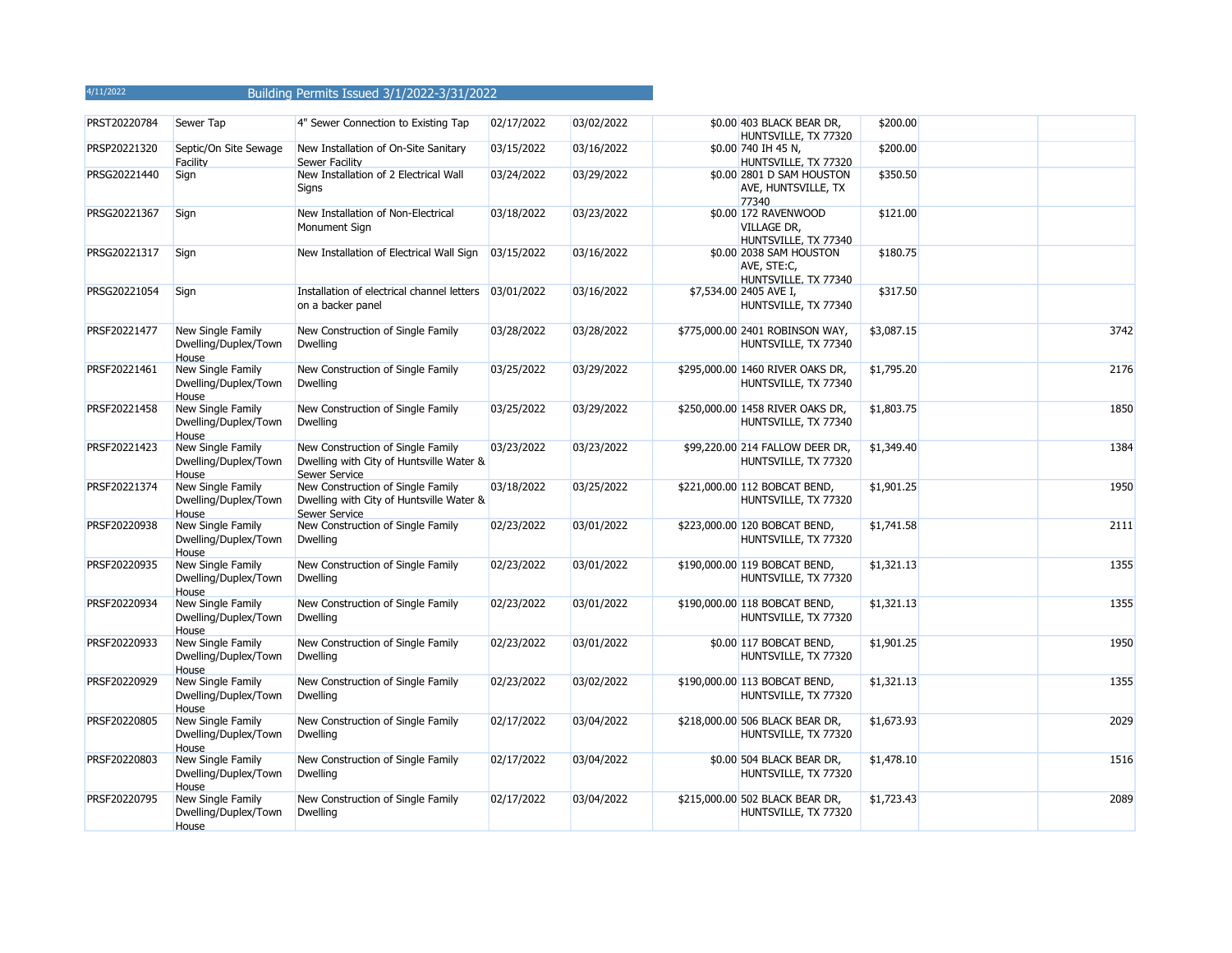| PRSF20220792 | New Single Family<br>Dwelling/Duplex/Town<br>House        | New Construction of Single Family<br><b>Dwelling</b>                        | 02/17/2022 | 03/04/2022 | \$221,000.00 410 BLACK BEAR DR,<br>HUNTSVILLE, TX 77320      | \$1,901.25 |                           | 1950 |
|--------------|-----------------------------------------------------------|-----------------------------------------------------------------------------|------------|------------|--------------------------------------------------------------|------------|---------------------------|------|
| PRSF20220787 | New Single Family<br>Dwelling/Duplex/Town<br><b>House</b> | New Construction of Single Family<br><b>Dwelling</b>                        | 02/17/2022 | 03/04/2022 | \$218,000.00 408 BLACK BEAR DR,<br>HUNTSVILLE, TX 77320      | \$1,673.93 |                           | 2029 |
| PRSF20220786 | New Single Family<br>Dwelling/Duplex/Town<br>House        | New Construction of Single Family<br><b>Dwelling</b>                        | 02/17/2022 | 03/04/2022 | \$0.00 406 BLACK BEAR DR,<br>HUNTSVILLE, TX 77320            | \$1,478.10 |                           | 1516 |
| PRSF20220785 | New Single Family<br>Dwelling/Duplex/Town<br><b>House</b> | New Construction of Single Family<br><b>Dwelling</b>                        | 02/17/2022 | 03/04/2022 | \$214,000.00 405 BLACK BEAR DR,<br>HUNTSVILLE, TX 77320      | \$1,723.43 |                           | 2089 |
| PRSF20220781 | New Single Family<br>Dwelling/Duplex/Town<br>House        | New Construction of Single Family<br><b>Dwelling</b>                        | 02/17/2022 | 03/02/2022 | \$206,000.00 403 BLACK BEAR DR,<br>HUNTSVILLE, TX 77320      | \$1,654.58 |                           | 1697 |
| PRSF20220675 | New Single Family<br>Dwelling/Duplex/Town<br>House        | New Construction of Single Family<br><b>Dwelling</b>                        | 02/07/2022 | 03/25/2022 | \$129,756.00 236 PECOS DR,<br>HUNTSVILLE, TX 77320           |            | \$1,807.58 DeDe Remington | 2191 |
| PRSF20220633 | New Single Family<br>Dwelling/Duplex/Town<br>House        | New Construction of Single Family<br><b>Dwelling</b>                        | 02/02/2022 | 03/09/2022 | \$133,072.00 232 PECOS DR,<br>HUNTSVILLE, TX 77320           |            | \$1,929.68 DeDe Remington | 2339 |
| PRSF20220223 | New Single Family<br>Dwelling/Duplex/Town<br><b>House</b> | New Construction of Single Family<br><b>Dwelling</b>                        | 01/18/2022 | 03/23/2022 | \$275,000.00 1010 CAMELLIA CT,<br>HUNTSVILLE, TX 77340       | \$1,733.33 |                           | 2101 |
| PRSF20220079 | New Single Family<br>Dwelling/Duplex/Town<br>House        | <b>NEW HOME CONSTRUCTION</b>                                                | 01/07/2022 | 03/24/2022 | \$127,299.00 212 PECOS DR,<br>HUNTSVILLE, TX 77320           |            | \$1,931.33 DeDe Remington | 2341 |
| PRSF20213672 | New Single Family<br>Dwelling/Duplex/Town<br><b>House</b> | New Construction of Single Family<br><b>Dwelling</b>                        | 12/21/2021 | 03/04/2022 | \$220,000.00 224 EVERGREEN DR,<br>HUNTSVILLE, TX 77340       | \$2,345.48 |                           | 2843 |
| PRSF20213521 | New Single Family<br>Dwelling/Duplex/Town<br>House        | New Construction of Single Family<br><b>Dwelling</b>                        | 12/14/2021 | 03/04/2022 | \$125,025.00 125 EAST MOSLEY LN,<br>HUNTSVILLE, TX 77340     | \$1,661.40 |                           | 1704 |
| PRRN20221338 | Renovation                                                | Replace front door frame and add a<br>screen door                           | 03/17/2022 | 03/31/2022 | \$250.00 627 AVE M,<br>HUNTSVILLE, TX 77320                  | \$35.00    |                           |      |
| PRRN20221322 | Renovation                                                | Minor remodel of approximately 8,646<br>square feet of medical office space | 03/16/2022 | 03/29/2022 | \$79,800.00 125 D Medical Park Ln,<br>Huntsville, TX 77340   |            | \$600.00 Pam DeBlanc      |      |
| PRRN20221142 | Renovation                                                | Bedroom & Bathroom Addition to<br><b>Existing Single Family Dwelling</b>    | 03/04/2022 | 03/08/2022 | \$222,658.98 3148 OLD HOUSTON<br>RD, HUNTSVILLE, TX<br>77340 | \$266.60   |                           |      |
| PRRF20221336 | Roof                                                      | Re-Roof of Museum                                                           | 03/17/2022 | 03/18/2022 | \$14,980.00 1228 11TH ST,<br>HUNTSVILLE, TX 77340            | \$0.00     |                           |      |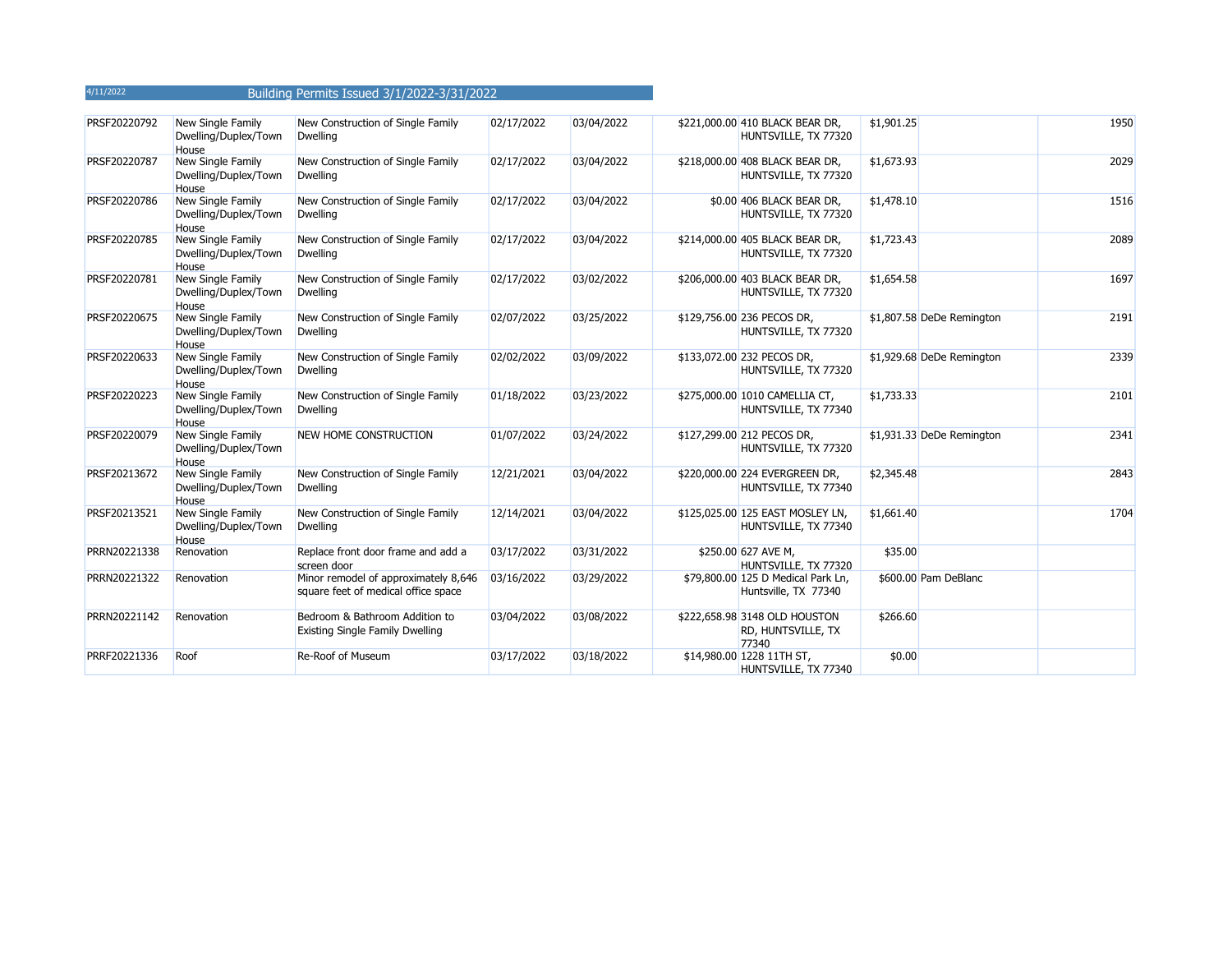| 4/11/2022    |      | Building Permits Issued 3/1/2022-3/31/2022                                                                                                                                                                                                                                                                                                                                                                                                                                                                                                                                                                                                                                                                                                                                                                                                                                                                                                                                                                             |            |                                                        |                        |  |
|--------------|------|------------------------------------------------------------------------------------------------------------------------------------------------------------------------------------------------------------------------------------------------------------------------------------------------------------------------------------------------------------------------------------------------------------------------------------------------------------------------------------------------------------------------------------------------------------------------------------------------------------------------------------------------------------------------------------------------------------------------------------------------------------------------------------------------------------------------------------------------------------------------------------------------------------------------------------------------------------------------------------------------------------------------|------------|--------------------------------------------------------|------------------------|--|
| PRRF20221200 | Roof | Prepare existing roof surface to receive 03/09/2022<br>new Duro-Last <sup>®</sup> roof system.<br>Remove and dispose of 150 existing<br>walk pads that are adhered to the<br>existing mod bit roof.<br>Mechanically fasten approximately<br>6,991 SF of 3/8" Duro-Fold insulation to<br>the structural deck.<br>Mechanically fasten approximately<br>6,991 SF of 50 mil white Duro-Last®<br>roofing membrane according to<br>manufacturer's specifications to receive<br>a 20 year NDL warranty.<br>Install custom factory pipe boots, curbs,<br>4 curb flashing will be with tops, and<br>flashings on all roof penetrations.<br>At open perimeters, membrane will be<br>terminated under new 1 3/4" metal<br>fascia (Matte Black).<br>Coordinate with the County to be able<br>to raise the chiller unit with our<br>supplied equipment in order to properly<br>complete roof system.<br>Complete all work to manufacturers<br>specifications.<br>Clean up and remove all debris caused<br>by the roof installation. | 03/15/2022 | \$63,568.00 1100 University Ave<br>Huntsville TX 77340 | \$504.00 Hannah Arthur |  |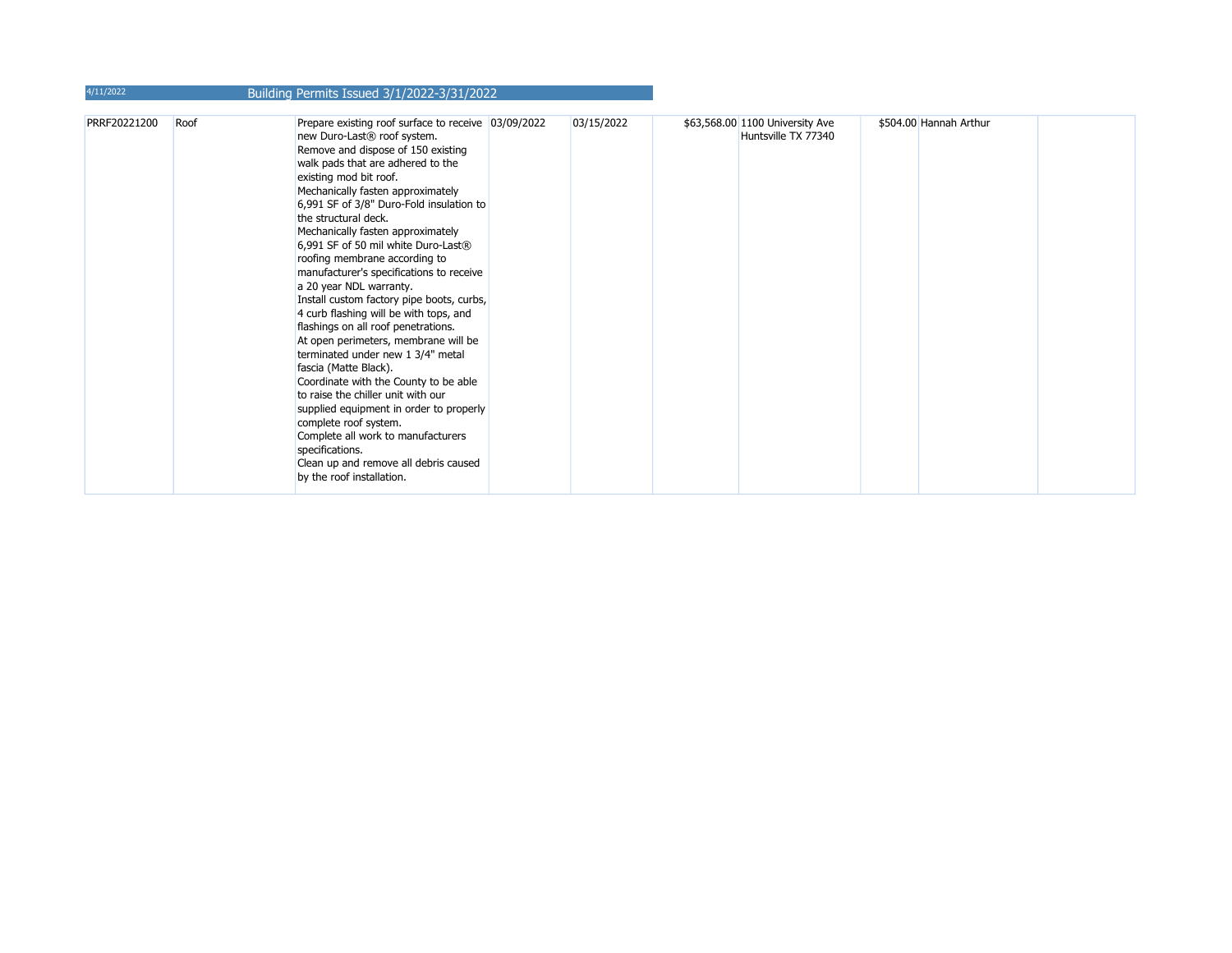| 4/11/2022    |                              | Building Permits Issued 3/1/2022-3/31/2022                                                                                                                                                                                                                                                                                                                                                                                                                                                                                                                                                                                                                                                                                                                                                                                                                                                                                                                                                                                                                                                        |            |            |                                                                  |          |                          |  |
|--------------|------------------------------|---------------------------------------------------------------------------------------------------------------------------------------------------------------------------------------------------------------------------------------------------------------------------------------------------------------------------------------------------------------------------------------------------------------------------------------------------------------------------------------------------------------------------------------------------------------------------------------------------------------------------------------------------------------------------------------------------------------------------------------------------------------------------------------------------------------------------------------------------------------------------------------------------------------------------------------------------------------------------------------------------------------------------------------------------------------------------------------------------|------------|------------|------------------------------------------------------------------|----------|--------------------------|--|
| PRRF20221162 | Roof                         | Remove existing loose gravel and<br>prepare existing roof surface to receive<br>new Duro-Last® roof system.<br>Mechanically fasten approximately<br>70,800 SF of 3/8" Duro-Guard<br>insulation over the roof surface to the<br>structural deck.<br>Mechanically fasten approximately<br>58,952 SF of 50 mil Duro-Last (Dark<br>Grey) roofing membrane according to<br>manufacturer's specifications to receive<br>a 20 year NDL warranty.<br>Mechanically fasten approximately<br>11,757 SF of 50 mil white Duro-Last®<br>roofing membrane according to<br>manufacturer's specifications.<br>Install 890 SF of 50 mil Duro-Last (Dark<br>Grey) flashing membrane at walls. The<br>membrane will be turned up the wall a<br>minimum of 8" and terminated under<br>termination bar.<br>Install custom factory pipe boots, curbs,<br>pitch pans, and flashings on all roof<br>penetrations.<br>At open perimeters, membrane will be<br>terminated under new 1 3/4" metal<br>fascia (Colonial Red).<br>Complete all work to manufacturers<br>specifications.<br>Clean up and remove all debris caused | 03/08/2022 | 03/15/2022 | \$429,668.00 1641 7TH ST,<br>HUNTSVILLE, TX 77320                |          | \$2,205.00 Hannah Arthur |  |
| PRPO20221287 | Pool/Hot Tub<br>Construction | hu the roof inctallation<br>New Construction of Residential<br>Swimming Pool                                                                                                                                                                                                                                                                                                                                                                                                                                                                                                                                                                                                                                                                                                                                                                                                                                                                                                                                                                                                                      | 03/11/2022 | 03/21/2022 | \$90,410.49 631 HILLCREST DR,<br>HUNTSVILLE, TX 77340            | \$624.00 |                          |  |
| PRPL20221549 | Plumbing                     | Piping & Fixtures for New Single Family 03/31/2022<br><b>Dwelling</b>                                                                                                                                                                                                                                                                                                                                                                                                                                                                                                                                                                                                                                                                                                                                                                                                                                                                                                                                                                                                                             |            | 03/31/2022 | \$0.00 318 BLUE CRANE ST,<br>HUNTSVILLE, TX 77320                | \$94.00  |                          |  |
| PRPL20221548 | Plumbing                     | Piping & Fixtures for New Single Family 03/31/2022<br>Dwelling                                                                                                                                                                                                                                                                                                                                                                                                                                                                                                                                                                                                                                                                                                                                                                                                                                                                                                                                                                                                                                    |            | 03/31/2022 | \$0.00 316 BLUE CRANE ST,<br>HUNTSVILLE, TX 77320                | \$94.00  |                          |  |
| PRPL20221547 | Plumbing                     | Piping & Fixtures for New Single Family 03/31/2022<br>Dwelling                                                                                                                                                                                                                                                                                                                                                                                                                                                                                                                                                                                                                                                                                                                                                                                                                                                                                                                                                                                                                                    |            | 03/31/2022 | \$0.00 314 BLUE CRANE ST,<br>HUNTSVILLE, TX 77320                | \$94.00  |                          |  |
| PRPL20221544 | Plumbing                     | Install New Piping, Fixtures, and Service 03/31/2022<br>for New Construction of 4 Plex                                                                                                                                                                                                                                                                                                                                                                                                                                                                                                                                                                                                                                                                                                                                                                                                                                                                                                                                                                                                            |            | 03/31/2022 | \$10,000.00 615 Hayman St, Bldg<br>10100 Huntsville, TX<br>77340 |          | \$150.00 Jeffrey Helms   |  |
| PRPL20221543 | Plumbing                     | Install Piping and Fixtures for New<br>Construction of 4 Plex                                                                                                                                                                                                                                                                                                                                                                                                                                                                                                                                                                                                                                                                                                                                                                                                                                                                                                                                                                                                                                     | 03/31/2022 | 03/31/2022 | \$10,000.00 615 Hayman St, Bldg<br>8100 Huntsville, TX<br>77340  |          | \$150.00 Jeffrey Helms   |  |
| PRPL20221530 | Plumbing                     | Install Gas Generator                                                                                                                                                                                                                                                                                                                                                                                                                                                                                                                                                                                                                                                                                                                                                                                                                                                                                                                                                                                                                                                                             | 03/30/2022 | 03/30/2022 | \$400.00 1920 FAIRWAY DR,<br>HUNTSVILLE, TX 77340                | \$50.00  |                          |  |
| PRPL20221527 | Plumbing                     | Piping & Fixtures for New Single Family 03/30/2022<br><b>Dwelling</b>                                                                                                                                                                                                                                                                                                                                                                                                                                                                                                                                                                                                                                                                                                                                                                                                                                                                                                                                                                                                                             |            | 03/31/2022 | \$0.00 120 MOUFLON DR,<br>HUNTSVILLE, TX 77320                   | \$142.00 |                          |  |
| PRPL20221501 | Plumbing                     | Addition of Valve & Pan                                                                                                                                                                                                                                                                                                                                                                                                                                                                                                                                                                                                                                                                                                                                                                                                                                                                                                                                                                                                                                                                           | 03/29/2022 | 03/30/2022 | \$12,000.00 184 BROADMOOR DR,<br>HUNTSVILLE, TX 77340            |          | \$100.00 Virgil Farmer   |  |
| PRPL20221500 | Plumbing                     | Install New Piping, Fixtures, and Service 03/29/2022<br>for New Construction of Single Family<br>Dwelling                                                                                                                                                                                                                                                                                                                                                                                                                                                                                                                                                                                                                                                                                                                                                                                                                                                                                                                                                                                         |            | 03/31/2022 | \$12,750.00 2116 WHEATSTONE DR,<br>HUNTSVILLE, TX 77340          | \$148.00 |                          |  |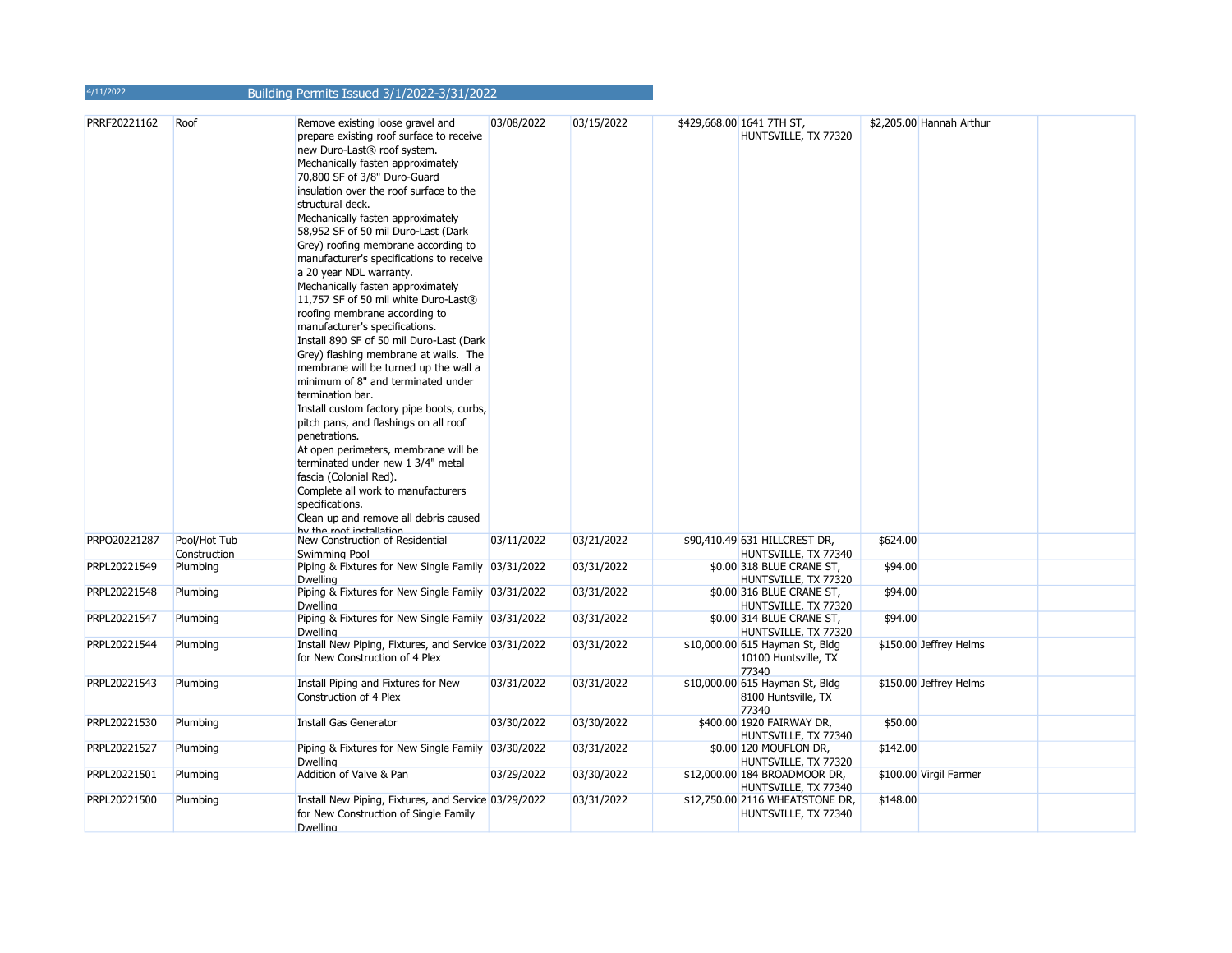| PRPL20221499 | Plumbing | Install New Piping, Fixtures, and Service 03/29/2022<br>for New Construction of Single Family<br><b>Dwelling</b> |            | 03/31/2022 | \$1,275.00 2112 WHEATSTONE DR,<br>HUNTSVILLE, TX 77340               | \$124.00 |                                |  |
|--------------|----------|------------------------------------------------------------------------------------------------------------------|------------|------------|----------------------------------------------------------------------|----------|--------------------------------|--|
| PRPL20221498 | Plumbing | Install Piping, Fixtures, and Service for 03/29/2022<br>New Construction of Single Family<br><b>Dwelling</b>     |            | 03/31/2022 | \$12,750.00 2144 GREENTREE DR,<br>HUNTSVILLE, TX 77340               | \$183.00 |                                |  |
| PRPL20221495 | Plumbing | Gas for Generator Installation                                                                                   | 03/29/2022 | 03/29/2022 | \$400.00 906 BROADMOOR DR,<br>HUNTSVILLE, TX 77340                   | \$50.00  |                                |  |
| PRPL20221482 | Plumbing | Install New Water and Sewer Lines for 03/28/2022<br>New Residential Construction                                 |            | 03/28/2022 | \$1,000.00 102 DUCK HAVEN CT,<br>HUNTSVILLE, TX 77320                | \$50.00  |                                |  |
| PRPL20221480 | Plumbing | Install Water and Sewer Service Lines<br>for New Residential Construction in the<br>ETJ                          | 03/28/2022 | 03/28/2022 | \$1,000.00 132 WORLEY WAY,<br>HUNTSVILLE, TX 77340                   |          | \$50.00 Just D Plumbing, Inc.  |  |
| PRPL20221450 | Plumbing | Manufactured Home Connection                                                                                     | 03/25/2022 | 03/28/2022 | \$80.00 305 7th St Huntsville, TX<br>77320                           |          | \$50.00 The Plumber Huntsville |  |
| PRPL20221442 | Plumbing | Install Plumbing for Bathroom in<br>Addition                                                                     | 03/24/2022 | 03/24/2022 | \$4,500.00 1007 KESWICK CT,<br>HUNTSVILLE, TX 77340                  | \$65.00  |                                |  |
| PRPL20221439 | Plumbing | Replace Gas Line from Meter to House<br>(Meter Pulled)                                                           | 03/24/2022 | 03/24/2022 | \$2,500.00 805 CLINE ST,<br>HUNTSVILLE, TX 77340                     | \$55.00  |                                |  |
| PRPL20221438 | Plumbing | Replace 2" Water Line from Meter to<br><b>Building</b>                                                           | 03/24/2022 | 03/24/2022 | \$8,000.00 606 IH 45 S,<br>HUNTSVILLE, TX 77340                      | \$140.00 |                                |  |
| PRPL20221437 | Plumbing | Piping & Fixtures for<br>Bathroom/Bedroom Addition & Interior<br>Bathroom Remodel                                | 03/24/2022 | 03/24/2022 | \$2,500.00 1602 GREEN BRIAR DR,<br>HUNTSVILLE, TX 77340              | \$55.00  |                                |  |
| PRPL20221412 | Plumbing | Installation of Gas for Generator                                                                                | 03/22/2022 | 03/23/2022 | \$5,000.00 1179 FISH HATCHERY<br>RD, HUNTSVILLE, TX<br>77320         | \$65.00  |                                |  |
| PRPL20221406 | Plumbing | Install Water & Sewer Service Lines for 03/22/2022<br>New Residential Construction in the ETJ                    |            | 03/22/2022 | \$1,000.00 149 WORLEY WAY,<br>HUNTSVILLE, TX 77340                   | \$50.00  |                                |  |
| PRPL20221404 | Plumbing | Install Water & Sewer Service Lines for 03/22/2022<br>New Residential Construction in the ETJ                    |            | 03/22/2022 | \$1,000.00 190 EMERY OAK WAY,<br>HUNTSVILLE, TX 77340                | \$50.00  |                                |  |
| PRPL20221386 | Plumbing | Install Plumbing Fixtures for Lease<br>Space Finish                                                              | 03/21/2022 | 03/21/2022 | \$2,500.00 1027 C IH 45 S, Ste 11<br>Huntsville, TX 77340            | \$115.00 |                                |  |
| PRPL20221354 | Plumbing | Piping & Fixtures for New Single Family 03/18/2022<br><b>Dwelling</b>                                            |            | 03/18/2022 | \$0.00 302 PECOS DR,<br>HUNTSVILLE, TX 77320                         | \$154.00 |                                |  |
| PRPL20221353 | Plumbing | Piping & Fixtures for New Single Family 03/18/2022<br>Dwelling                                                   |            | 03/18/2022 | \$0.00 238 PECOS DR,<br>HUNTSVILLE, TX 77320                         | \$142.00 |                                |  |
| PRPL20221352 | Plumbing | Piping & Fixtures for New Single Family 03/18/2022<br>Dwelling                                                   |            | 03/18/2022 | \$0.00 236 PECOS DR,<br>HUNTSVILLE, TX 77320                         | \$142.00 |                                |  |
| PRPL20221351 | Plumbing | Piping & Fixtures for New Single Family 03/18/2022<br><b>Dwelling</b>                                            |            | 03/18/2022 | \$0.00 234 PECOS DR,<br>HUNTSVILLE, TX 77320                         | \$88.00  |                                |  |
| PRPL20221350 | Plumbing | Remove & Replace Water Heater and 3 03/18/2022<br><b>Fixtures</b>                                                |            | 03/18/2022 | \$2,133.00 1421 22ND ST,<br>HUNTSVILLE, TX 77340                     | \$55.00  |                                |  |
| PRPL20221341 | Plumbing | Remove & Replace Backflow Device                                                                                 | 03/17/2022 | 03/17/2022 | \$487.50 120 RAVENWOOD<br><b>VILLAGE DR,</b><br>HUNTSVILLE, TX 77340 | \$110.00 |                                |  |
| PRPL20221339 | Plumbing | Install Water and Sewer Connections<br>for Manufactured Home Placement - No<br>Gas                               | 03/17/2022 | 03/17/2022 | \$0.00 1209 TRINITY CUT-OFF,<br>HUNTSVILLE, TX 77320                 | \$40.00  |                                |  |
| PRPL20221335 | Plumbing | Piping & Fixtures for Interior Remodel<br>of Restaurant                                                          | 03/17/2022 | 03/17/2022 | \$10,000.00 601 SH 75 N, STE:A,<br>HUNTSVILLE, TX 77320              | \$150.00 |                                |  |
| PRPL20221331 | Plumbing | New gas opening for a new gas<br>generator                                                                       | 03/16/2022 | 03/17/2022 | \$1,000.00 1717 ROLLINGWOOD<br>DR, HUNTSVILLE, TX<br>77340           | \$50.00  |                                |  |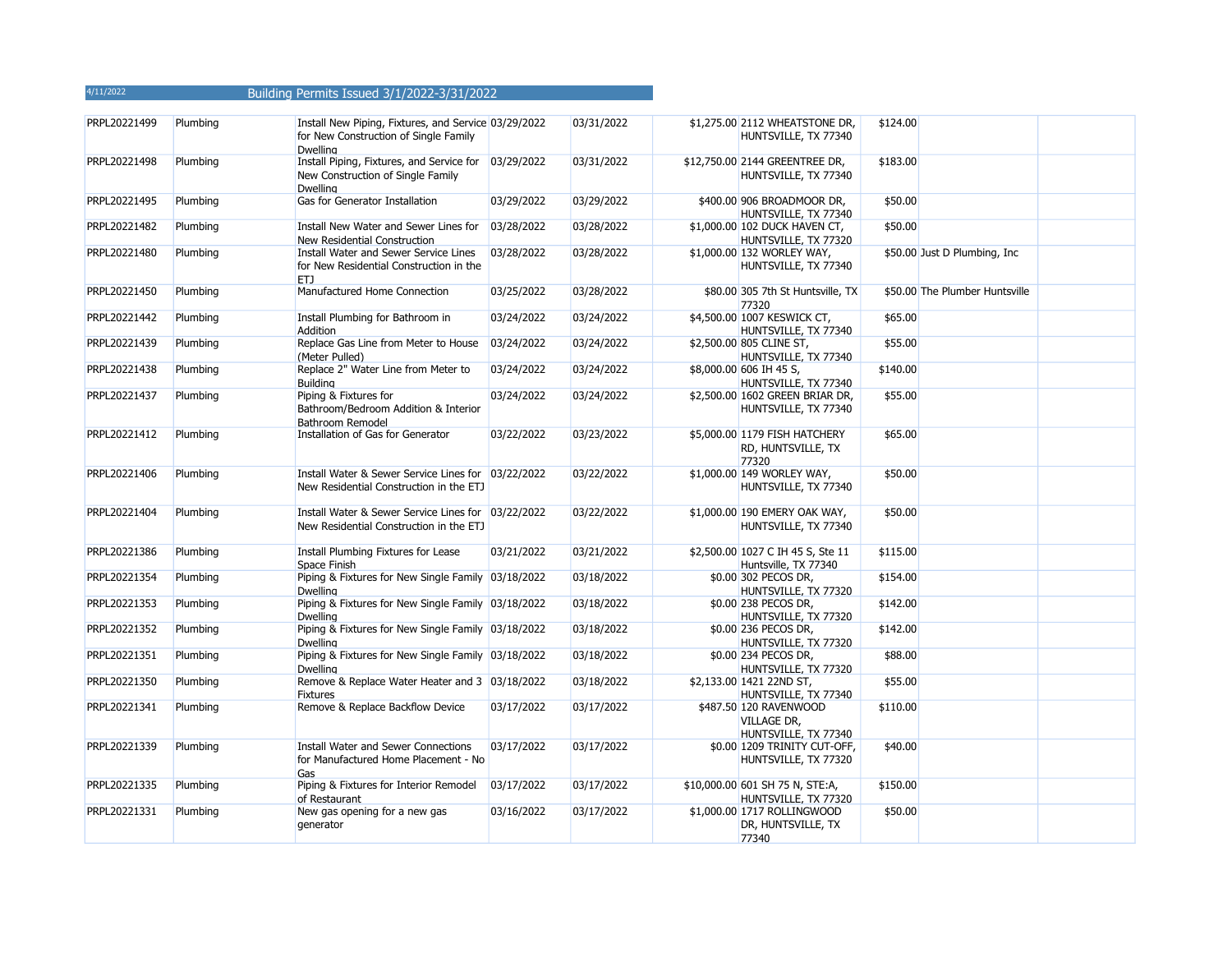| PRPL20221327 | Plumbing | Replace Gas Line from Meter to House 03/16/2022                              |            | 03/16/2022 | \$2,000.00 815 9TH ST,<br>HUNTSVILLE, TX 77320                     | \$50.00    |                                  |  |
|--------------|----------|------------------------------------------------------------------------------|------------|------------|--------------------------------------------------------------------|------------|----------------------------------|--|
| PRPL20221325 | Plumbing | Piping & Fixtures for New Single Family 03/16/2022<br><b>Dwelling</b>        |            | 03/16/2022 | \$0.00 308 BLUE CRANE ST,<br>HUNTSVILLE, TX 77320                  | \$94.00    |                                  |  |
| PRPL20221324 | Plumbing | Piping & Fixtures for New Single Family 03/16/2022<br><b>Dwelling</b>        |            | 03/16/2022 | \$0.00 310 BLUE CRANE ST,<br>HUNTSVILLE, TX 77320                  | \$94.00    |                                  |  |
| PRPL20221323 | Plumbing | Piping & Fixtures for New Single Family 03/16/2022<br><b>Dwelling</b>        |            | 03/16/2022 | \$0.00 312 BLUE CRANE ST,<br>HUNTSVILLE, TX 77320                  | \$112.00   |                                  |  |
| PRPL20221313 | Plumbing | Piping & Fixtures for Residential Interior 03/15/2022<br>Remodel             |            | 03/15/2022 | \$2,050.00 3313 PARR DR,<br>HUNTSVILLE, TX 77320                   | \$55.00    |                                  |  |
| PRPL20221311 | Plumbing | Install Fixtures for Interior Remodel and 03/14/2022<br>Change of Use        |            | 03/15/2022 | \$23,500.00 2 FINANCIAL PLAZA,<br>STE:100, HUNTSVILLE,<br>TX 77340 | \$220.00   |                                  |  |
| PRPL20221291 | Plumbing | Install Gas for Generator                                                    | 03/11/2022 | 03/14/2022 | \$500.00 2108 WEST GREEN<br>BRIAR DR, HUNTSVILLE,<br>TX 77340      | \$50.00    |                                  |  |
| PRPL20221290 | Plumbing | Install Gas for Generator                                                    | 03/11/2022 | 03/14/2022 | \$500.00 1932 EAST LAKE DR,<br>HUNTSVILLE, TX 77340                |            | \$50.00 Full Force Plumbing      |  |
| PRPL20221289 | Plumbing | Install Gas for Generator                                                    | 03/11/2022 | 03/14/2022 | \$500.00 2301 AVE P,<br>HUNTSVILLE, TX 77340                       |            | \$50.00 Full Force Plumbing      |  |
| PRPL20221288 | Plumbing | Install Gas for Generator                                                    | 03/11/2022 | 03/14/2022 | \$500.00 1836 ROLLINGWOOD<br>DR, HUNTSVILLE, TX<br>77340           | \$50.00    |                                  |  |
| PRPL20221284 | Plumbing | Underslab Plumbing Repairs                                                   | 03/11/2022 | 03/11/2022 | \$6,000.00 321 ROUNDABOUT RD,<br>HUNTSVILLE, TX 77320              | \$70.00    |                                  |  |
| PRPL20221272 | Plumbing | Gas Line to Generator                                                        | 03/10/2022 | 03/10/2022 | \$750.00 2413 AVE S,<br>HUNTSVILLE, TX 77340                       | \$50.00    |                                  |  |
| PRPL20221271 | Plumbing | Gas Line to Generator                                                        | 03/10/2022 | 03/10/2022 | \$750.00 2405 AVE S,<br>HUNTSVILLE, TX 77340                       | \$50.00    |                                  |  |
| PRPL20221270 | Plumbing | Gas Line to Generator                                                        | 03/10/2022 | 03/10/2022 | \$750.00 2305 AVE S,<br>HUNTSVILLE, TX 77340                       | \$50.00    |                                  |  |
| PRPL20221267 | Plumbing | Gas Line to Generator                                                        | 03/10/2022 | 03/10/2022 | \$750.00 2301 AVE S,<br>HUNTSVILLE, TX 77340                       | \$50.00    |                                  |  |
| PRPL20221266 | Plumbing | Gas Line to Generator                                                        | 03/10/2022 | 03/10/2022 | \$750.00 2201 AVE S,<br>HUNTSVILLE, TX 77340                       | \$50.00    |                                  |  |
| PRPL20221263 | Plumbing | Replace PVB due to freeze                                                    | 03/10/2022 | 03/10/2022 | \$300.00 1325 WINDSOR ST,<br>HUNTSVILLE, TX 77340                  |            | \$110.00 Affordable Plumbing Co. |  |
| PRPL20221230 | Plumbing | Piping & Fixtures for New Single Family 03/09/2022<br><b>Dwelling</b>        |            | 03/09/2022 | \$0.00 306 BLUE CRANE ST,<br>HUNTSVILLE, TX 77320                  | \$94.00    |                                  |  |
| PRPL20221228 | Plumbing | Piping & Fixtures for New Single Family 03/09/2022<br><b>Dwelling</b>        |            | 03/09/2022 | \$0.00 304 BLUE CRANE ST,<br>HUNTSVILLE, TX 77320                  | \$106.00   |                                  |  |
| PRPL20221217 | Plumbing | Piping & Fixtures for New Single Family 03/09/2022<br><b>Dwelling</b>        |            | 03/09/2022 | \$0.00 302 BLUE CRANE ST,<br>HUNTSVILLE, TX 77320                  | \$94.00    |                                  |  |
| PRPL20221161 | Plumbing | Replace RPZ Valve on Main Water Line 03/07/2022                              |            | 03/07/2022 | \$12,000.00 3401 POWELL RD,<br>HUNTSVILLE, TX 77340                |            | \$160.00 Ford Plumbing LLC       |  |
| PRPL20221130 | Plumbing | Install Piping and Fixtures for New<br>Construction of Multi-Family Dwelling | 03/04/2022 | 03/04/2022 | \$225,000.00 774 SH 19, BLDG:B,<br>HUNTSVILLE, TX 77320            | \$1,050.00 |                                  |  |
| PRPL20221127 | Plumbing | Installation of Floor Drains & Sewer<br>Service Line                         | 03/04/2022 | 03/04/2022 | \$5,000.00 154 SH 19,<br>HUNTSVILLE, TX 77340                      | \$125.00   |                                  |  |
| PRPL20221091 | Plumbing | Piping & Fixtures for New Single Family 03/03/2022<br><b>Dwelling</b>        |            | 03/03/2022 | \$0.00 218 BLUE CRANE ST,<br>HUNTSVILLE, TX 77320                  | \$94.00    |                                  |  |
| PRPL20221090 | Plumbing | Piping & Fixtures for New Single Family 03/03/2022<br><b>Dwelling</b>        |            | 03/04/2022 | \$0.00 224 BLUE CRANE ST,<br>HUNTSVILLE, TX 77320                  | \$94.00    |                                  |  |
| PRPL20221089 | Plumbing | Piping & Fixtures for New Single Family 03/03/2022<br>Dwelling               |            | 03/04/2022 | \$0.00 222 BLUE CRANE ST,<br>HUNTSVILLE, TX 77320                  | \$94.00    |                                  |  |
| PRPL20221088 | Plumbing | Piping & Fixtures for New Single Family 03/03/2022<br><b>Dwelling</b>        |            | 03/04/2022 | \$0.00 220 BLUE CRANE ST,<br>HUNTSVILLE, TX 77320                  | \$124.00   |                                  |  |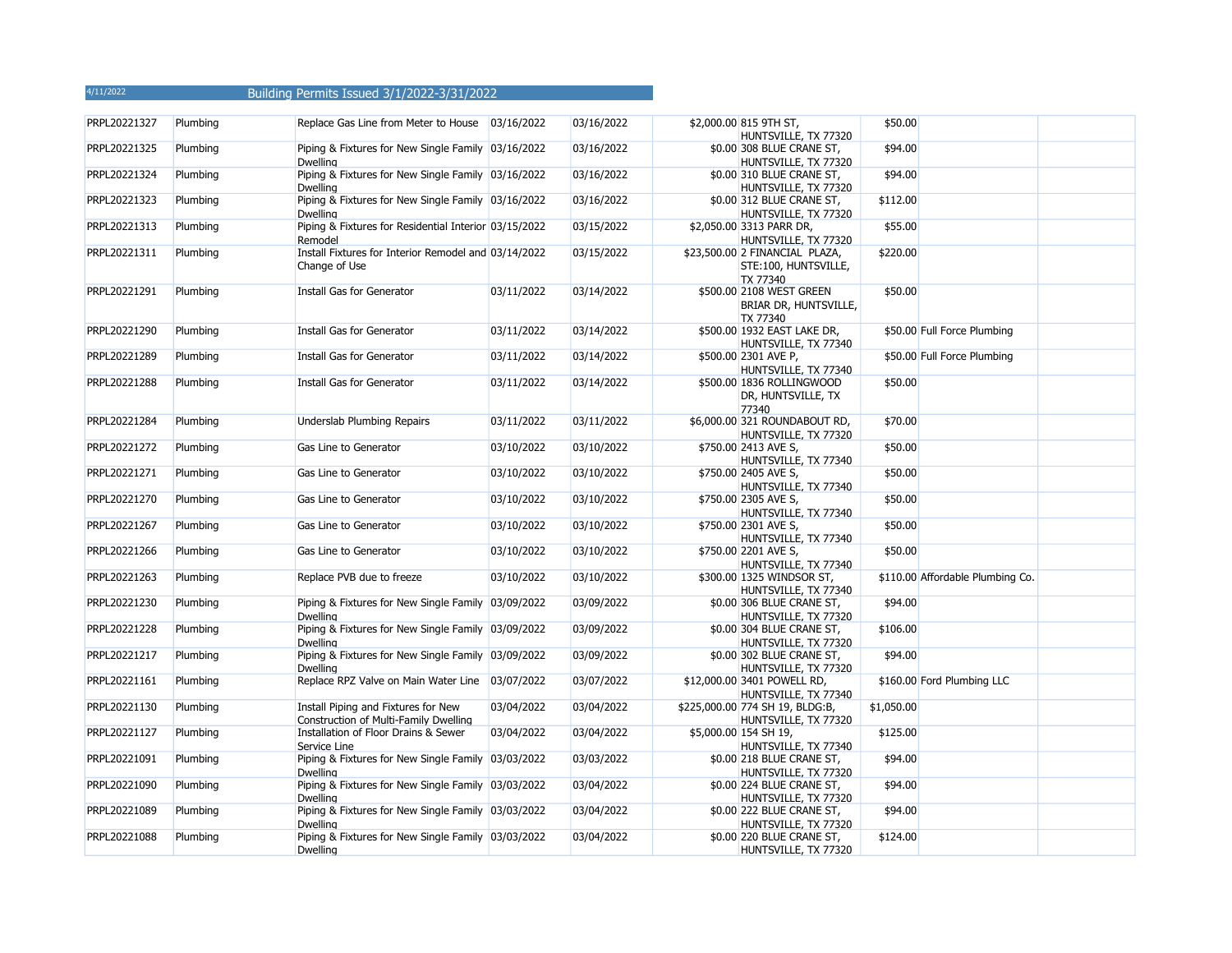| PRPL20221085 | Plumbing                   | Repair Gas Leak & Gas Test                                                                              | 03/02/2022 | 03/02/2022 | \$500.00 2702 Montgomery Rd,<br>Trlr R12 Huntsville, TX<br>77340 | \$50.00    |                                 |  |
|--------------|----------------------------|---------------------------------------------------------------------------------------------------------|------------|------------|------------------------------------------------------------------|------------|---------------------------------|--|
| PRPL20221084 | Plumbing                   | Piping & Fixtures for New Single Family 03/02/2022<br><b>Dwelling</b>                                   |            | 03/03/2022 | \$0.00 216 BLUE CRANE ST,<br>HUNTSVILLE, TX 77320                | \$94.00    |                                 |  |
| PRPL20221083 | Plumbing                   | Piping & Fixtures for New Single Family 03/02/2022<br><b>Dwelling</b>                                   |            | 03/03/2022 | \$0.00 214 BLUE CRANE ST,<br>HUNTSVILLE, TX 77320                | \$94.00    |                                 |  |
| PRPL20221077 | Plumbing                   | <b>Annual Gas Test</b>                                                                                  | 03/02/2022 | 03/02/2022 | \$400.00 2628 MILAM ST,<br>HUNTSVILLE, TX 77340                  |            | \$110.00 APS Building Services  |  |
| PRPL20221075 | Plumbing                   | Install Gas Line to Generator                                                                           | 03/02/2022 | 03/02/2022 | \$800.00 3704 SUMMER LN,<br>HUNTSVILLE, TX 77340                 | \$50.00    |                                 |  |
| PRPL20221067 | Plumbing                   | Piping & Fixtures for New Single Family 03/02/2022<br><b>Dwelling</b>                                   |            | 03/02/2022 | \$0.00 106 MOUFLON DR,<br>HUNTSVILLE, TX 77320                   | \$130.00   |                                 |  |
| PRPL20221066 | Plumbing                   | Piping & Fixtures for New Single Family 03/02/2022<br><b>Dwelling</b>                                   |            | 03/02/2022 | \$0.00 104 MOUFLON DR,<br>HUNTSVILLE, TX 77320                   | \$106.00   |                                 |  |
| PRPL20221065 | Plumbing                   | Piping & Fixtures for New Single Family 03/02/2022<br><b>Dwelling</b>                                   |            | 03/02/2022 | \$0.00 102 MOUFLON DR,<br>HUNTSVILLE, TX 77320                   | \$118.00   |                                 |  |
| PRPL20221063 | Plumbing                   | Install Piping, Fixtures, and Service for 03/02/2022<br>New Residential Construction                    |            | 03/08/2022 | \$9,000.00 2124 GREENTREE DR,<br>HUNTSVILLE, TX 77340            | \$154.00   |                                 |  |
| PRPL20221060 | Plumbing                   | Install Piping, Fixtures, & Service for<br>New Residential Construction                                 | 03/01/2022 | 03/01/2022 | \$7,500.00 113 AVALON DR,<br>HUNTSVILLE, TX 77320                | \$166.00   |                                 |  |
| PRPL20221057 | Plumbing                   | Installation of Piping, Fixtures, &<br>Service for New Construction of Single<br><b>Family Dwelling</b> | 03/01/2022 | 03/01/2022 | \$8,100.00 115 AVALON DR,<br>HUNTSVILLE, TX 77320                | \$178.00   |                                 |  |
| PRPL20221056 | Plumbing                   | Install Water & Sewer Service Lines for 03/01/2022<br>New Residential Construction in the ETJ           |            | 03/01/2022 | \$1,000.00 148 WORLEY WAY,<br>HUNTSVILLE, TX 77340               | \$50.00    |                                 |  |
| PRPL20221055 | Plumbing                   | Install Water & Sewer Service Lines for 03/01/2022<br>New Residential Construction in the ETJ           |            | 03/01/2022 | \$1,000.00 146 WORLEY WAY,<br>HUNTSVILLE, TX 77340               | \$50.00    |                                 |  |
| PRPL20221053 | Plumbing                   | Install Piping, Fixtures, & Service for<br>New Construction of Single Family<br><b>Dwelling</b>         | 03/01/2022 | 03/01/2022 | \$6,600.00 117 AVALON DR,<br>HUNTSVILLE, TX 77320                | \$118.00   |                                 |  |
| PRPL20221052 | Plumbing                   | Installation of Piping, Fixtures & Service 03/01/2022<br>for New Residential Construction               |            | 03/01/2022 | \$6,750.00 111 AVALON DR,<br>HUNTSVILLE, TX 77320                | \$148.00   |                                 |  |
| PRPI20221430 | Public Improvement         | Public Improvement of Street and<br>Storm Drainage System                                               | 03/23/2022 | 03/24/2022 | \$6,500.00 1149 Southwood Dr,<br>Huntsville, TX 77340            |            | \$195.00 Lightpoint Engineering |  |
| PRPI20221429 | Public Improvement         | Public Improvement of Sidewalk                                                                          | 03/23/2022 | 03/24/2022 | \$7,820.00 1149 Southwood Dr,<br>Huntsville, TX 77340            |            | \$234.60 Lightpoint Engineering |  |
| PRNR20221489 | <b>Commercial Building</b> | Change of Use to Retail Sales                                                                           | 03/28/2022 | 03/29/2022 | \$500.00 1407 AVE M,<br>HUNTSVILLE, TX 77340                     | \$35.00    |                                 |  |
| PRNR20221471 | <b>Commercial Building</b> | New Construction of 2 Hour Fire Wall<br>Only                                                            | 03/25/2022 | 03/25/2022 | \$5,600.00 1084 SH 75 N,<br>HUNTSVILLE, TX 77320                 | \$90.00    |                                 |  |
| PRNR20221432 | Commercial Building        | Relocation of Existing 15' x 40'<br>Classroom Building                                                  | 03/23/2022 | 03/24/2022 | \$500.00 515 AVE M,<br>HUNTSVILLE, TX 77320                      | \$35.00    |                                 |  |
| PRNR20221366 | <b>Commercial Building</b> | New Installation of Vehicle Charging<br>Station for Auto Dealership                                     | 03/18/2022 | 03/29/2022 | \$172,770.00 230 IH 45 N,<br>HUNTSVILLE, TX 77320                | \$1,048.50 |                                 |  |
| PRNR20221314 | <b>Commercial Building</b> | Interior Remodel of Restaurant                                                                          | 03/15/2022 | 03/16/2022 | \$20,000.00 601 SH 75 N, STE:A,<br>HUNTSVILLE, TX 77320          | \$130.00   |                                 |  |
| PRNR20221146 | <b>Commercial Building</b> | New Construction of 16' x 16' Gazebo                                                                    | 03/04/2022 | 03/18/2022 | \$12,000.00 176 FM 247,<br>HUNTSVILLE, TX 77320                  | \$90.00    |                                 |  |
| PRNR20221144 | <b>Commercial Building</b> | New Construction of COH Service Bay<br>Building & Equipment Storage                                     | 03/04/2022 | 03/31/2022 | \$0.00 448 SH 75 N,<br>HUNTSVILLE, TX 77320                      | \$0.00     |                                 |  |
| PRNR20221143 | <b>Commercial Building</b> | New Construction of COH<br><b>Administration Building</b>                                               | 03/04/2022 | 03/31/2022 | \$8,596,000.00 448 SH 75 N,<br>HUNTSVILLE, TX 77320              | \$0.00     |                                 |  |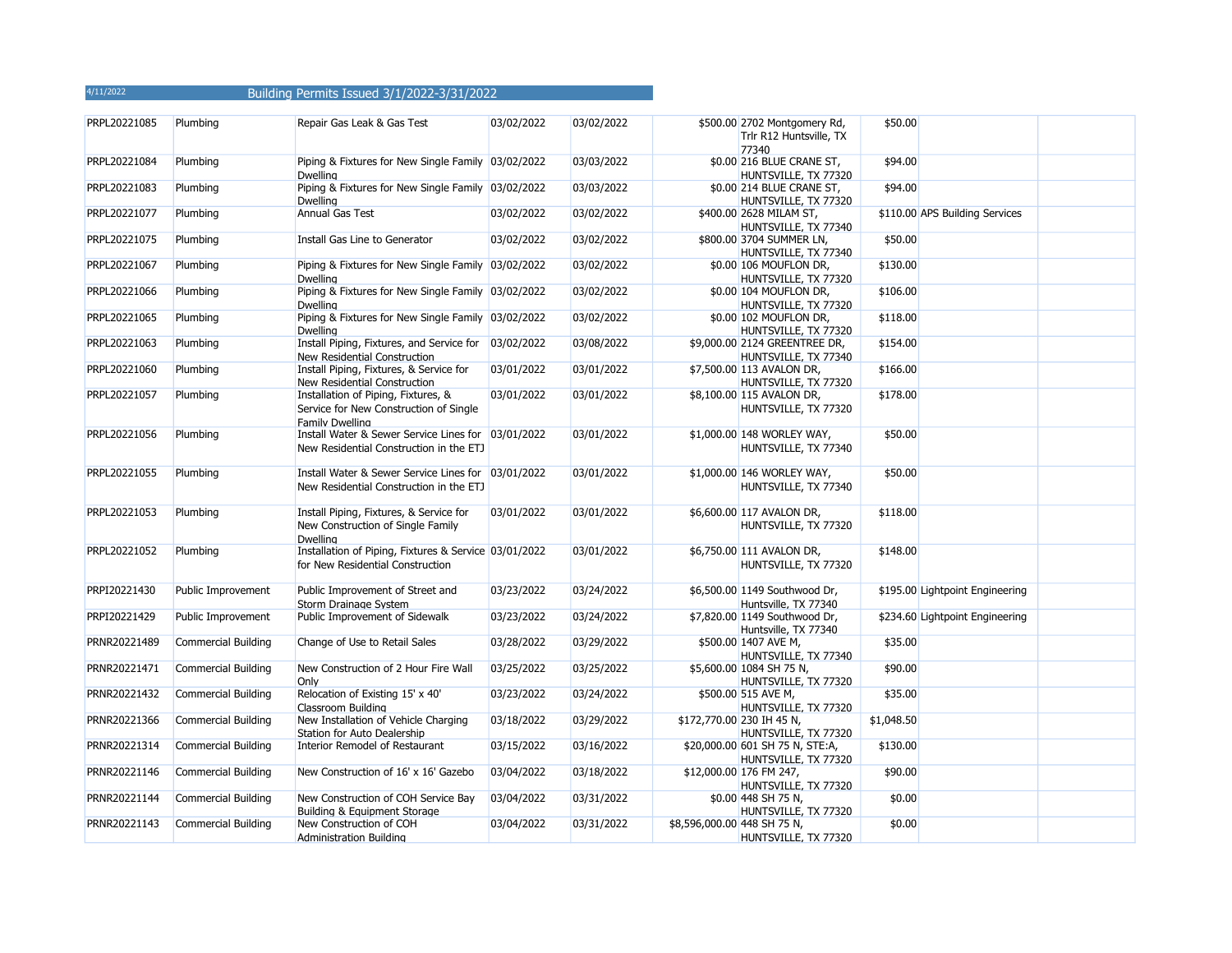| PRNR20221101 | Commercial Building             | Interior Remodel & Change of Use to<br><b>Business Offices</b>          | 03/03/2022 | 03/03/2022 | \$75,000.00 2 FINANCIAL PLAZA,<br>STE:100, HUNTSVILLE,<br>TX 77340 | \$570.00   |                        |      |
|--------------|---------------------------------|-------------------------------------------------------------------------|------------|------------|--------------------------------------------------------------------|------------|------------------------|------|
| PRNR20221068 | <b>Commercial Building</b>      | Change of Tenant                                                        | 03/02/2022 | 03/02/2022 | \$8,000.00 1084 SH 75 N,<br>HUNTSVILLE, TX 77320                   | \$70.00    |                        |      |
| PRNR20220820 | <b>Commercial Building</b>      | Lease Space Finish                                                      | 02/17/2022 | 03/14/2022 | \$330,000.00 193 IH 45 S, Ste E<br>Huntsville, TX 77340            |            | \$1,755.00 Lana Martin |      |
| PRNR20220714 | <b>Commercial Building</b>      | Lease Space Finish of Retail Sales (Ulta) 02/10/2022                    |            | 03/09/2022 | \$547,000.00 249 A IH 45 S,<br>HUNTSVILLE, TX 77340                | \$2,661.00 |                        |      |
| PRMU20220982 | New Multi-Family<br>Residential | New Construction of 4 Plex Building                                     | 02/24/2022 | 03/16/2022 | \$250,000.00 615 HAYMAN ST, BLDG<br>10100, HUNTSVILLE, TX          | \$1,395.00 |                        | 3960 |
| PRMU20220981 | New Multi-Family<br>Residential | New Construction of Four-Plex Building 02/24/2022                       |            | 03/16/2022 | \$250,000.00 615 HAYMAN ST, BLDG<br>8100, HUNTSVILLE, TX<br>77340  | \$1,395.00 |                        | 3960 |
| PRMH20221577 | Mechanical                      | HVAC Equipment & Ductwork for New<br>Single Family Dwelling             | 03/31/2022 | 03/31/2022 | \$0.00 213 BLUE CRANE ST,<br>HUNTSVILLE, TX 77320                  | \$86.00    |                        |      |
| PRMH20221576 | Mechanical                      | HVAC Equipment & Ductwork for New<br>Single Family Dwelling             | 03/31/2022 | 03/31/2022 | \$0.00 217 BLUE CRANE ST,<br>HUNTSVILLE, TX 77320                  | \$114.00   |                        |      |
| PRMH20221575 | Mechanical                      | HVAC Equipment & Ductwork for New<br>Single Family Dwelling             | 03/31/2022 | 03/31/2022 | \$0.00 215 BLUE CRANE ST,<br>HUNTSVILLE, TX 77320                  | \$102.00   |                        |      |
| PRMH20221574 | Mechanical                      | HVAC Equipment & Ductwork for New<br>Single Family Dwelling             | 03/31/2022 | 03/31/2022 | \$0.00 312 BLUE CRANE ST,<br>HUNTSVILLE, TX 77320                  | \$98.00    |                        |      |
| PRMH20221573 | Mechanical                      | HVAC Equipment & Ductwork for New<br>Single Family Dwelling             | 03/31/2022 | 03/31/2022 | \$0.00 310 BLUE CRANE ST,<br>HUNTSVILLE, TX 77320                  | \$86.00    |                        |      |
| PRMH20221572 | Mechanical                      | HVAC Equipment & Ductwork for New<br>Single Family Dwelling             | 03/31/2022 | 03/31/2022 | \$0.00 308 BLUE CRANE ST,<br>HUNTSVILLE, TX 77320                  | \$86.00    |                        |      |
| PRMH20221571 | Mechanical                      | HVAC Equipment & Ductwork for New<br>Single Family Dwelling             | 03/31/2022 | 03/31/2022 | \$0.00 306 BLUE CRANE ST,<br>HUNTSVILLE, TX 77320                  | \$86.00    |                        |      |
| PRMH20221570 | Mechanical                      | HVAC Equipment & Ductwork for New<br>Single Family Dwelling             | 03/31/2022 | 03/31/2022 | \$0.00 304 BLUE CRANE ST,<br>HUNTSVILLE, TX 77320                  | \$94.00    |                        |      |
| PRMH20221569 | Mechanical                      | HVAC Equipment & Ductwork for New<br>Single Family Dwelling             | 03/31/2022 | 03/31/2022 | \$0.00 302 BLUE CRANE ST,<br>HUNTSVILLE, TX 77320                  | \$86.00    |                        |      |
| PRMH20221568 | Mechanical                      | HVAC Equipment & Ductwork for New<br>Single Family Dwelling             | 03/31/2022 | 03/31/2022 | \$0.00 224 BLUE CRANE ST,<br>HUNTSVILLE, TX 77320                  | \$86.00    |                        |      |
| PRMH20221567 | Mechanical                      | HVAC Equipment & Ductwork for New<br>Single Family Dwelling             | 03/31/2022 | 03/31/2022 | \$0.00 222 BLUE CRANE ST,<br>HUNTSVILLE, TX 77320                  | \$86.00    |                        |      |
| PRMH20221566 | Mechanical                      | HVAC Equipment & Ductwork for New<br>Single Family Dwelling             | 03/31/2022 | 03/31/2022 | \$0.00 220 BLUE CRANE ST,<br>HUNTSVILLE, TX 77320                  | \$106.00   |                        |      |
| PRMH20221565 | Mechanical                      | HVAC Equipment & Ductwork for New<br>Single Family Dwelling             | 03/31/2022 | 03/31/2022 | \$0.00 218 BLUE CRANE ST,<br>HUNTSVILLE, TX 77320                  | \$86.00    |                        |      |
| PRMH20221564 | Mechanical                      | HVAC Equipment & Ductwork for New<br>Single Family Dwelling             | 03/31/2022 | 03/31/2022 | \$0.00 216 BLUE CRANE ST,<br>HUNTSVILLE, TX 77320                  | \$86.00    |                        |      |
| PRMH20221563 | Mechanical                      | HVAC Equipment & Ductwork for New<br>Single Family Dwelling             | 03/31/2022 | 03/31/2022 | \$0.00 214 BLUE CRANE ST,<br>HUNTSVILLE, TX 77320                  | \$86.00    |                        |      |
| PRMH20221542 | Mechanical                      | HVAC Equipment & Duct Work for New 03/31/2022<br>Single Family Dwelling |            | 03/31/2022 | \$0.00 108 MOUFLON DR,<br>HUNTSVILLE, TX 77320                     | \$114.00   |                        |      |
| PRMH20221541 | Mechanical                      | HVAC Equipment & Duct Work for New 03/31/2022<br>Single Family Dwelling |            | 03/31/2022 | \$0.00 107 MOUFLON DR,<br>HUNTSVILLE, TX 77320                     | \$110.00   |                        |      |
| PRMH20221540 | Mechanical                      | HVAC Equipment & Duct Work for New 03/31/2022<br>Single Family Dwelling |            | 03/31/2022 | \$0.00 105 MOUFLON DR,<br>HUNTSVILLE, TX 77320                     | \$118.00   |                        |      |
| PRMH20221539 | Mechanical                      | HVAC Equipment & Duct Work for New 03/31/2022<br>Single Family Dwelling |            | 03/31/2022 | \$0.00 110 MOUFLON DR,<br>HUNTSVILLE, TX 77320                     | \$114.00   |                        |      |
| PRMH20221488 | Mechanical                      | HVAC Equipment & Ductwork for New<br>Single Family Dwelling             | 03/28/2022 | 03/28/2022 | \$0.00 219 PECOS DR,<br>HUNTSVILLE, TX 77320                       | \$118.00   |                        |      |
| PRMH20221487 | Mechanical                      | HVAC Equipment & Ductwork for New<br>Single Family Dwelling             | 03/28/2022 | 03/28/2022 | \$0.00 217 PECOS DR,<br>HUNTSVILLE, TX 77320                       | \$102.00   |                        |      |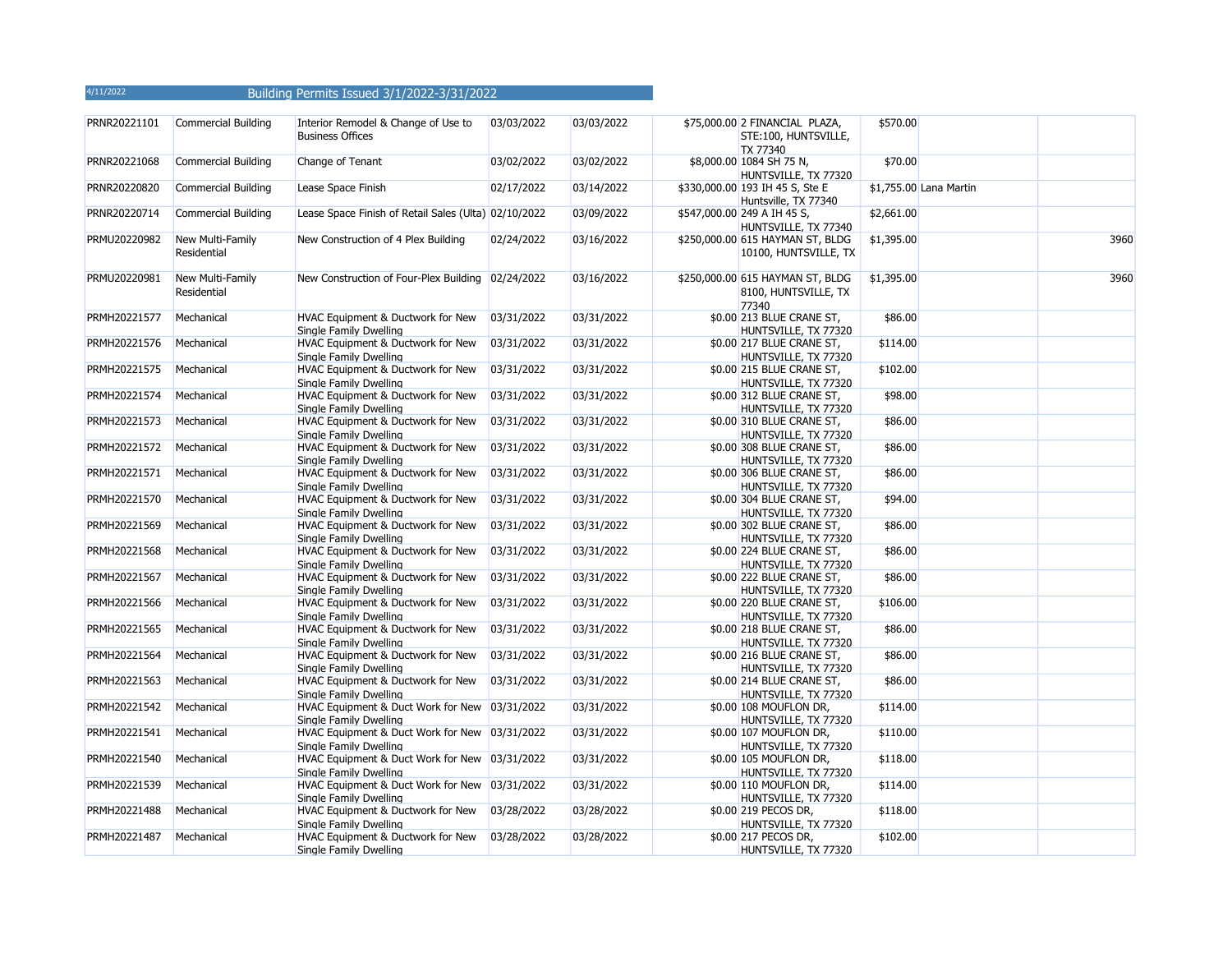| PRMH20221486 | Mechanical | HVAC Equipment & Ductwork for New<br>Single Family Dwelling                           | 03/28/2022 | 03/28/2022 | \$0.00 215 PECOS DR,<br>HUNTSVILLE, TX 77320              | \$118.00 |                                               |  |
|--------------|------------|---------------------------------------------------------------------------------------|------------|------------|-----------------------------------------------------------|----------|-----------------------------------------------|--|
| PRMH20221484 | Mechanical | HVAC Equipment & Ductwork for New<br>Single Family Dwelling                           | 03/28/2022 | 03/28/2022 | \$0.00 213 PECOS DR,<br>HUNTSVILLE, TX 77320              | \$90.00  |                                               |  |
| PRMH20221481 | Mechanical | HVAC Equipment & Ductwork for New<br>Single Family Dwelling                           | 03/28/2022 | 03/28/2022 | \$0.00 207 PECOS DR,<br>HUNTSVILLE, TX 77320              | \$126.00 |                                               |  |
| PRMH20221475 | Mechanical | Relocate Existing Condensing Unit                                                     | 03/28/2022 | 03/28/2022 | \$950.00 620 AUGUSTA DR,<br>HUNTSVILLE, TX 77340          | \$50.00  |                                               |  |
| PRMH20221436 | Mechanical | HVAC Equipment & Ductwork for New<br>Single Family Dwelling                           | 03/24/2022 | 03/24/2022 | \$0.00 114 MOUFLON DR,<br>HUNTSVILLE, TX 77320            | \$118.00 |                                               |  |
| PRMH20221435 | Mechanical | HVAC Equipment & Ductwork for New<br>Single Family Dwelling                           | 03/24/2022 | 03/24/2022 | \$0.00 111 MOUFLON DR,<br>HUNTSVILLE, TX 77320            | \$98.00  |                                               |  |
| PRMH20221434 | Mechanical | HVAC Equipment & Ductwork for New<br>Single Family Dwelling                           | 03/24/2022 | 03/24/2022 | \$0.00 402 BLACK BEAR DR,<br>HUNTSVILLE, TX 77320         | \$98.00  |                                               |  |
| PRMH20221433 | Mechanical | Replacement of downstairs HVAC<br>equipment. No duct work                             | 03/24/2022 | 03/24/2022 | \$12,500.00 1907 EAST LAKE DR,<br>HUNTSVILLE, TX 77340    | \$105.00 |                                               |  |
| PRMH20221391 | Mechanical | New Construction HVAC install                                                         | 03/21/2022 | 03/22/2022 | \$3,000.00 115 BERING DR,<br>HUNTSVILLE, TX 77320         |          | \$102.00 HVAC Services of Texas<br><b>LLC</b> |  |
| PRMH20221368 | Mechanical | New Installation of Venthood                                                          | 03/18/2022 | 03/30/2022 | \$10,000.00 601 SH 75 N, STE:A,<br>HUNTSVILLE, TX 77320   | \$150.00 |                                               |  |
| PRMH20221349 | Mechanical | New HVAC install for Lease Space Finish 03/18/2022                                    |            | 03/18/2022 | \$7,500.00 1027 C IH 45 S, Ste 11<br>Huntsville, TX 77340 | \$140.00 |                                               |  |
| PRMH20221334 | Mechanical | HVAC Equipment & Duct Work for New 03/17/2022<br>Single Family Dwelling               |            | 03/17/2022 | \$0.00 211 PECOS DR,<br>HUNTSVILLE, TX 77320              | \$102.00 |                                               |  |
| PRMH20221333 | Mechanical | HVAC Equipment & Duct Work for New 03/17/2022<br>Single Family Dwelling               |            | 03/17/2022 | \$0.00 209 PECOS DR,<br>HUNTSVILLE, TX 77320              | \$114.00 |                                               |  |
| PRMH20221293 | Mechanical | Replace Furnace, Coil, Condensor Unit, 03/14/2022<br>Plenum                           |            | 03/14/2022 | \$16,487.00 2215 AVE P,<br>HUNTSVILLE, TX 77340           | \$125.00 |                                               |  |
| PRMH20221281 | Mechanical | HVAC Install for New Construction of<br>Single Family Dwelling                        | 03/11/2022 | 03/11/2022 | \$10,500.00 829 OVERBROOK DR,<br>HUNTSVILLE, TX 77340     |          | \$134.00 Huntsville Air<br>Conditioning       |  |
| PRMH20221280 | Mechanical | Replacement of HVAC Equipment Only<br>(No Duct)                                       | 03/10/2022 | 03/10/2022 | \$9,600.00 315 PARKHILL ST,<br>HUNTSVILLE, TX 77340       | \$90.00  |                                               |  |
| PRMH20221177 | Mechanical | Install HVAC for New Commercial<br>Construction                                       | 03/08/2022 | 03/08/2022 | \$157,000.00 1718 11TH ST,<br>HUNTSVILLE, TX 77340        | \$778.00 |                                               |  |
| PRMH20221174 | Mechanical | Install HVAC for New Construction of<br>Single Family Dwelling                        | 03/08/2022 | 03/10/2022 | \$3,000.00 117 BERING DR,<br>HUNTSVILLE, TX 77320         | \$126.00 |                                               |  |
| PRMH20221168 | Mechanical | Install 3.0 Ton HVAC System for New<br>Construction of Single Family Dwelling         | 03/08/2022 | 03/08/2022 | \$8,000.00 401 BLACK BEAR DR,<br>HUNTSVILLE, TX 77320     | \$94.00  |                                               |  |
| PRMH20221167 | Mechanical | Install 3.0 Ton HVAC for New<br>Construction of Single Family Dwelling                | 03/08/2022 | 03/08/2022 | \$10,000.00 311 BLACK BEAR DR,<br>HUNTSVILLE, TX 77320    | \$102.00 |                                               |  |
| PRMH20221166 | Mechanical | New installation of 4.0 Ton HVAC for<br>New Construction of Single Family<br>Dwelling | 03/08/2022 | 03/08/2022 | \$11,000.00 120 FALLOW DEER DR,<br>HUNTSVILLE, TX 77320   | \$114.00 |                                               |  |
| PRMH20221165 | Mechanical | Install 4.0 Ton HVAC for New<br>Construction of Single Family Dwelling                | 03/08/2022 | 03/08/2022 | \$11,000.00 404 BLACK BEAR DR,<br>HUNTSVILLE, TX 77320    | \$114.00 |                                               |  |
| PRMH20221131 | Mechanical | HVAC Install for New Construction of<br>Single Family Dwelling                        | 03/04/2022 | 03/08/2022 | \$1,200.00 107 BERING DR,<br>HUNTSVILLE, TX 77320         | \$102.00 |                                               |  |
| PRMH20221082 | Mechanical | HVAC Equipment & Duct Work for New 03/02/2022<br>Single Family Dwelling               |            | 03/02/2022 | \$0.00 106 BARTON CREEK DR,<br>HUNTSVILLE, TX 77320       | \$118.00 |                                               |  |
| PRMH20221081 | Mechanical | HVAC Equipment & Duct Work for New 03/02/2022<br>Single Family Dwelling               |            | 03/02/2022 | \$0.00 104 BARTON CREEK DR,<br>HUNTSVILLE, TX 77320       | \$130.00 |                                               |  |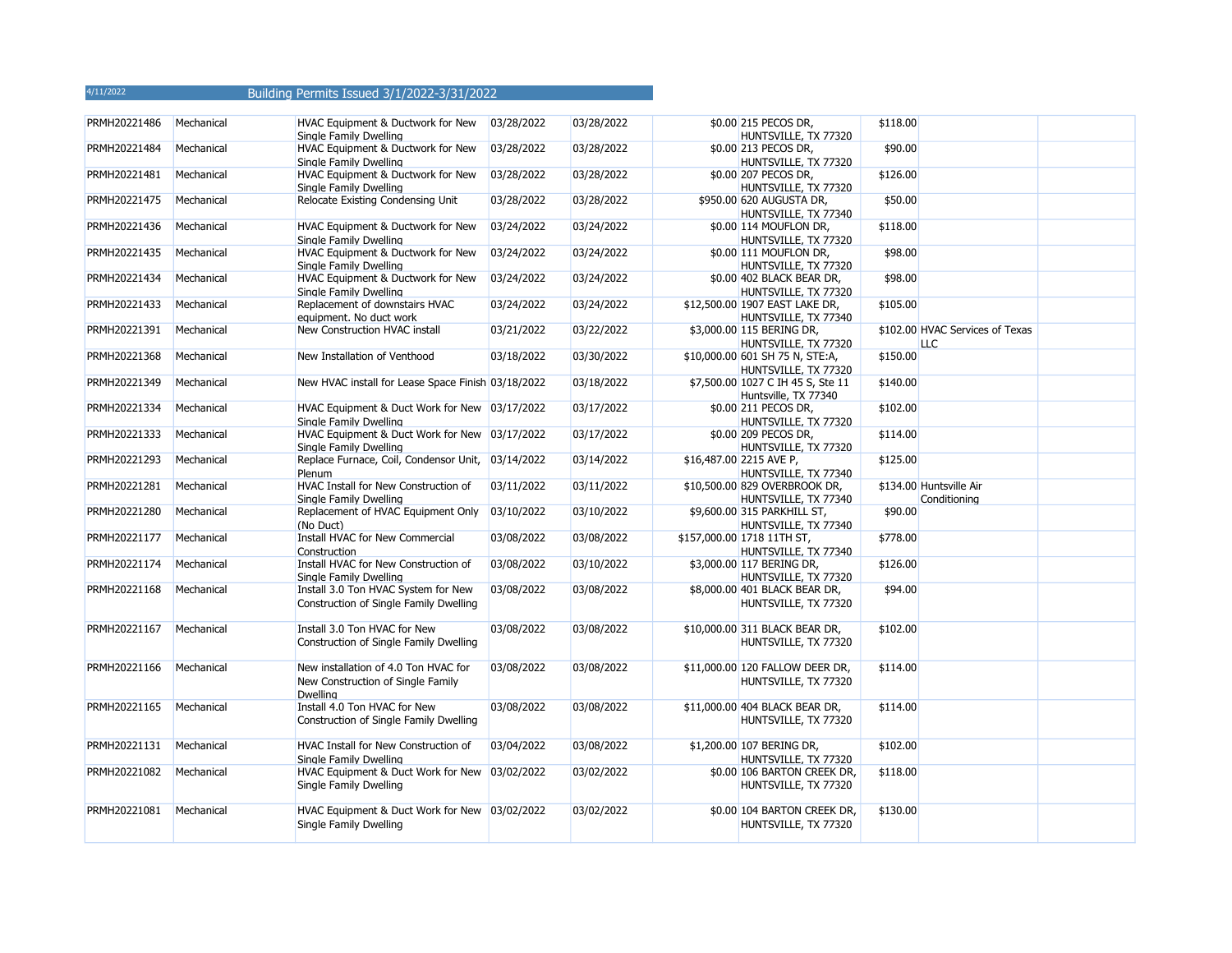| 4/11/2022 |  | <b>Building Permits Issued 3/1/2022-3/31/2022</b> |  |  |  |
|-----------|--|---------------------------------------------------|--|--|--|
|-----------|--|---------------------------------------------------|--|--|--|

| PRMH20221080  | Mechanical                                 | HVAC Equipment & Duct Work for New 03/02/2022<br><b>Single Family Dwelling</b>                                            |            | 03/02/2022 | \$0.00 102 BARTON CREEK DR,<br>HUNTSVILLE, TX 77320           | \$126.00 |                                           |  |
|---------------|--------------------------------------------|---------------------------------------------------------------------------------------------------------------------------|------------|------------|---------------------------------------------------------------|----------|-------------------------------------------|--|
| PRMH20221074  | Mechanical                                 | <b>HVAC Equipment and Duct Work for</b><br>New Single Family Dwelling                                                     | 03/02/2022 | 03/02/2022 | \$0.00 309 BLACK BEAR DR,<br>HUNTSVILLE, TX 77320             | \$114.00 |                                           |  |
| PRMH20221073  | Mechanical                                 | HVAC Equipment and Duct Work for<br>New Single Family Dwelling                                                            | 03/02/2022 | 03/02/2022 | \$0.00 307 BLACK BEAR DR,<br>HUNTSVILLE, TX 77320             | \$114.00 |                                           |  |
| PRMH20221072  | Mechanical                                 | HVAC Equipment and Duct Work for<br>New Single Family Dwelling                                                            | 03/02/2022 | 03/02/2022 | \$0.00 305 BLACK BEAR DR,<br>HUNTSVILLE, TX 77320             | \$94.00  |                                           |  |
| PRMH20221071  | Mechanical                                 | HVAC Install for New Construction of<br><b>Single Family Dwelling</b>                                                     | 03/02/2022 | 03/04/2022 | \$3,000.00 111 BERING DR,<br>HUNTSVILLE, TX 77320             | \$110.00 |                                           |  |
| PRMH20221070  | Mechanical                                 | HVAC Equipment and Duct Work for<br>New Single Family Dwelling                                                            | 03/02/2022 | 03/02/2022 | \$0.00 303 BLACK BEAR DR,<br>HUNTSVILLE, TX 77320             | \$114.00 |                                           |  |
| PRMH20221058  | Mechanical                                 | HVAC Equipment & Ductwork for New<br><b>Banking Facility</b>                                                              | 03/01/2022 | 03/01/2022 | \$69,500.00 2506 PINE SHADOWS<br>DR, HUNTSVILLE, TX<br>77320  | \$430.00 |                                           |  |
| PRMH20220896  | Mechanical                                 | New Constructions HVAC Install                                                                                            | 02/23/2022 | 03/03/2022 | \$3,000.00 109 BERING DR,<br>HUNTSVILLE, TX 77320             | \$126.00 |                                           |  |
| PRMH20220895  | Mechanical                                 | New Construction HVAC Install                                                                                             | 02/23/2022 | 03/03/2022 | \$3,000.00 210 DEL MONTE DR,<br>HUNTSVILLE, TX 77320          | \$118.00 |                                           |  |
| PRMH20220395  | Mechanical                                 | HVAC Equipment & Ductwork for New<br>Construction of Church                                                               | 01/24/2022 | 03/03/2022 | \$20,000.00 515 AVE M,<br>HUNTSVILLE, TX 77320                | \$200.00 |                                           |  |
| PRMFV20221526 | Mobile Food Vendor<br>Permit               | Items served: Taco, Torta, Gordita,<br>Burritos, Bebidas, Fruta, Snack,<br>Hamburger                                      | 03/30/2022 | 03/30/2022 | \$0.00 261 SH 75 N,<br>HUNTSVILLE, TX 77320                   |          | \$50.00 Maria Torrez                      |  |
|               | PRMFV20221385 Mobile Food Vendor<br>Permit | Joey's Deep Fried                                                                                                         | 03/21/2022 | 03/21/2022 | \$0.00 1702 11TH ST,<br>HUNTSVILLE, TX 77340                  |          | \$50.00 CAMPESE JOSEPH<br><b>LLOYD SR</b> |  |
| PRMFV20221308 | Mobile Food Vendor<br>Permit               | Homestyle Soup & Grilled Cheese<br>Sandwiches                                                                             | 03/14/2022 | 03/14/2022 | \$0.00 2505 LAKE RD,<br>HUNTSVILLE, TX 77340                  | \$200.00 |                                           |  |
| PRMFV20221298 | Mobile Food Vendor<br>Permit               | El Tejano Taqueria                                                                                                        | 03/14/2022 | 03/14/2022 | \$0.00 1310 15TH ST,<br>HUNTSVILLE, TX 77340                  | \$200.00 |                                           |  |
| PRMF20221348  | Manufactured Home                          | <b>Electrical Connections to Manufactured</b><br>Home                                                                     | 03/17/2022 | 03/17/2022 | \$0.00 700 EL RD,<br>HUNTSVILLE, TX 77320                     | \$40.00  |                                           |  |
| PRMF20221347  | Manufactured Home                          | Plumbing Connections to Manufactured 03/17/2022<br>Home (No Gas)                                                          |            | 03/17/2022 | \$0.00 700 EL RD,<br>HUNTSVILLE, TX 77320                     | \$40.00  |                                           |  |
| PRMF20221343  | Manufactured Home                          | Electrical Connections to Manufactured 03/17/2022<br>Home                                                                 |            | 03/17/2022 | \$0.00 1209 TRINITY CUT-OFF,<br>HUNTSVILLE, TX 77320          | \$40.00  |                                           |  |
| PRLD20221384  | Land<br>Disturbance/Clearing               | Site Clearing (Overhill Dr & SH 19 N)                                                                                     | 03/21/2022 | 03/22/2022 | \$0.00 102 A Highland Ct<br>Huntsville, TX 77320              |          |                                           |  |
| PRIV20221502  |                                            | Itinerant Vendor Permit Sunday Funday Effective April 3, 2022                                                             | 03/29/2022 | 03/29/2022 | \$0.00 2405 AVE I,<br>HUNTSVILLE, TX 77340                    | \$25.00  |                                           |  |
| PRIV20221431  |                                            | Itinerant Vendor Permit Crumble and Cream - March 24, 2022                                                                | 03/23/2022 | 03/23/2022 | \$0.00 960 VETERANS<br>MEMORIAL PKWY,<br>HUNTSVILLE, TX 77320 | \$25.00  |                                           |  |
| PRIV20221147  |                                            | Itinerant Vendor Permit MLK Park Fundraiser - Effective<br>03/12/12-03/14/22                                              | 03/04/2022 | 03/07/2022 | \$0.00 999 City Limits<br>Huntsville, TX 77340                | \$25.00  |                                           |  |
| PRIR20221401  | System                                     | Irrigation/Lawn Sprinkler New Installation of 65 Head Irrigation<br>System with 1 Backflow Device                         | 03/22/2022 | 03/22/2022 | \$0.00 2017 WICKERSHAM DR,<br>HUNTSVILLE, TX 77340            | \$66.50  |                                           |  |
| PRIR20221397  | System                                     | Irrigation/Lawn Sprinkler Residential Irrigation Installation for<br>New Construction of Single Family<br><b>Dwelling</b> | 03/22/2022 | 03/25/2022 | \$1.00 120 BERING DR,<br>HUNTSVILLE, TX 77320                 | \$62.70  |                                           |  |
| PRIR20221396  | System                                     | Irrigation/Lawn Sprinkler Residential Irrigation Installation for<br>New Construction of Single Family<br><b>Dwelling</b> | 03/22/2022 | 03/25/2022 | \$1.00 118 BERING DR,<br>HUNTSVILLE, TX 77320                 | \$62.70  |                                           |  |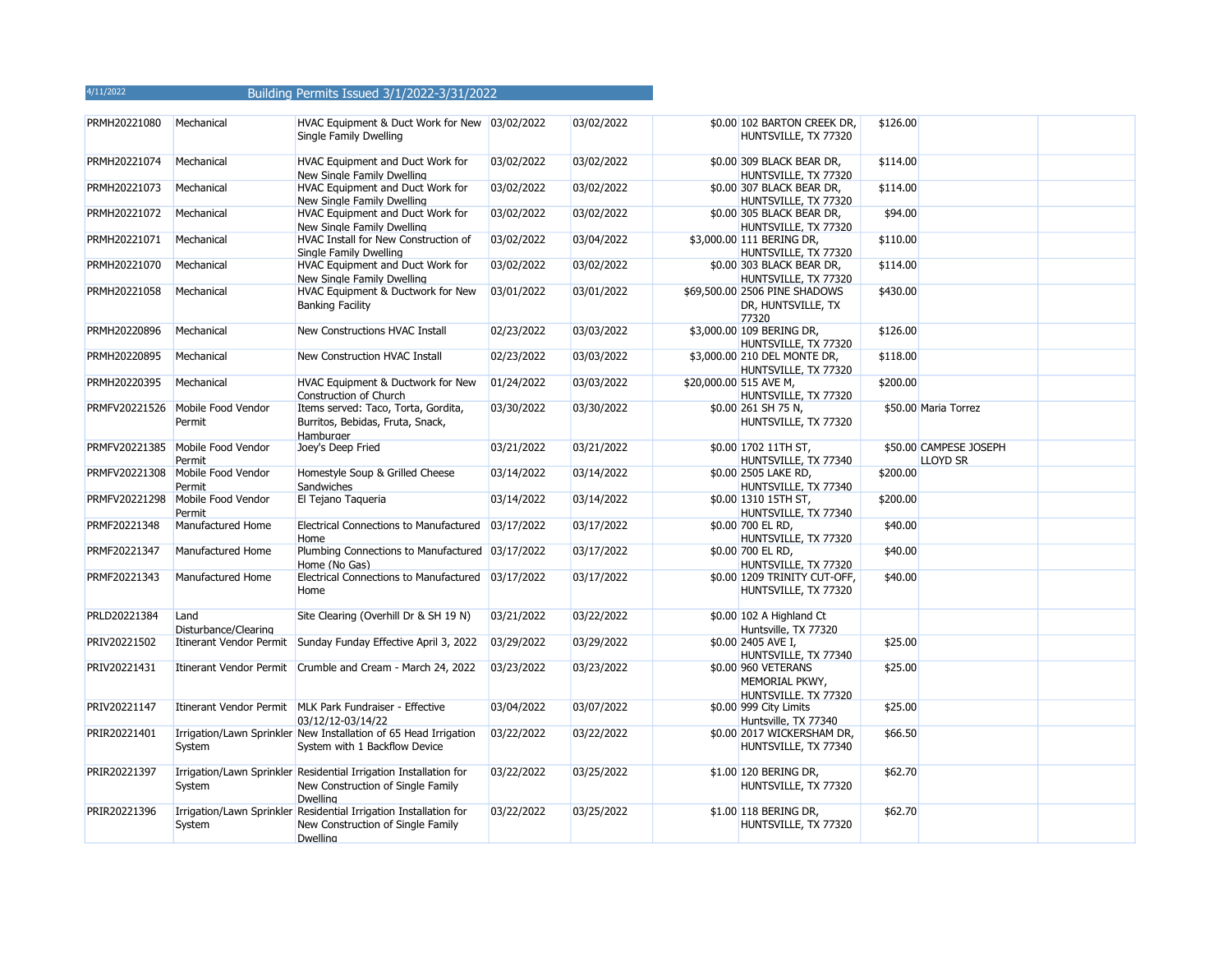| PRIR20221395 | System | Irrigation/Lawn Sprinkler Residential Irrigation Installation for<br>New Construction of Single Family<br><b>Dwelling</b>                          | 03/22/2022 | 03/25/2022 | \$1.00 116 BERING DR,<br>HUNTSVILLE, TX 77320           | \$62.70  |  |
|--------------|--------|----------------------------------------------------------------------------------------------------------------------------------------------------|------------|------------|---------------------------------------------------------|----------|--|
| PRIR20221394 | System | Irrigation/Lawn Sprinkler Residential Irrigation Installation for<br>New Construction of Single Family<br><b>Dwelling</b>                          | 03/22/2022 | 03/25/2022 | \$1.00 114 BERING DR,<br>HUNTSVILLE, TX 77320           | \$62.70  |  |
| PRIR20221393 | System | Irrigation/Lawn Sprinkler Residential Irrigation Installation for<br>New Construction of Single Family<br><b>Dwelling</b>                          | 03/22/2022 | 03/25/2022 | \$1.00 112 BERING DR,<br>HUNTSVILLE, TX 77320           | \$62.70  |  |
| PRIR20221390 | System | Irrigation/Lawn Sprinkler New Installation of 56 Head Irrigation<br>System                                                                         | 03/21/2022 | 03/22/2022 | \$0.00 103 PRONGHORN DR,<br>HUNTSVILLE, TX 77320        | \$64.70  |  |
| PRIR20221389 | System | Irrigation/Lawn Sprinkler New Installation of 48 Head Irrigation<br>System                                                                         | 03/21/2022 | 03/22/2022 | \$0.00 209 BLACK BEAR DR,<br>HUNTSVILLE, TX 77320       | \$63.10  |  |
| PRIR20221321 | System | Irrigation/Lawn Sprinkler Install 50 Head Irrigation System with 1 03/16/2022<br>Backflow Device for New Construction<br>of Single Family Dwelling |            | 03/16/2022 | \$0.00 916 CHERRY HILLS DR,<br>HUNTSVILLE, TX 77340     | \$134.50 |  |
| PRIR20221192 | System | Irrigation/Lawn Sprinkler New Installation of 50 Head Irrigation<br>System with 1 Backflow Device                                                  | 03/08/2022 | 03/09/2022 | \$0.00 408 BRUSHBACK DR,<br>HUNTSVILLE, TX 77320        | \$63.50  |  |
| PRIR20221191 | System | Irrigation/Lawn Sprinkler New Installation of 53 Head Irrigation<br>System with 1 Backflow Device                                                  | 03/08/2022 | 03/09/2022 | \$0.00 410 BRUSHBACK DR,<br>HUNTSVILLE, TX 77320        | \$64.10  |  |
| PRIR20221190 | System | Irrigation/Lawn Sprinkler New Installation of 60 Head Irrigation<br>System with 1 Backflow Device                                                  | 03/08/2022 | 03/09/2022 | \$0.00 418 BRUSHBACK DR,<br>HUNTSVILLE, TX 77320        | \$65.50  |  |
| PRIR20221189 | System | Irrigation/Lawn Sprinkler New Installation of 52 Head Irrigation<br>System with 1 Backflow Device                                                  | 03/08/2022 | 03/09/2022 | \$0.00 416 BRUSHBACK DR,<br>HUNTSVILLE, TX 77320        | \$63.90  |  |
| PRIR20221188 | System | Irrigation/Lawn Sprinkler New Installation of 46 Head Irrigation<br>System with 1 Backflow Device                                                  | 03/08/2022 | 03/09/2022 | \$0.00 414 BRUSHBACK DR,<br>HUNTSVILLE, TX 77320        | \$62.70  |  |
| PRIR20221187 | System | Irrigation/Lawn Sprinkler New Installation of 53 Head Irrigation<br>System with 1 Backflow Device                                                  | 03/08/2022 | 03/09/2022 | \$0.00 404 BRUSHBACK DR,<br>HUNTSVILLE, TX 77320        | \$64.10  |  |
| PRIR20221186 | System | Irrigation/Lawn Sprinkler New Installation of 49 Head Irrigation<br>System with 1 Backflow Device                                                  | 03/08/2022 | 03/09/2022 | \$0.00 412 BRUSHBACK DR,<br>HUNTSVILLE, TX 77320        | \$63.30  |  |
| PRIR20221185 | System | Irrigation/Lawn Sprinkler New Installation of 47 Head Irrigation<br>System with 1 Backflow Device                                                  | 03/08/2022 | 03/09/2022 | \$0.00 406 BRUSHBACK DR,<br>HUNTSVILLE, TX 77320        | \$62.90  |  |
| PRIR20221184 | System | Irrigation/Lawn Sprinkler Installation of 42 Head system                                                                                           | 03/08/2022 | 03/18/2022 | \$2,350.00 112 BARTON CREEK DR,<br>HUNTSVILLE, TX 77320 | \$61.90  |  |
| PRIR20221183 | System | Irrigation/Lawn Sprinkler Installation of 48 Head Irrigation<br>System for New Residential<br>Construction                                         | 03/08/2022 | 03/18/2022 | \$2,350.00 111 BARTON CREEK DR,<br>HUNTSVILLE, TX 77320 | \$63.10  |  |
| PRIR20221182 | System | Irrigation/Lawn Sprinkler Installation of 43 Head Irrigation<br>System for New Residential<br>Construction                                         | 03/08/2022 | 03/18/2022 | \$2,350.00 110 BARTON CREEK DR,<br>HUNTSVILLE, TX 77320 | \$62.10  |  |
| PRIR20221181 | System | Irrigation/Lawn Sprinkler Installation of 59 Head Irrigation<br>System for New Residential<br>Construction                                         | 03/08/2022 | 03/18/2022 | \$2,950.00 109 BARTON CREEK DR,<br>HUNTSVILLE, TX 77320 | \$65.30  |  |
| PRIR20221180 | System | Irrigation/Lawn Sprinkler Installation of 53 Head System for New 03/08/2022<br><b>Residential Construction</b>                                     |            | 03/18/2022 | \$2,950.00 108 BARTON CREEK DR,<br>HUNTSVILLE, TX 77320 | \$64.10  |  |
| PRIR20221179 | System | Irrigation/Lawn Sprinkler Installation of 41 Head Irrigation<br>System for New Residential<br>Construction                                         | 03/08/2022 | 03/18/2022 | \$2,050.00 106 BARTON CREEK DR,<br>HUNTSVILLE, TX 77320 | \$61.70  |  |
| PRIR20221176 | System | Irrigation/Lawn Sprinkler Installation of 41 Head Irrigation for<br>New Residential Construction                                                   | 03/08/2022 | 03/18/2022 | \$2,050.00 104 BARTON CREEK DR,<br>HUNTSVILLE, TX 77320 | \$61.70  |  |
| PRIR20221175 | System | Irrigation/Lawn Sprinkler Installation of 68 Head Irrigation<br>System for New Residential<br>Construction                                         | 03/08/2022 | 03/18/2022 | \$3,250.00 102 BARTON CREEK DR,<br>HUNTSVILLE, TX 77320 | \$67.10  |  |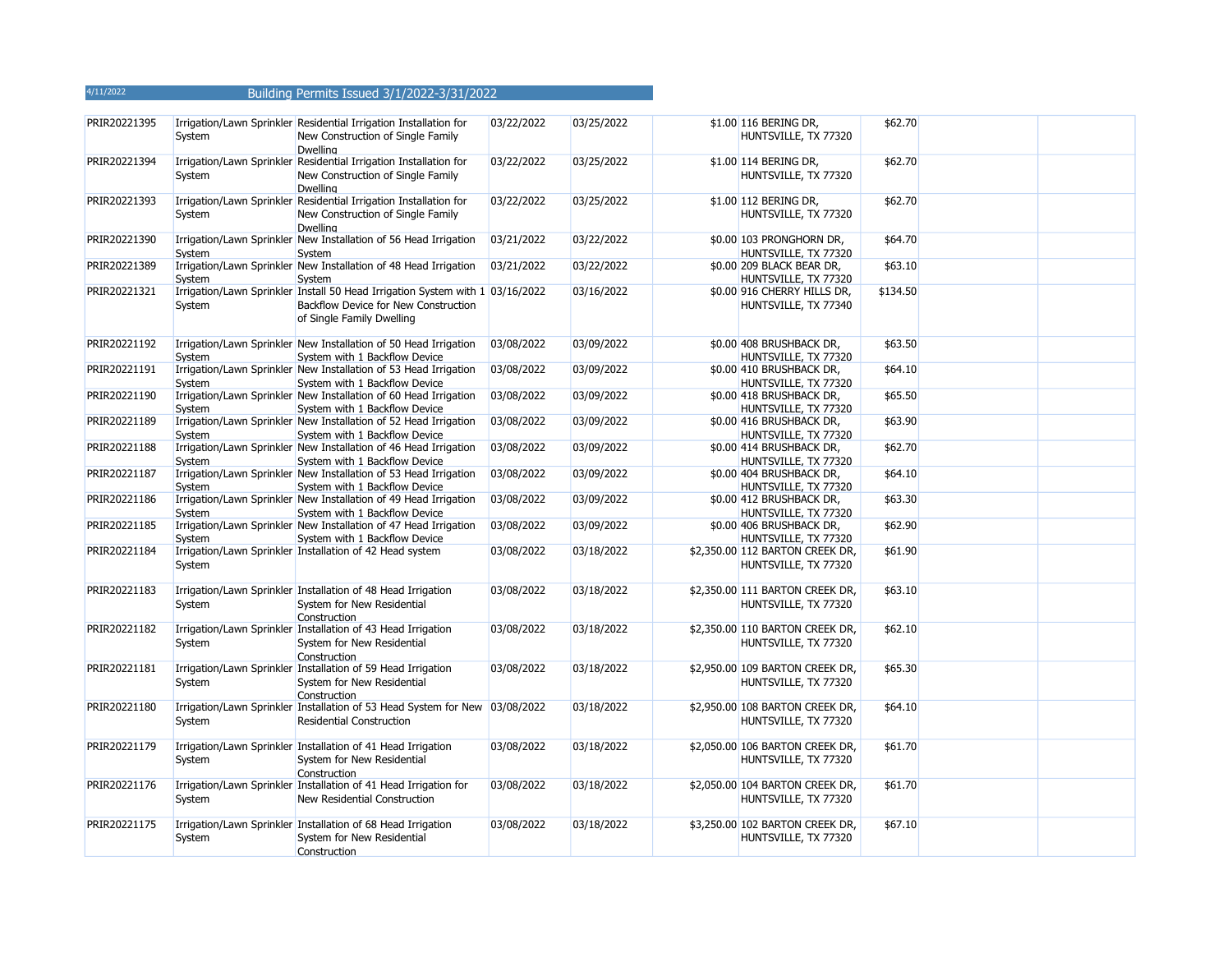| PRIR20221171 | System             | Irrigation/Lawn Sprinkler New Installation of 58 Head Irrigation<br>System with 1 Backflow Device for New<br>Construction of Single Family Dwelling | 03/08/2022 | 03/09/2022 | \$0.00 402 BRUSHBACK DR,<br>HUNTSVILLE, TX 77320        | \$65.10  |                                      |  |
|--------------|--------------------|-----------------------------------------------------------------------------------------------------------------------------------------------------|------------|------------|---------------------------------------------------------|----------|--------------------------------------|--|
| PRIR20221102 | System             | Irrigation/Lawn Sprinkler Replace Existing Backflow Device                                                                                          | 03/03/2022 | 03/03/2022 | \$0.00 146 ESSEX BLVD,<br>HUNTSVILLE, TX 77320          | \$112.50 |                                      |  |
| PRIR20221047 | System             | Irrigation/Lawn Sprinkler New Installation of 49 Head Irrigation<br>System                                                                          | 02/28/2022 | 03/01/2022 | \$0.00 214 MOUFLON DR,<br>HUNTSVILLE, TX 77320          | \$63.30  |                                      |  |
| PRIR20221046 | System             | Irrigation/Lawn Sprinkler New Installation of 56 Head Irrigation<br>Svstem                                                                          | 02/28/2022 | 03/01/2022 | \$0.00 212 MOUFLON DR,<br>HUNTSVILLE, TX 77320          | \$64.70  |                                      |  |
| PRIR20221044 | System             | Irrigation/Lawn Sprinkler New Installation of 57 Head Irrigation<br>System                                                                          | 02/28/2022 | 03/01/2022 | \$0.00 210 MOUFLON DR,<br>HUNTSVILLE, TX 77320          | \$64.90  |                                      |  |
| PRIR20221043 | System             | Irrigation/Lawn Sprinkler New Installation of 46 Head Irrigation<br>System                                                                          | 02/28/2022 | 03/01/2022 | \$0.00 208 MOUFLON DR,<br>HUNTSVILLE, TX 77320          | \$62.70  |                                      |  |
| PRIR20221041 | System             | Irrigation/Lawn Sprinkler New Installation of 45 Head Irrigation<br>System                                                                          | 02/28/2022 | 03/01/2022 | \$0.00 206 MOUFLON DR,<br>HUNTSVILLE, TX 77320          | \$62.50  |                                      |  |
| PRIR20221040 | System             | Irrigation/Lawn Sprinkler New Installation of 50 Head Irrigation<br>System                                                                          | 02/28/2022 | 03/01/2022 | \$0.00 204 MOUFLON DR,<br>HUNTSVILLE, TX 77320          | \$63.50  |                                      |  |
| PRIR20221039 | System             | Irrigation/Lawn Sprinkler New Installation of 83 Head Irrigation<br>System                                                                          | 02/28/2022 | 03/01/2022 | \$0.00 202 MOUFLON DR,<br>HUNTSVILLE, TX 77320          | \$70.10  |                                      |  |
| PRGR20221428 | Grading/Excavation | Total Cut and Fill of 70 Cubic Yards                                                                                                                | 03/23/2022 | 03/24/2022 | \$0.00 1149 Southwood Dr,<br>Huntsville, TX 77340       |          | \$15.00 Lightpoint Engineering       |  |
| PRGR20221283 | Grading/Excavation | Total Cut and Fill of 1617 Cubic Yards                                                                                                              | 03/11/2022 | 03/11/2022 | \$0.00 2360 Ave M, Huntsville,<br>TX 77340              |          | \$0.00 Crockett Construction         |  |
| PRFS20221421 | Fire Systems       | New Installation of Fire Suppression<br>System                                                                                                      | 03/23/2022 | 03/25/2022 | \$7,300.00 1084 SH 75 N,<br>HUNTSVILLE, TX 77320        | \$70.00  |                                      |  |
| PREL20221525 | Electrical         | T-Pole, Rough In & Service for New<br>Single Family Dwelling                                                                                        | 03/30/2022 | 03/30/2022 | \$0.00 120 MOUFLON DR,<br>HUNTSVILLE, TX 77320          | \$118.00 |                                      |  |
| PREL20221524 | Electrical         | T-Pole, Rough In & Service for New<br>Single Family Dwelling                                                                                        | 03/30/2022 | 03/30/2022 | \$0.00 119 MOUFLON DR,<br>HUNTSVILLE, TX 77320          | \$102.00 |                                      |  |
| PREL20221523 | Electrical         | T-Pole, Rough In & Service for New<br>Single Family Residence                                                                                       | 03/30/2022 | 03/30/2022 | \$0.00 120 BOBCAT BEND,<br>HUNTSVILLE, TX 77320         | \$118.00 |                                      |  |
| PREL20221522 | Electrical         | T-Pole, Rough In & Service for New<br>Single Family Dwelling                                                                                        | 03/30/2022 | 03/30/2022 | \$0.00 119 BOBCAT BEND,<br>HUNTSVILLE, TX 77320         | \$86.00  |                                      |  |
| PREL20221521 | Electrical         | T-Pole, Rough In & Service for New<br>Single Family Dwelling                                                                                        | 03/30/2022 | 03/30/2022 | \$0.00 118 BOBCAT BEND,<br>HUNTSVILLE, TX 77320         | \$86.00  |                                      |  |
| PREL20221520 | Electrical         | T-Pole, Rough In & Service for New<br>Single Family Dwelling                                                                                        | 03/30/2022 | 03/30/2022 | \$0.00 117 BOBCAT BEND,<br>HUNTSVILLE, TX 77320         | \$110.00 |                                      |  |
| PREL20221519 | Electrical         | T-Pole, Rough In & Service for New<br>Single Family Dwelling                                                                                        | 03/29/2022 | 03/30/2022 | \$0.00 116 BOBCAT BEND,<br>HUNTSVILLE, TX 77320         | \$118.00 |                                      |  |
| PREL20221518 | Electrical         | T-Pole, Rough In & Service for New<br>Single Family Dwelling                                                                                        | 03/29/2022 | 03/30/2022 | \$0.00 115 BOBCAT BEND,<br>HUNTSVILLE, TX 77320         | \$98.00  |                                      |  |
| PREL20221517 | Electrical         | T-Pole, Rough In & Service for New<br>Single Family Dwelling                                                                                        | 03/29/2022 | 03/30/2022 | \$0.00 302 PECOS DR,<br>HUNTSVILLE, TX 77320            | \$126.00 |                                      |  |
| PREL20221516 | Electrical         | T-Pole, Rough In & Service for New<br>Single Family Dwelling                                                                                        | 03/29/2022 | 03/30/2022 | \$0.00 238 PECOS DR,<br>HUNTSVILLE, TX 77320            | \$118.00 |                                      |  |
| PREL20221515 | Electrical         | T-Pole, Rough In & Service for New<br>Single Family Dwelling                                                                                        | 03/29/2022 | 03/30/2022 | \$0.00 236 PECOS DR,<br>HUNTSVILLE, TX 77320            | \$118.00 |                                      |  |
| PREL20221514 | Electrical         | T-Pole, Rough In & Service for New<br>Single Family Dwelling                                                                                        | 03/29/2022 | 03/30/2022 | \$0.00 234 PECOS DR,<br>HUNTSVILLE, TX 77320            | \$82.00  |                                      |  |
| PREL20221513 | Electrical         | Install Electrical Wiring, Fixtures, and<br>Service for New Construction of Single<br>Family Dwelling                                               | 03/29/2022 | 03/31/2022 | \$12,474.70 1460 RIVER OAKS DR,<br>HUNTSVILLE, TX 77340 | \$118.00 |                                      |  |
| PREL20221512 | Electrical         | Install Electrical Wiring, Service, and<br>Fixtures for New Construction of Single<br>Family Dwelling                                               | 03/29/2022 | 03/31/2022 | \$11,307.00 1458 RIVER OAKS DR,<br>HUNTSVILLE, TX 77340 |          | \$106.00 Home Media<br>Professionals |  |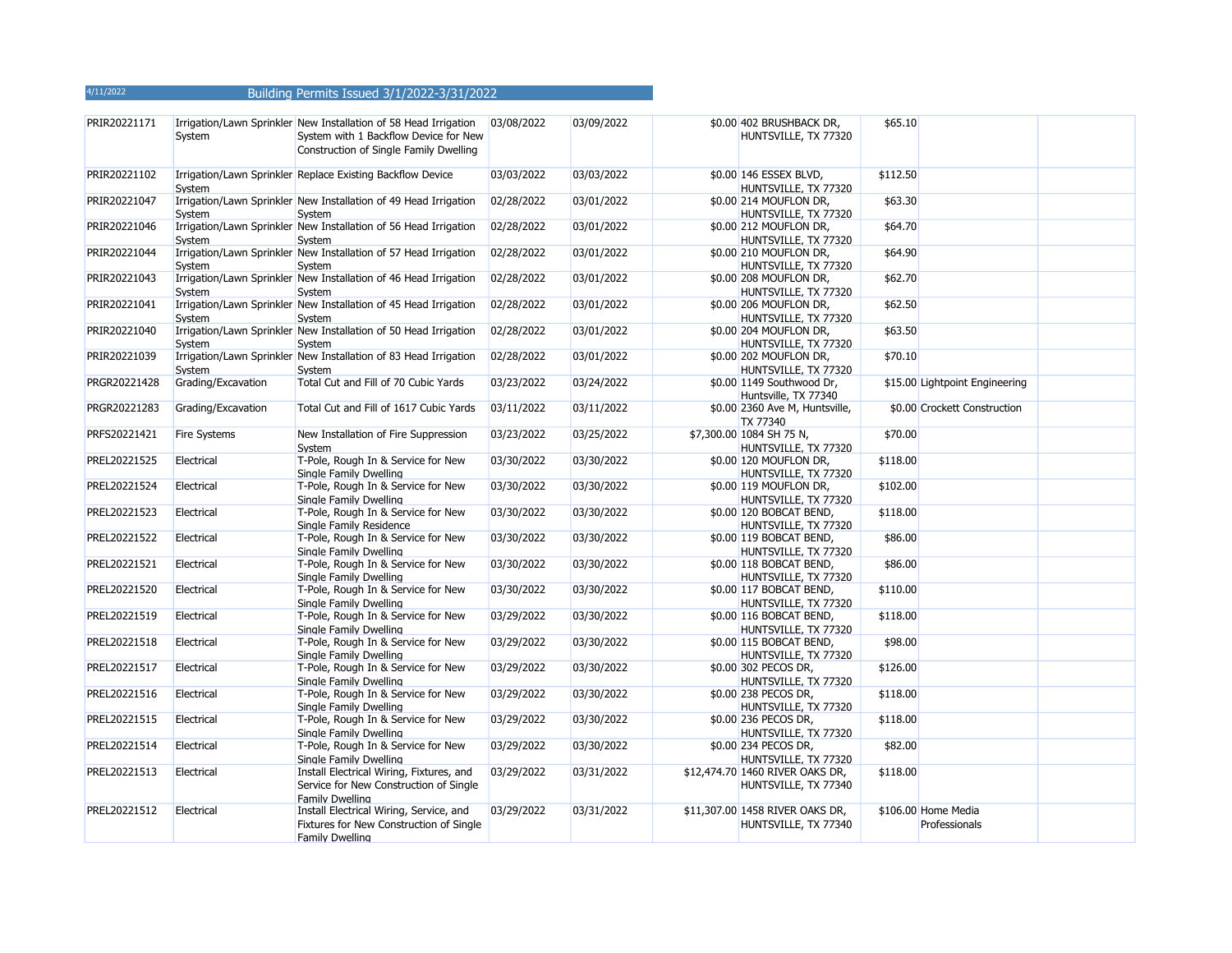| PREL20221511 | Electrical | Install Electrical Wiring, Fixtures, and<br>Service for New Residential<br>Construction | 03/29/2022 | 03/31/2022 | \$14,023.10 1010 CAMELLIA CT,<br>HUNTSVILLE, TX 77340               |          | \$118.00 Home Media<br>Professionals |
|--------------|------------|-----------------------------------------------------------------------------------------|------------|------------|---------------------------------------------------------------------|----------|--------------------------------------|
| PREL20221509 | Electrical | T-Pole, Rough In & Service for New<br>Single Family Dwelling                            | 03/29/2022 | 03/29/2022 | \$0.00 224 BLUE CRANE ST,<br>HUNTSVILLE, TX 77320                   | \$86.00  |                                      |
| PREL20221508 | Electrical | T-Pole, Rough In & Service for New<br>Single Family Dwelling                            | 03/29/2022 | 03/29/2022 | \$0.00 222 BLUE CRANE ST,<br>HUNTSVILLE, TX 77320                   | \$86.00  |                                      |
| PREL20221507 | Electrical | T-Pole, Rough In & Service for New<br>Single Family Dwelling                            | 03/29/2022 | 03/29/2022 | \$0.00 220 BLUE CRANE ST,<br>HUNTSVILLE, TX 77320                   | \$106.00 |                                      |
| PREL20221506 | Electrical | T-Pole, Rough In & Service for New<br>Single Family Dwelling                            | 03/29/2022 | 03/29/2022 | \$0.00 218 BLUE CRANE ST,<br>HUNTSVILLE, TX 77320                   | \$86.00  |                                      |
| PREL20221505 | Electrical | T-Pole, Rough In & Service for New<br>Single Family Dwelling                            | 03/29/2022 | 03/29/2022 | \$0.00 216 BLUE CRANE ST,<br>HUNTSVILLE, TX 77320                   | \$86.00  |                                      |
| PREL20221504 | Electrical | T-Pole, Rough In, & Service for New<br>Single Family Dwelling                           | 03/29/2022 | 03/31/2022 | \$3,404.93 119 BERING DR,<br>HUNTSVILLE, TX 77320                   | \$110.00 |                                      |
| PREL20221503 | Electrical | T-Pole, Rough In & Service for New<br>Single Family Dwelling                            | 03/29/2022 | 03/29/2022 | \$0.00 214 BLUE CRANE ST,<br>HUNTSVILLE, TX 77320                   | \$86.00  |                                      |
| PREL20221478 | Electrical | Install Electrical for Generator                                                        | 03/28/2022 | 03/28/2022 | \$8,400.00 906 BROADMOOR DR,<br>HUNTSVILLE, TX 77340                | \$85.00  |                                      |
| PREL20221451 | Electrical | Install 1 120V Circuit for Fire Alarm<br>Panel                                          | 03/25/2022 | 03/25/2022 | \$800.00 790 IH 45 N,<br>HUNTSVILLE, TX 77320                       | \$110.00 |                                      |
| PREL20221445 | Electrical | Relocate Existing Receptacles to Serve<br>Equipment                                     | 03/25/2022 | 03/25/2022 | \$5,000.00 601 SH 75 N, STE:A,<br>HUNTSVILLE, TX 77320              | \$125.00 |                                      |
| PREL20221441 | Electrical | New Installation of 2 Wall Signs                                                        | 03/24/2022 | 03/29/2022 | \$100.00 2801 D SAM HOUSTON<br>AVE, HUNTSVILLE, TX<br>77340         | \$110.00 |                                      |
| PREL20221411 | Electrical | Electrical Permit for New Generator<br>Installation                                     | 03/22/2022 | 03/23/2022 | \$5,000.00 1179 FISH HATCHERY<br>RD, HUNTSVILLE, TX<br>77320        | \$65.00  |                                      |
| PREL20221383 | Electrical | Installation of Exit Signs & GFCI<br>Receptacles                                        | 03/21/2022 | 03/21/2022 | \$2,000.00 1084 SH 75 N,<br>HUNTSVILLE, TX 77320                    | \$110.00 |                                      |
| PREL20221382 | Electrical | Install Electrical for New Construction of 03/21/2022<br>Single Family Dwelling         |            | 03/21/2022 | \$3,736.29 117 BERING DR,<br>HUNTSVILLE, TX 77320                   | \$126.00 |                                      |
| PREL20221379 | Electrical | Install Electrical for New Construction of 03/21/2022<br>Single Family Dwelling         |            | 03/21/2022 | \$3,314.51 115 BERING DR,<br>HUNTSVILLE, TX 77320                   | \$102.00 |                                      |
| PREL20221378 | Electrical | Install Electrical for New Construction of 03/21/2022<br>Single Family Dwelling         |            | 03/21/2022 | \$3,314.51 107 BERING DR,<br>HUNTSVILLE, TX 77320                   | \$102.00 |                                      |
| PREL20221359 | Electrical | Installation of Generator                                                               | 03/18/2022 | 03/21/2022 | \$9,000.00 1932 EAST LAKE DR,<br>HUNTSVILLE, TX 77340               | \$85.00  |                                      |
| PREL20221358 | Electrical | Installation of Generator                                                               | 03/18/2022 | 03/21/2022 | \$9,400.00 2301 AVE P,<br>HUNTSVILLE, TX 77340                      | \$90.00  |                                      |
| PREL20221357 | Electrical | Installation of Generator                                                               | 03/18/2022 | 03/21/2022 | \$8,400.00 1920 FAIRWAY DR,<br>HUNTSVILLE, TX 77340                 | \$85.00  |                                      |
| PREL20221356 | Electrical | Installation of Generator                                                               | 03/18/2022 | 03/21/2022 | \$7,600.00 221 NORMAL PARK DR,<br>HUNTSVILLE, TX 77320              | \$80.00  |                                      |
| PREL20221355 | Electrical | Update Electrical System, Lighting, &<br>Receptacles                                    | 03/18/2022 | 03/18/2022 | \$100,000.00 2 FINANCIAL PLAZA,<br>STE:100, HUNTSVILLE,<br>TX 77340 | \$550.00 |                                      |
| PREL20221340 | Electrical | New Installation of Generator & Service 03/17/2022<br>Upgrade                           |            | 03/17/2022 | \$10,000.00 3022 OLD HOUSTON<br>RD, HUNTSVILLE, TX<br>77340         | \$90.00  |                                      |
| PREL20221337 | Electrical | T-Pole, Rough In & Service for New<br>Multi-Family Dwelling                             | 03/17/2022 | 03/17/2022 | \$16,000.00 615 HAYMAN ST,<br>HUNTSVILLE, TX 77340                  | \$180.00 |                                      |
| PREL20221332 | Electrical | Install Generator                                                                       | 03/16/2022 | 03/17/2022 | \$12,000.00 1717 ROLLINGWOOD<br>DR, HUNTSVILLE, TX<br>77340         | \$100.00 |                                      |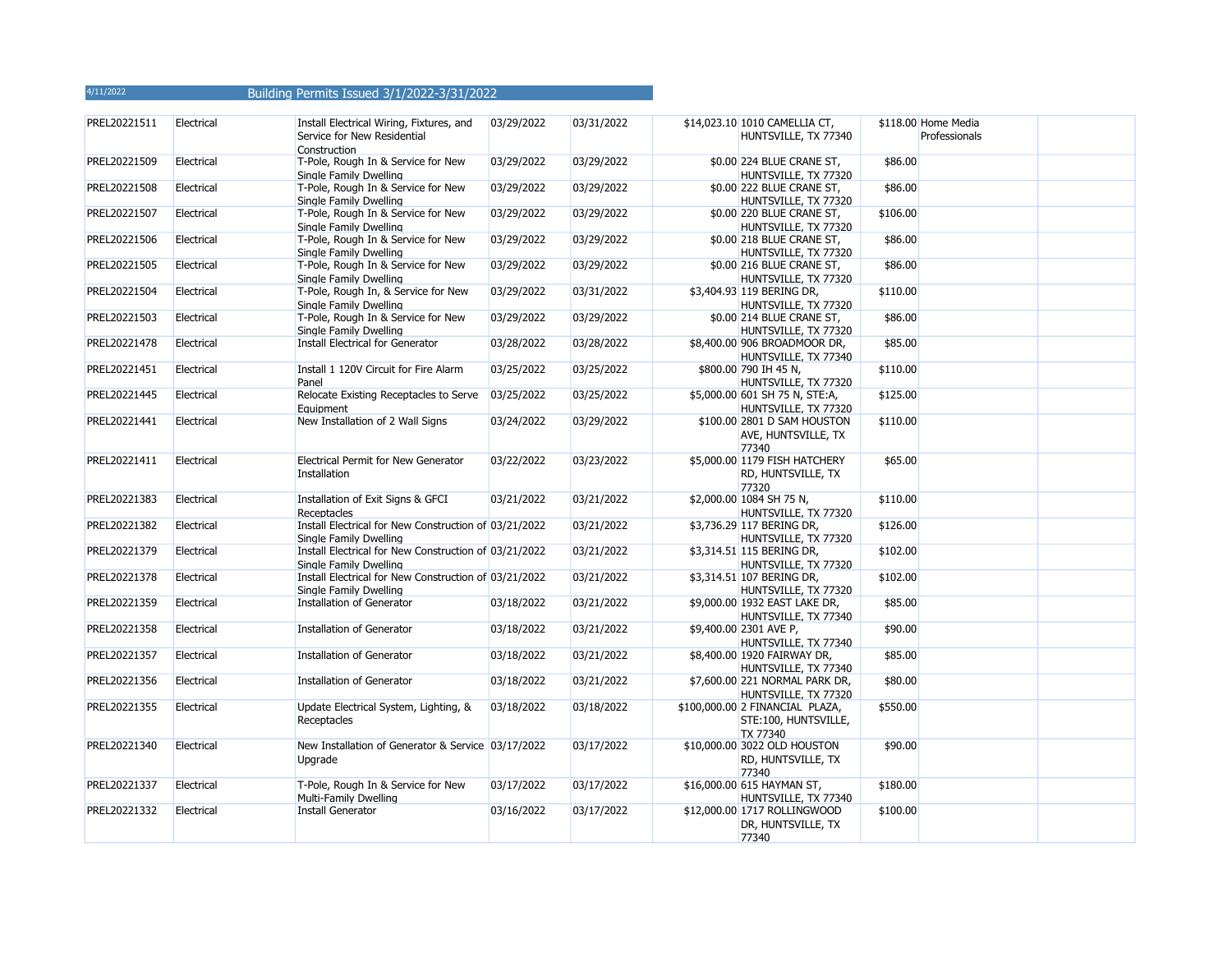| PREL20221318 | Electrical        | New Installation of Wall Sign                                                                      | 03/15/2022 | 03/16/2022 | \$100.00 2038 SAM HOUSTON<br>AVE, STE:C,<br>HUNTSVILLE, TX 77340 | \$110.00 |                             |  |
|--------------|-------------------|----------------------------------------------------------------------------------------------------|------------|------------|------------------------------------------------------------------|----------|-----------------------------|--|
| PREL20221316 | Electrical        | Install Wiring, Receptacles, Switches,<br>Lighting, Distrubution Panel                             | 03/15/2022 | 03/15/2022 | \$12,000.00 1027 C IH 45 S, Ste 11<br>Huntsville, TX 77340       | \$160.00 |                             |  |
| PREL20221282 | Electrical        | Install Electrical for Addition of 1,650 SF 03/11/2022<br>to Existing Imaging Center               |            | 03/11/2022 | \$50,000.00 647 IH 45 S,<br>HUNTSVILLE, TX 77340                 | \$350.00 |                             |  |
| PREL20221279 | Electrical        | T-Pole, Rough In, & Service for New<br>Single Family Dwelling                                      | 03/10/2022 | 03/11/2022 | \$3,404.93 109 AVALON DR,<br>HUNTSVILLE, TX 77320                | \$98.00  |                             |  |
| PREL20221278 | Electrical        | T-Pole, Rough In, & Service for New<br>Single Family Dwelling                                      | 03/10/2022 | 03/11/2022 | \$3,404.93 115 AVALON DR,<br>HUNTSVILLE, TX 77320                | \$142.00 |                             |  |
| PREL20221277 | Electrical        | Install Electrical for New Construction of 03/10/2022<br>Single Family Dwelling                    |            | 03/11/2022 | \$3,404.93 118 AVALON DR,<br>HUNTSVILLE, TX 77320                | \$118.00 |                             |  |
| PREL20221276 | Electrical        | T-Pole, Rough In & Service for New<br>Single Family Dwelling                                       | 03/10/2022 | 03/11/2022 | \$3,404.93 111 BERING DR,<br>HUNTSVILLE, TX 77320                | \$110.00 |                             |  |
| PREL20221242 | Electrical        | T-Pole, Rough In, & Service for New<br>Single Family Dwelling                                      | 03/09/2022 | 03/30/2022 | \$0.00 232 PECOS DR,<br>HUNTSVILLE, TX 77320                     | \$126.00 |                             |  |
| PREL20221196 | Electrical        | Upgrade Electrical Service                                                                         | 03/09/2022 | 03/09/2022 | \$1,200.00 7153 SH 75 S,<br>HUNTSVILLE, TX 77340                 | \$50.00  |                             |  |
| PREL20221195 | Electrical        | Install Electrical for New Construction of 03/09/2022<br>Multi-Family Dwelling                     |            | 03/09/2022 | \$150,000.00 774 SH 19, BLDG:B,<br>HUNTSVILLE, TX 77320          |          | \$750.00 McCaffety Electric |  |
| PREL20221172 | Electrical        | Build New Service, Add Panels, Add<br>Power to Equipment                                           | 03/08/2022 | 03/08/2022 | \$40,000.00 154 SH 19,<br>HUNTSVILLE, TX 77340                   | \$300.00 |                             |  |
| PREL20221163 | Electrical        | Install Electrical for Bedroom/Bathroom 03/08/2022<br>Addition                                     |            | 03/09/2022 | \$5,000.00 3148 OLD HOUSTON<br>RD, HUNTSVILLE, TX<br>77340       | \$65.00  |                             |  |
| PREL20221117 | Electrical        | Install Electrical for New Construction of 03/04/2022<br>Pavillion                                 |            | 03/04/2022 | \$2,500.00 638 CHERRY HILLS DR,<br>HUNTSVILLE, TX 77340          | \$115.00 |                             |  |
| PREL20221100 | Electrical        | Install Outlets, Lighting, Emergency<br>Lights, and Electrical Switches for<br><b>Fitness Area</b> | 03/03/2022 | 03/03/2022 | \$25,000.00 2523 AVE M,<br>HUNTSVILLE, TX 77340                  | \$225.00 |                             |  |
| PREL20221087 | Electrical        | Rough in & Service for New<br><b>Construction Storage</b>                                          | 03/03/2022 | 03/07/2022 | \$9,050.00 124 Essex Blvd, Bldg 5<br>Huntsville, TX 77340        | \$150.00 |                             |  |
| PREL20221086 | Electrical        | Rough In & Service for New<br><b>Construction Storage</b>                                          | 03/02/2022 | 03/07/2022 | \$18,100.00 124 Essex Blvd, Bldg 4<br>Huntsville, TX 77320       | \$195.00 |                             |  |
| PREL20221079 | Electrical        | T-Pole, Rough In & Service for New<br>Single Family Dwelling                                       | 03/02/2022 | 03/03/2022 | \$0.00 109 BERING DR,<br>HUNTSVILLE, TX 77320                    | \$126.00 |                             |  |
| PREL20221078 | Electrical        | T-Pole, Rough In & Service for New<br>Single Family Dwelling                                       | 03/02/2022 | 03/03/2022 | \$0.00 302 DEL MONTE DR,<br>HUNTSVILLE, TX 77320                 | \$126.00 |                             |  |
| PREL20221069 | Electrical        | New Installation of Generator                                                                      | 03/02/2022 | 03/02/2022 | \$1,000.00 3704 SUMMER LN,<br>HUNTSVILLE, TX 77340               | \$50.00  |                             |  |
| PREL20221064 | Electrical        | Installation of Electrical Channel Letters 03/02/2022                                              |            | 03/16/2022 | \$100.00 2405 AVE I,<br>HUNTSVILLE, TX 77340                     |          | \$10.00 Extreme Signs       |  |
| PREL20221059 | Electrical        | Change Out Electrical Panel                                                                        | 03/01/2022 | 03/01/2022 | \$1,000.00 104 TRACY ST,<br>HUNTSVILLE, TX 77320                 | \$50.00  |                             |  |
| PREL20220430 | Electrical        | New Installation of Solar Panels for<br>Existing Single Family Dwelling                            | 01/25/2022 | 03/29/2022 | \$100.00 4007 OLD COLONY RD,<br>HUNTSVILLE, TX 77320             | \$50.00  |                             |  |
| PRDV20221319 | Driveway          | New Construction of Residential<br>Driveway                                                        | 03/15/2022 | 03/16/2022 | \$0.00 3644 MARIGOLD LN,<br>HUNTSVILLE, TX 77340                 | \$35.00  |                             |  |
| PRDV20221315 | Driveway          | New Construction of Residential<br>Driveway                                                        | 03/15/2022 | 03/15/2022 | \$0.00 912 ELM AVE,<br>HUNTSVILLE, TX 77320                      | \$35.00  |                             |  |
| PRDE20221173 | <b>Demolition</b> | Demolition of Single Family House and<br>Apartment at Back of Property                             | 03/08/2022 | 03/08/2022 | \$0.00 1309 20TH ST,<br>HUNTSVILLE, TX 77340                     | \$35.00  |                             |  |
| PRDE20220989 | <b>Demolition</b> | Demolition of Residential Structure                                                                | 02/24/2022 | 03/15/2022 | \$0.00 1326 AVE O,<br>HUNTSVILLE, TX 77340                       | \$35.00  |                             |  |
|              |                   | PRCOC20221538 Certificate of Compliance Site Approval for New Construction of<br>Detached Garage   | 03/31/2022 | 03/31/2022 | \$0.00 453 SUNDOG RD,<br>HUNTSVILLE, TX 77340                    | \$35.00  |                             |  |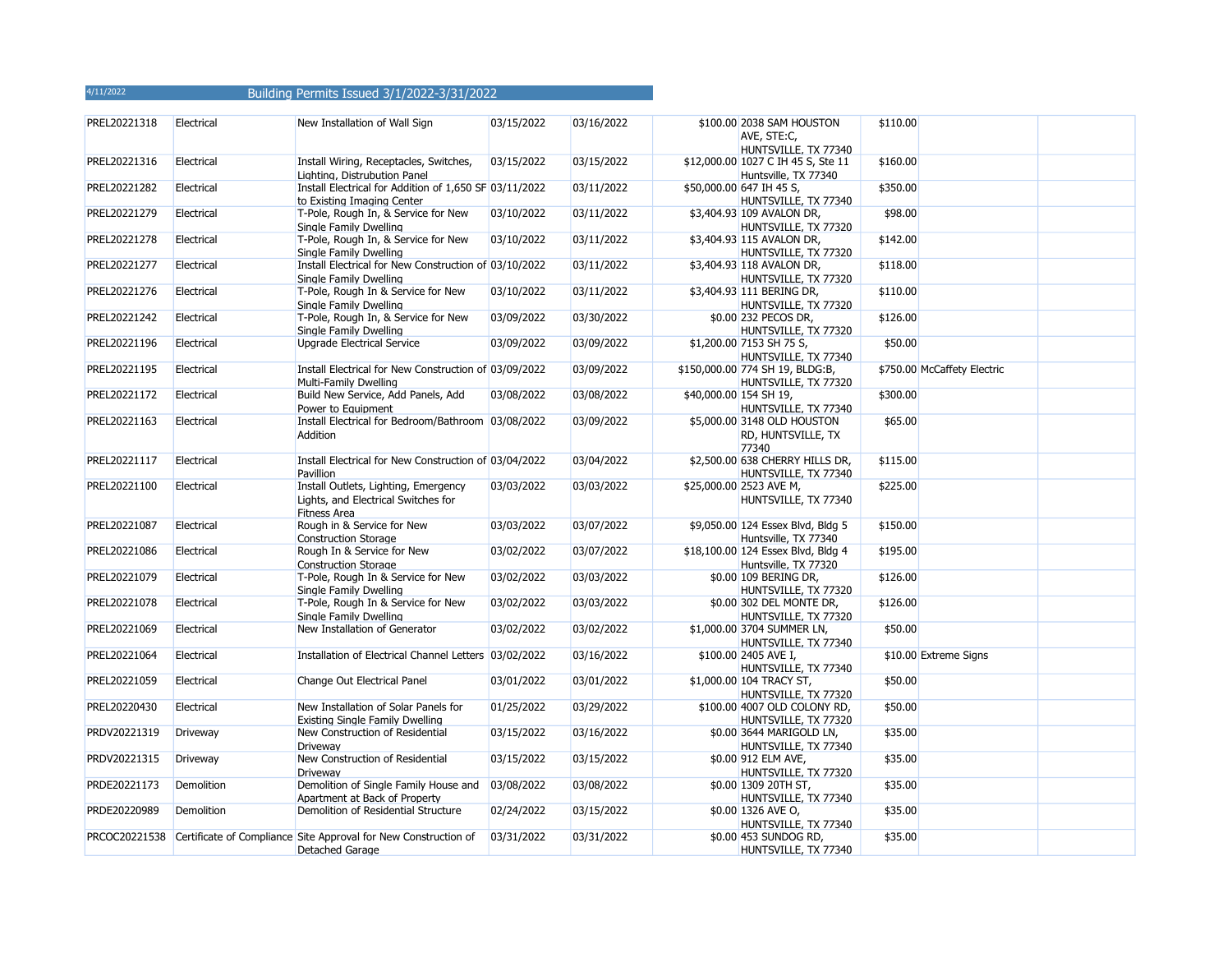|               | PRCOC20221537 Certificate of Compliance Site Approval for New Installation of On-03/31/2022<br>Site Sanitary Sewer Facility to Replace<br>Existing                        |            | 03/31/2022 | \$0.00 8 Southwood Forest Rd<br>Huntsville, TX 77340 | \$35.00 |                             |  |
|---------------|---------------------------------------------------------------------------------------------------------------------------------------------------------------------------|------------|------------|------------------------------------------------------|---------|-----------------------------|--|
|               | PRCOC20221470 Certificate of Compliance Site Approval for New Construction of<br>Single Family Dwelling                                                                   | 03/25/2022 | 03/28/2022 | \$0.00 2401 ROBINSON WAY,<br>HUNTSVILLE, TX 77340    | \$35.00 |                             |  |
|               | PRCOC20221467 Certificate of Compliance Site Approval for New Installation of On-03/25/2022<br>Site Sanitary Sewer Facility                                               |            | 03/28/2022 | \$0.00 257 FM 1696 W<br>Huntsville, TX 77320         | \$35.00 |                             |  |
|               | PRCOC20221446 Certificate of Compliance Site Approval for New Construction of<br>Single Family Dwelling, Driveway, & On-<br>Site Sanitary Sewer Facility                  | 03/25/2022 | 03/28/2022 | \$0.00 261 Dipping Vat Rd<br>Huntsville, TX 77340    |         | \$35.00 Ross Design Service |  |
|               | PRCOC20221422 Certificate of Compliance Site Approval for New Construction of<br>Single Family Dwelling                                                                   | 03/23/2022 | 03/23/2022 | \$0.00 214 FALLOW DEER DR,<br>HUNTSVILLE, TX 77320   | \$35.00 |                             |  |
|               | PRCOC20221415 Certificate of Compliance Site Approval for New Construction of<br>Single Family Dwelling                                                                   | 03/22/2022 | 03/29/2022 | \$0.00 1460 RIVER OAKS DR,<br>HUNTSVILLE, TX 77340   | \$35.00 |                             |  |
|               | PRCOC20221414 Certificate of Compliance Site Approval for New Construction of<br>Single Family Dwelling                                                                   | 03/22/2022 | 03/29/2022 | \$0.00 1458 RIVER OAKS DR,<br>HUNTSVILLE, TX 77340   | \$35.00 |                             |  |
|               | PRCOC20221410 Certificate of Compliance Site Approval for New Construction of<br>Single Family Dwelling, On-Site Sanitary<br>Sewer Facility, Swimming Pool, &<br>Driveway | 03/22/2022 | 03/23/2022 | \$0.00 183 Sanctuary Rd<br>Huntsville, TX 77340      | \$35.00 |                             |  |
|               | PRCOC20221409 Certificate of Compliance Site Approval for New Construction of<br>30' x 36' Storage Building with 10'<br>Overhang                                          | 03/22/2022 | 03/23/2022 | \$0.00 107 FLUORITE CT,<br>HUNTSVILLE, TX 77340      | \$35.00 |                             |  |
|               | PRCOC20221407 Certificate of Compliance Site Approval for New Construction of<br>Residential Swimming Pool                                                                | 03/22/2022 | 03/23/2022 | \$0.00 201 BRAHMAN LANE,<br>HUNTSVILLE, TX 77340     | \$35.00 |                             |  |
|               | PRCOC20221405 Certificate of Compliance Site Approval for New Construction of<br>Single Family Dwelling with City of<br>Huntsville Water & Sewer Service                  | 03/22/2022 | 03/23/2022 | \$0.00 161 WORLEY WAY,<br>HUNTSVILLE, TX 77340       | \$35.00 |                             |  |
|               | PRCOC20221403 Certificate of Compliance Site Approval for New Construction of<br>Residential Swimming Pool                                                                | 03/22/2022 | 03/23/2022 | \$0.00 114 HOLDING ROAD,<br>HUNTSVILLE, TX 77340     | \$35.00 |                             |  |
|               | PRCOC20221312 Certificate of Compliance Site Approval for New Construction of<br>16' x 16' Gazebo                                                                         | 03/14/2022 | 03/18/2022 | \$0.00 176 FM 247,<br>HUNTSVILLE, TX 77320           | \$35.00 |                             |  |
|               | PRCOC20221310 Certificate of Compliance Site Approval for New Construction of<br>Single Family Dwelling with City of<br>Huntsville Water & Sewer Service                  | 03/14/2022 | 03/23/2022 | \$0.00 104 DUCK HAVEN CT,<br>HUNTSVILLE, TX 77320    | \$35.00 |                             |  |
|               | PRCOC20221309 Certificate of Compliance Site Approval for New Construction of<br>Single Family Dwelling                                                                   | 03/14/2022 | 03/17/2022 | \$0.00 257 FM 1696 Huntsville,<br><b>TX 77320</b>    |         | \$35.00 Marsha Young        |  |
| PRCOC20221307 | Certificate of Compliance Site Approval for New Installation of On-03/14/2022<br>Site Sanitary Sewer Facility                                                             |            | 03/16/2022 | \$0.00 3 Villa Circle Huntsville,<br><b>TX 77320</b> | \$35.00 |                             |  |
|               | PRCOC20221301 Certificate of Compliance Site Approval for New Construction of<br>Single Family Dwelling with On-Site<br>Sanitary Sewer Facility                           | 03/14/2022 | 03/15/2022 | \$0.00 178 Feldspar Ln<br>Huntsville, TX 77340       | \$35.00 |                             |  |
|               | PRCOC20221299 Certificate of Compliance Site Approval for New Construction of<br>Single Family Dwelling with On-Site<br>Sanitary Sewer Facility                           | 03/14/2022 | 03/15/2022 | \$0.00 314 SUNDOG RD,<br>HUNTSVILLE, TX 77340        | \$35.00 |                             |  |
| PRCOC20221296 | Certificate of Compliance Site Approval for Placement of 15' x 40' 03/14/2022<br><b>Accessory Building</b>                                                                |            | 03/24/2022 | \$0.00 515 AVE M,<br>HUNTSVILLE, TX 77320            | \$35.00 |                             |  |
|               | PRCOC20221294 Certificate of Compliance Site Approval for New Construction of<br>40' x 60' Accessory Building                                                             | 03/14/2022 | 03/15/2022 | \$0.00 211 Sky Oak Ln<br>Huntsville, TX 77340        | \$35.00 |                             |  |
|               | PRCOC20221274 Certificate of Compliance Site Approval for New Construction of<br>Single Family Dwelling                                                                   | 03/10/2022 | 03/23/2022 | \$0.00 1010 CAMELLIA CT,<br>HUNTSVILLE, TX 77340     | \$50.00 |                             |  |
|               | PRCOC20221269 Certificate of Compliance Site Approval for Placement of<br>Manufactured Home                                                                               | 03/10/2022 | 03/11/2022 | \$0.00 114 PRESTON LN,<br>HUNTSVILLE, TX 77320       |         | \$75.00 Delois Tarver       |  |
|               | PRCOC20221268 Certificate of Compliance Site Approval for New Single-Family<br>Dwelling and On-Site Sanitary Sewer<br>Facility.                                           | 03/10/2022 | 03/11/2022 | \$0.00 250 Rim Rock Rd<br>Huntsville, TX 77340       | \$35.00 |                             |  |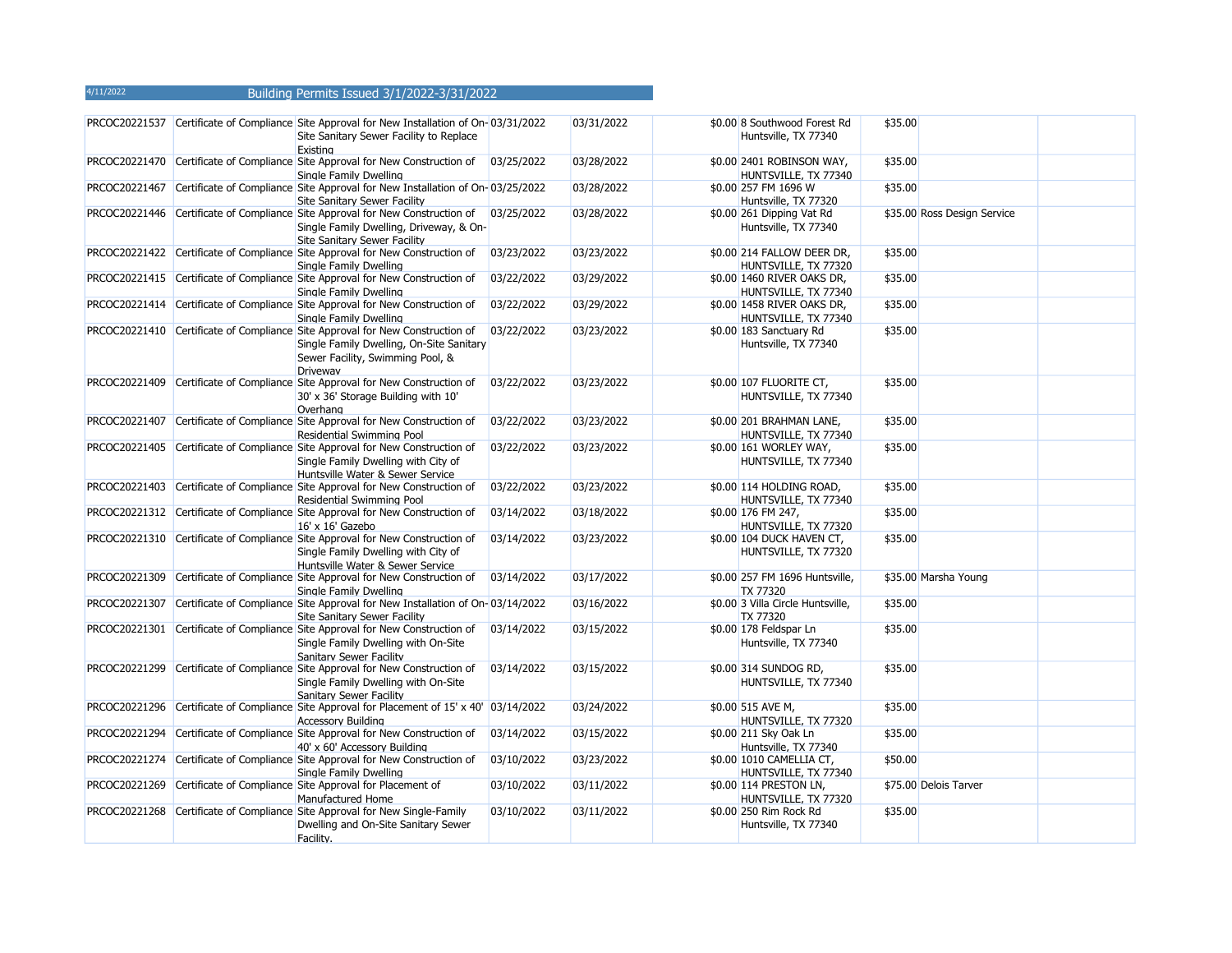|  | PRCOC20221265 Certificate of Compliance Site Approval for New Construction of<br>Single-Family Dwelling Only                                                                          | 03/10/2022 | 03/15/2022 | \$0.00 554 Wire Rd Huntsville,<br><b>TX 77320</b>            | \$35.00 |                          |
|--|---------------------------------------------------------------------------------------------------------------------------------------------------------------------------------------|------------|------------|--------------------------------------------------------------|---------|--------------------------|
|  | PRCOC20221264 Certificate of Compliance Site Approval for New Construction of<br>Single Family Dwelling & On-Site<br>Sanitary Sewer Facility                                          | 03/10/2022 | 03/14/2022 | \$0.00 797 Lonestar Rd<br>Huntsville, TX 77340               | \$35.00 |                          |
|  | PRCOC20221240 Certificate of Compliance Site Approval for New Single Family<br>Dwelling, Storage Building, & On-Site<br>Sanitary Sewer Facility                                       | 03/09/2022 | 03/11/2022 | \$0.00 137 Winchester Rd<br>Huntsville, TX 77340             | \$35.00 |                          |
|  | PRCOC20221236 Certificate of Compliance Site Approval for New Construction of<br><b>Residential Driveway</b>                                                                          | 03/09/2022 | 03/16/2022 | \$0.00 3644 MARIGOLD LN,<br>HUNTSVILLE, TX 77340             | \$35.00 |                          |
|  | PRCOC20221235 Certificate of Compliance Site Approval for New Construction of<br>Residential Swimming Pool                                                                            | 03/09/2022 | 03/21/2022 | \$0.00 631 HILLCREST DR,<br>HUNTSVILLE, TX 77340             | \$35.00 |                          |
|  | PRCOC20221233 Certificate of Compliance Site Approval for New Construction of<br>10' x 14' Accessory Building                                                                         | 03/09/2022 | 03/16/2022 | \$0.00 1856 EAST LAKE DR,<br>HUNTSVILLE, TX 77340            | \$35.00 |                          |
|  | PRCOC20221232 Certificate of Compliance Site Approval for New Construction of<br><b>Residential Driveway</b>                                                                          | 03/09/2022 | 03/15/2022 | \$0.00 912 ELM AVE,<br>HUNTSVILLE, TX 77320                  | \$35.00 |                          |
|  | PRCOC20221224 Certificate of Compliance Site Approval for New Construction of<br>Single Family Dwelling with City of<br>Huntsville Water & Sewer Service                              | 03/09/2022 | 03/14/2022 | \$0.00 106 DUCK HAVEN CT,<br>HUNTSVILLE, TX 77320            | \$35.00 |                          |
|  | PRCOC20221223 Certificate of Compliance Site Approval for New Construction of<br>Single Family Dwelling with City of<br>Huntsville Water & Sewer Service                              | 03/09/2022 | 03/14/2022 | \$0.00 102 DUCK HAVEN CT,<br>HUNTSVILLE, TX 77320            | \$35.00 |                          |
|  | PRCOC20221222 Certificate of Compliance Site Approval for New Construction of<br>Single Family Dwelling with City of<br>Huntsville Water & Sewer Service                              | 03/09/2022 | 03/14/2022 | \$0.00 103 DUCK HAVEN CT,<br>HUNTSVILLE, TX 77320            | \$35.00 |                          |
|  | PRCOC20221221 Certificate of Compliance Site Approval for Construction of Multi- 03/09/2022<br>Family Residential Dwelling.                                                           |            | 03/16/2022 | \$0.00 615 HAYMAN ST, BLDG<br>10100, HUNTSVILLE, TX<br>77340 |         | \$35.00 Brandi Stroka    |
|  | PRCOC20221219 Certificate of Compliance Site Approval for Multi-Family<br><b>Residential Dwelling</b>                                                                                 | 03/09/2022 | 03/16/2022 | \$0.00 615 HAYMAN ST, BLDG<br>8100                           |         | \$35.00 Brandi Stroka    |
|  | PRCOC20221212 Certificate of Compliance Site Approval for Construction of 32' x<br>22' Covered Porch                                                                                  | 03/09/2022 | 03/28/2022 | \$0.00 1921 ROLLINGWOOD<br>DR, HUNTSVILLE, TX<br>77340       | \$35.00 |                          |
|  | PRCOC20221209 Certificate of Compliance Site Approval for Placement of Two<br>Manufactured Homes & On-Site<br>Sanitary Sewer Facility                                                 | 03/09/2022 | 03/14/2022 | \$0.00 735 FM 247 Huntsville,<br>TX 77320                    |         | \$35.00 Jose Canales     |
|  | PRCOC20221099 Certificate of Compliance Site Approval for New Construction of<br>Single Family Dwelling                                                                               | 03/03/2022 | 03/04/2022 | \$0.00 224 EVERGREEN DR,<br>HUNTSVILLE, TX 77340             |         | \$35.00 Jorge L. Trevino |
|  | PRCOC20221098 Certificate of Compliance Site Approval for New Construction of<br>Single Family Dwelling, Accessory<br>Building, Driveway, & On-Site Sanitary<br><b>Sewer Facility</b> | 03/03/2022 | 03/10/2022 | \$0.00 179 REMINGTON RD,<br>HUNTSVILLE, TX 77340             | \$35.00 |                          |
|  | PRCOC20221097 Certificate of Compliance Site Approval for New Installation of On-03/03/2022<br>Site Sanitary Sewer Facility                                                           |            | 03/16/2022 | \$0.00 740 IH 45 N,<br>HUNTSVILLE, TX 77320                  | \$35.00 |                          |
|  | PRCOC20221096 Certificate of Compliance Site Approval for Bedroom & Bathroom 03/03/2022<br>Addition                                                                                   |            | 03/08/2022 | \$0.00 3148 OLD HOUSTON<br>RD, HUNTSVILLE, TX<br>77340       | \$35.00 |                          |
|  | PRCOC20221095 Certificate of Compliance Site Approval for New Construction of<br>Swimming Pool                                                                                        | 03/03/2022 | 03/04/2022 | \$0.00 104 FELDSPAR LN,<br>HUNTSVILLE, TX 77340              | \$35.00 |                          |
|  | PRCOC20221094 Certificate of Compliance Site Approval for New Single Family<br>Dwelling, Accessory Building, & On-Site<br>Sanitary Sewer Facility                                     | 03/03/2022 | 03/09/2022 | \$0.00 105 RIM ROCK RD,<br>HUNTSVILLE, TX 77340              | \$35.00 |                          |
|  | PRCOC20221093 Certificate of Compliance Site Approval for New Installation of<br>Monument Sian                                                                                        | 03/03/2022 | 03/09/2022 | \$0.00 176 FM 247,<br>HUNTSVILLE, TX 77320                   | \$35.00 |                          |
|  | PRCOC20221051 Certificate of Compliance Site Approval for Installation of On-Site 02/28/2022<br>Sanitary Sewer Facility                                                               |            | 03/03/2022 | \$0.00 79 Lessa Ln Huntsville,<br>TX 77320                   | \$35.00 |                          |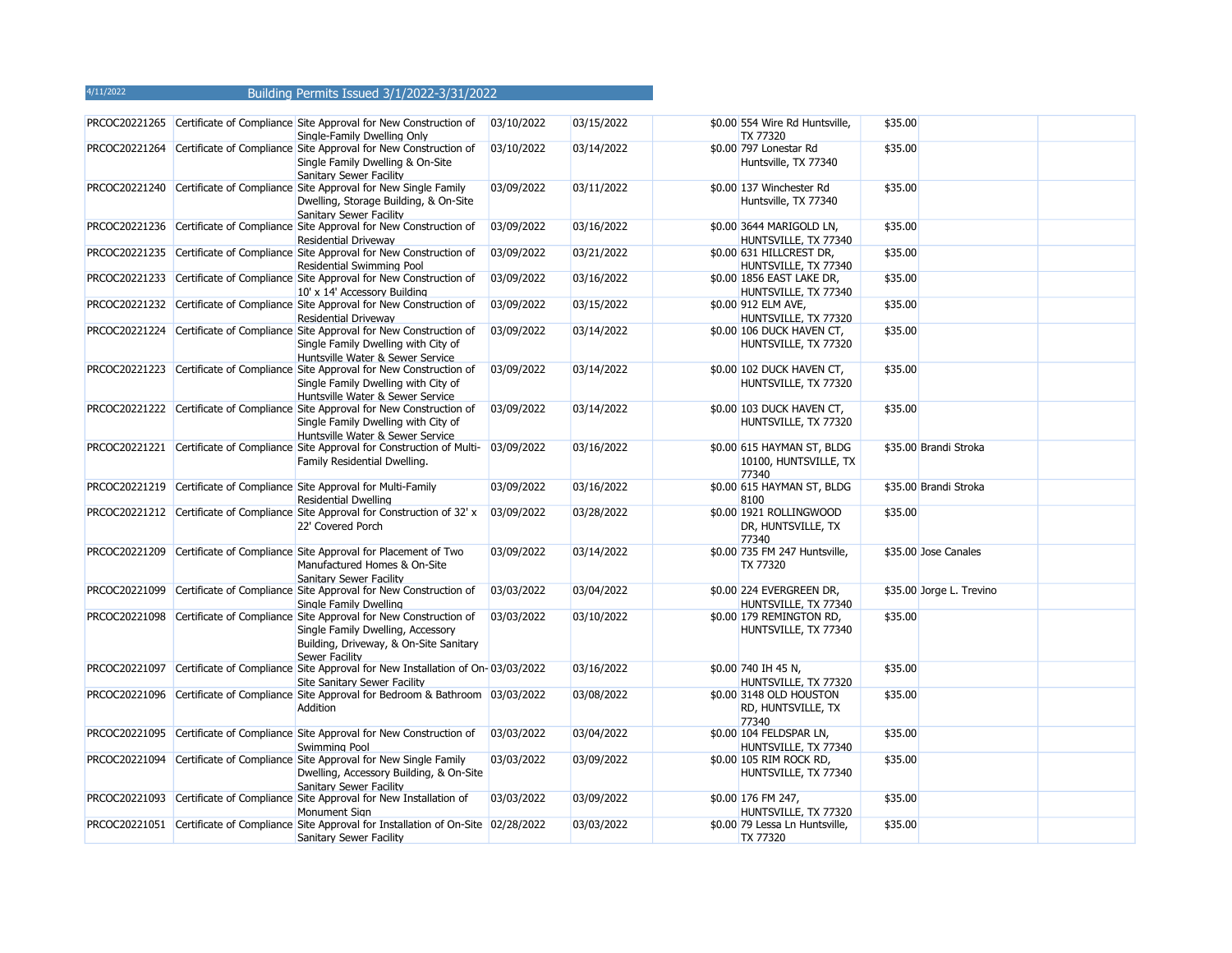|               | PRCOC20221050 Certificate of Compliance Site Approval for New Construction of<br><b>Accessory Building</b>                                               | 02/28/2022 | 03/03/2022 | \$0.00 117 TANGLEWOOD DR,<br>HUNTSVILLE, TX 77320    | \$35.00 |  |
|---------------|----------------------------------------------------------------------------------------------------------------------------------------------------------|------------|------------|------------------------------------------------------|---------|--|
|               | PRCOC20221049 Certificate of Compliance Site Approval for New Construction of<br><b>Accessory Building</b>                                               | 02/28/2022 | 03/04/2022 | \$0.00 321 Dahlia Rd                                 | \$35.00 |  |
|               | PRCOC20221048 Certificate of Compliance Site Approval for New Construction of<br>Single Family Dwelling & On-Site<br>Sanitary Sewer Facility             | 02/28/2022 | 03/04/2022 | \$0.00 169 SANDPIPER DR,<br>HUNTSVILLE, TX 77340     | \$35.00 |  |
|               | PRCOC20221045 Certificate of Compliance Site Approval for New Construction of<br>Single Family Dwelling & On-Site<br>Sanitary Sewer Facility             | 02/28/2022 | 03/03/2022 | \$0.00 273 SUNDOG RD,<br>HUNTSVILLE, TX 77340        | \$35.00 |  |
|               | PRCOC20221042 Certificate of Compliance Site Approval for Manufactured Home<br>Placement                                                                 | 02/28/2022 | 03/03/2022 | \$0.00 1209 TRINITY CUT-OFF,<br>HUNTSVILLE, TX 77320 | \$75.00 |  |
| PRCOC20221037 | Certificate of Compliance Site Approval for New Construction of<br><b>Accessory Building</b>                                                             | 02/28/2022 | 03/03/2022 | \$0.00 806 LONESTAR RD,<br>HUNTSVILLE, TX 77340      | \$35.00 |  |
| PRCOC20220998 | Certificate of Compliance Site Approval for New Construction of<br>COH Service Bay Building                                                              | 02/25/2022 | 03/31/2022 | \$0.00 448 SH 75 N,<br>HUNTSVILLE, TX 77320          | \$0.00  |  |
| PRCOC20220997 | Certificate of Compliance Site Approval for New Construction of<br><b>COH Administration Building</b>                                                    | 02/25/2022 | 03/31/2022 | \$0.00 448 SH 75 N,<br>HUNTSVILLE, TX 77320          | \$0.00  |  |
| PRCOC20220578 | Certificate of Compliance Site Approval for New Construction of<br>Sinale Family Dwelling                                                                | 01/31/2022 | 03/25/2022 | \$0.00 112 BOBCAT BEND,<br>HUNTSVILLE, TX 77320      | \$35.00 |  |
| PRCOC20220459 | Certificate of Compliance Site Approval for New Construction of<br>Single Family Dwelling                                                                | 01/26/2022 | 03/04/2022 | \$0.00 405 BLACK BEAR DR,<br>HUNTSVILLE, TX 77320    | \$35.00 |  |
|               | PRCOC20220455 Certificate of Compliance Site Approval for New Construction of<br>Single-Family Dwelling with City of<br>Huntsville Water & Sewer Service | 01/26/2022 | 03/01/2022 | \$0.00 117 BOBCAT BEND,<br>HUNTSVILLE, TX 77320      | \$35.00 |  |
|               | PRCOC20220454 Certificate of Compliance Site Approval for New Construction of<br>Single Family Dwelling                                                  | 01/26/2022 | 03/04/2022 | \$0.00 506 BLACK BEAR DR,<br>HUNTSVILLE, TX 77320    | \$35.00 |  |
|               | PRCOC20220453 Certificate of Compliance Site Approval for New Construction of<br>Single Family Dwelling with City of<br>Huntsville Water & Sewer Service | 01/26/2022 | 03/01/2022 | \$0.00 118 BOBCAT BEND,<br>HUNTSVILLE, TX 77320      | \$35.00 |  |
| PRCOC20220446 | Certificate of Compliance Site Approval for New Construction of<br>Single Family Dwelling                                                                | 01/25/2022 | 03/04/2022 | \$0.00 502 BLACK BEAR DR,<br>HUNTSVILLE, TX 77320    | \$35.00 |  |
| PRCOC20220443 | Certificate of Compliance Site Approval for New Construction of<br>Single Family Dwelling                                                                | 01/25/2022 | 03/04/2022 | \$0.00 504 BLACK BEAR DR,<br>HUNTSVILLE, TX 77320    | \$35.00 |  |
|               | PRCOC20220442 Certificate of Compliance Site Approval for New Construction of<br>Single Family Dwelling                                                  | 01/25/2022 | 03/04/2022 | \$0.00 406 BLACK BEAR DR,<br>HUNTSVILLE, TX 77320    | \$35.00 |  |
|               | PRCOC20220441 Certificate of Compliance Site Approval for New Construction of<br>Single Family Dwelling with City of<br>Huntsville Water & Sewer Service | 01/25/2022 | 03/02/2022 | \$0.00 403 BLACK BEAR DR,<br>HUNTSVILLE, TX 77320    | \$35.00 |  |
| PRCOC20220439 | Certificate of Compliance Site Approval for New Construction of<br>Single Family Dwelling                                                                | 01/25/2022 | 03/04/2022 | \$0.00 410 BLACK BEAR DR,<br>HUNTSVILLE, TX 77320    | \$35.00 |  |
|               | PRCOC20220438 Certificate of Compliance Site Approval for New Construction of<br>Single Family Dwelling                                                  | 01/25/2022 | 03/04/2022 | \$0.00 408 BLACK BEAR DR,<br>HUNTSVILLE, TX 77320    | \$35.00 |  |
|               | PRCOC20220434 Certificate of Compliance Site Approval for New Construction of<br>Single-Family Dwelling with City of<br>Huntsville Water & Sewer Service | 01/25/2022 | 03/01/2022 | \$0.00 119 BOBCAT BEND,<br>HUNTSVILLE, TX 77320      | \$35.00 |  |
|               | PRCOC20220432 Certificate of Compliance Site Approval for New Construction of<br>Single Family Dwelling with City of<br>Huntsville Water & Sewer Service | 01/25/2022 | 03/02/2022 | \$0.00 113 BOBCAT BEND,<br>HUNTSVILLE, TX 77320      | \$35.00 |  |
|               | PRCOC20220427 Certificate of Compliance Site Approval for New Construction of<br>Single-Family Dwelling with City of<br>Huntsville Water & Sewer Service | 01/25/2022 | 03/01/2022 | \$0.00 120 BOBCAT BEND,<br>HUNTSVILLE, TX 77320      | \$35.00 |  |
|               | PRCOC20212914 Certificate of Compliance Site Approval For New Construction of 11/11/2021<br>Single Family Dwelling, Garage, &<br>Driveway                |            | 03/04/2022 | \$0.00 125 EAST MOSLEY LN,<br>HUNTSVILLE, TX 77340   | \$35.00 |  |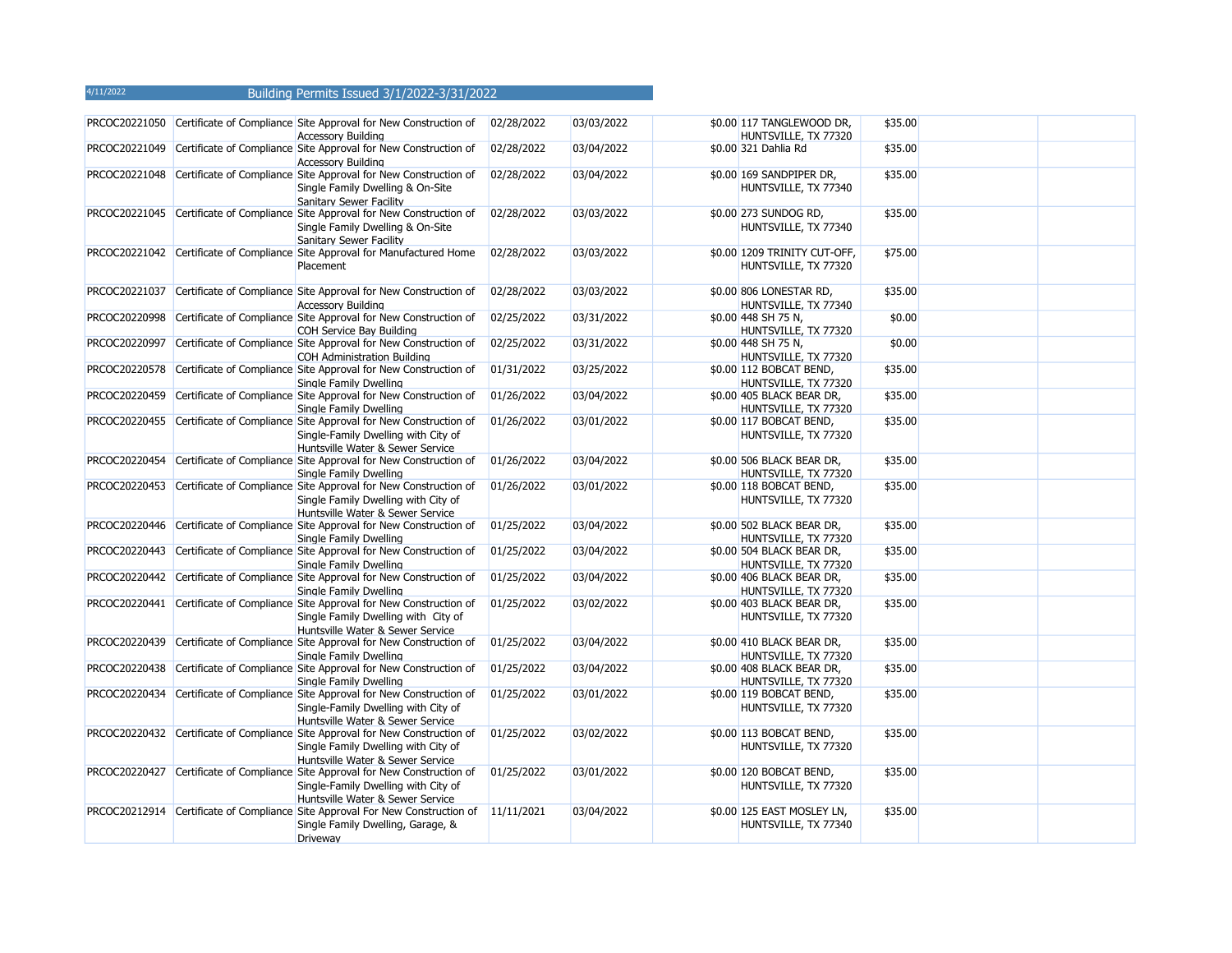| PRCAP20221239 | Commercial Annual Pool Tron Works Pool<br>Permit         |                                                             | 03/09/2022 | 03/17/2022 | \$0.00 206 SH 75 N,<br>HUNTSVILLE, TX 77320                        | \$100.00 |     |
|---------------|----------------------------------------------------------|-------------------------------------------------------------|------------|------------|--------------------------------------------------------------------|----------|-----|
| PRCAP20221237 | Commercial Annual Pool Holiday Inn Express Spa<br>Permit |                                                             | 03/09/2022 | 03/11/2022 | \$0.00 148 IH 45 S,<br>HUNTSVILLE, TX 77340                        | \$100.00 |     |
| PRCAP20221234 | Permit                                                   | Commercial Annual Pool Holiday Inn Express Pool             | 03/09/2022 | 03/11/2022 | \$0.00 148 IH 45 S,<br>HUNTSVILLE, TX 77340                        | \$100.00 |     |
| PRCAP20221231 | Permit                                                   | Commercial Annual Pool The Gateway at Huntsville Apts Pool  | 03/09/2022 | 03/10/2022 | \$0.00 5050 SAM HOUSTON<br>AVE, HUNTSVILLE, TX<br>77340            | \$100.00 |     |
| PRCAP20221229 | Permit                                                   | Commercial Annual Pool The Forum at Sam Houston Pool        | 03/09/2022 | 03/14/2022 | \$0.00 3019 SAM HOUSTON<br>AVE, HUNTSVILLE, TX<br>77340            | \$100.00 |     |
| PRCAP20221215 | Permit                                                   | Commercial Annual Pool Villages at Sycamore Pool            | 03/09/2022 | 03/17/2022 | \$0.00 1615 SYCAMORE AVE,<br>HUNTSVILLE, TX 77340                  | \$100.00 |     |
| PRCAP20221214 | Permit                                                   | Commercial Annual Pool Villages at Sycamore Spa             | 03/09/2022 | 03/17/2022 | \$0.00 1615 SYCAMORE AVE,<br>HUNTSVILLE, TX 77340                  | \$100.00 |     |
| PRCAP20221211 | Permit                                                   | Commercial Annual Pool University Club Apts Pool #2         | 03/09/2022 | 03/15/2022 | \$0.00 2501 LAKE RD,<br>HUNTSVILLE, TX 77340                       | \$100.00 |     |
| PRCAP20221210 | Permit                                                   | Commercial Annual Pool University Club Apts Office Pool     | 03/09/2022 | 03/15/2022 | \$0.00 2501 LAKE RD,<br>HUNTSVILLE, TX 77340                       | \$100.00 |     |
| PRCAP20221206 | Commercial Annual Pool Timbers Apts Pool<br>Permit       |                                                             | 03/09/2022 | 03/17/2022 | \$0.00 144 IH 45 N,<br>HUNTSVILLE, TX 77320                        | \$100.00 |     |
| PRCAP20221201 | Commercial Annual Pool Brazos Apts Pool<br>Permit        |                                                             | 03/09/2022 | 03/23/2022 | \$0.00 1440 BRAZOS DR,<br>HUNTSVILLE, TX 77320                     | \$100.00 |     |
| PRCAP20221153 | Commercial Annual Pool Rolling Brook Apts Pool<br>Permit |                                                             | 03/04/2022 | 03/17/2022 | \$0.00 620 HICKORY DR,<br>HUNTSVILLE, TX 77320                     | \$100.00 |     |
| PRCAP20221152 | Commercial Annual Pool Rolling Brook Apts Spa<br>Permit  |                                                             | 03/04/2022 | 03/17/2022 | \$0.00 620 HICKORY DR,<br>HUNTSVILLE, TX 77320                     | \$100.00 |     |
| PRCAP20221149 | Commercial Annual Pool Red Roof Plus Pool<br>Permit      |                                                             | 03/04/2022 | 03/14/2022 | \$0.00 606 IH 45 S,<br>HUNTSVILLE, TX 77340                        | \$100.00 |     |
| PRCAP20221140 | Commercial Annual Pool The Pines Apts Pool<br>Permit     |                                                             | 03/04/2022 | 03/17/2022 | \$0.00 2450 LAKE RD,<br>HUNTSVILLE, TX 77340                       | \$100.00 |     |
| PRCAP20221140 | Commercial Annual Pool The Pines Apts Pool<br>Permit     |                                                             | 03/04/2022 | 03/17/2022 | \$0.00 2450 LAKE RD,<br>HUNTSVILLE, TX 77340                       | \$100.00 |     |
| PRCAP20221139 | Permit                                                   | Commercial Annual Pool Physical Therapy Associates Pool     | 03/04/2022 | 03/11/2022 | \$0.00 127 MEDICAL PARK LN,<br>HUNTSVILLE, TX 77340                | \$100.00 |     |
| PRCAP20221132 | Permit                                                   | Commercial Annual Pool Fairfield Inn & Suites Marriott Pool | 03/04/2022 | 03/21/2022 | \$0.00 136 RAVENWOOD<br><b>VILLAGE DR,</b><br>HUNTSVILLE, TX 77340 | \$100.00 |     |
| PRCAP20221125 | Permit                                                   | Commercial Annual Pool Elkins Lake Olympic Pool             | 03/04/2022 | 03/23/2022 | \$0.00 1632 GREEN BRIAR DR,<br>HUNTSVILLE, TX 77340                | \$100.00 |     |
| PRCAP20221124 | Permit                                                   | Commercial Annual Pool Elkins Lake Manor House Pool         | 03/04/2022 | 03/23/2022 | \$0.00 638 CHERRY HILLS DR,<br>HUNTSVILLE, TX 77340                | \$100.00 |     |
| PRCAP20221122 | Commercial Annual Pool Days Inn Pool<br>Permit           |                                                             | 03/04/2022 | 03/30/2022 | \$0.00 160 IH 45 S,<br>HUNTSVILLE, TX 77340                        | \$100.00 |     |
| PRCAP20221121 | Commercial Annual Pool Cornerstone Apts Pool<br>Permit   |                                                             | 03/04/2022 | 03/17/2022 | \$0.00 2209 BOBBY K MARKS<br>DR, HUNTSVILLE, TX<br>77340           | \$100.00 |     |
| PRCAP20221121 | Commercial Annual Pool Cornerstone Apts Pool<br>Permit   |                                                             | 03/04/2022 | 03/17/2022 | \$0.00 2209 BOBBY K MARKS<br>DR, HUNTSVILLE, TX<br>77340           | \$100.00 |     |
| PRCAP20221108 | Commercial Annual Pool Aspen Heights Pool<br>Permit      |                                                             | 03/03/2022 | 03/15/2022 | \$0.00 210 SH 75 N,<br>HUNTSVILLE, TX 77320                        | \$100.00 |     |
| PRBD20221479  | <b>Building Miscellaneous</b>                            | Enclosure of 10' x 12' Gazebo for<br>Storage                | 03/28/2022 | 03/30/2022 | \$700.00 3357 THORNWOOD<br>WAY, HUNTSVILLE, TX<br>77340            | \$65.00  | 120 |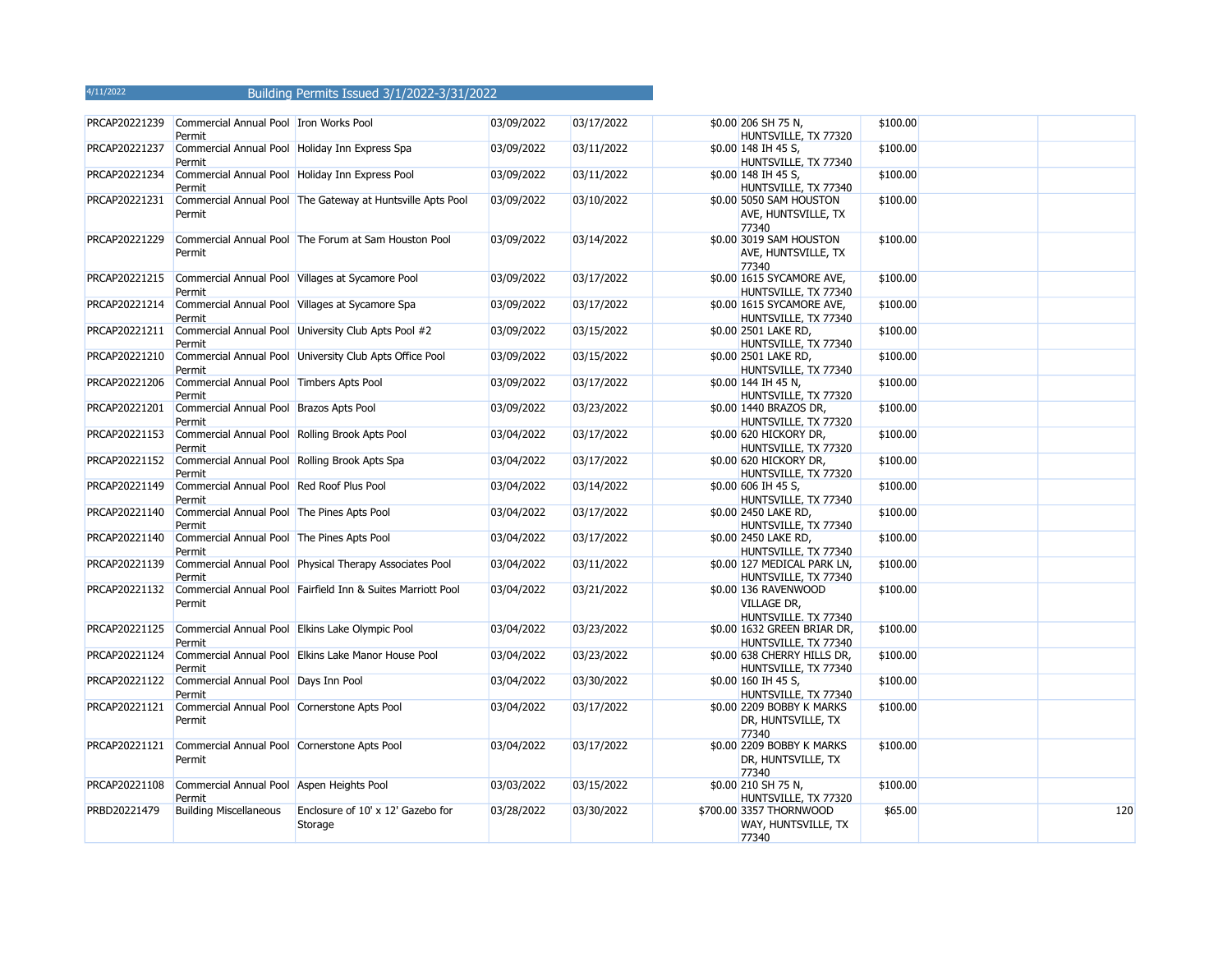| PRBD20221476  | <b>Building Miscellaneous</b>      | Interior/Exterior Remodel of Single<br>Family Dwelling                  | 03/28/2022 | 03/30/2022 | \$40,000.00 1614 13TH ST,<br>HUNTSVILLE, TX 77340              | \$364.95 |                             |     |
|---------------|------------------------------------|-------------------------------------------------------------------------|------------|------------|----------------------------------------------------------------|----------|-----------------------------|-----|
| PRBD20221363  | <b>Building Miscellaneous</b>      | New Construction of 32' x 22' Covered<br>Patio                          | 03/18/2022 | 03/28/2022 | \$22,000.00 1921 ROLLINGWOOD<br>DR, HUNTSVILLE, TX<br>77340    | \$311.40 |                             | 704 |
| PRBD20221362  | <b>Building Miscellaneous</b>      | Deck Replacement for Single Family<br>Dwelling                          | 03/18/2022 | 03/21/2022 | \$50,000.00 17 LAKEVIEW MANOR,<br>HUNTSVILLE, TX 77340         | \$300.90 |                             |     |
| PRBD20220423  | <b>Building Miscellaneous</b>      | New Installation of Solar Panels for<br>Existing Single Family Dwelling | 01/25/2022 | 03/29/2022 | \$9,940.00 4007 OLD COLONY RD,<br>HUNTSVILLE, TX 77320         | \$160.60 |                             |     |
|               | PRAHP20221416 Annual Health Permit | El Tejano Taqueria                                                      | 03/22/2022 | 03/22/2022 | \$0.00 1310 15TH ST,<br>HUNTSVILLE, TX 77340                   | \$250.00 |                             |     |
|               | PRAHP20221169 Annual Health Permit | Taqueria El Taquero Mucho                                               | 03/08/2022 | 03/08/2022 | \$0.00 1107 US 190,<br>HUNTSVILLE, TX 77340                    |          | \$250.00 Jose Antonio Bravo |     |
|               | PRAHP20213500 Annual Health Permit | Snow Fox K-145                                                          | 12/13/2021 | 03/01/2022 | \$0.00 223 IH 45 S,<br>HUNTSVILLE, TX 77340                    | \$225.00 |                             |     |
|               | PRAHP20213464 Annual Health Permit | Lupita's Taco Truck                                                     | 12/13/2021 | 03/31/2022 | \$0.00 261 SH 75 N,<br>HUNTSVILLE, TX 77320                    | \$250.00 |                             |     |
|               | PRAHP20213453 Annual Health Permit | Stripes #1049                                                           | 12/13/2021 | 03/11/2022 | \$0.00 2530 SAM HOUSTON<br>AVE, HUNTSVILLE, TX<br>77340        | \$375.00 |                             |     |
|               | PRAHP20213429 Annual Health Permit | Smoothie King                                                           | 12/09/2021 | 03/25/2022 | \$0.00 1328 SAM HOUSTON<br>AVE, HUNTSVILLE, TX<br>77340        | \$375.00 |                             |     |
|               | PRAHP20213281 Annual Health Permit | Karsan's Kona Ice of Huntsville, LLC                                    | 12/03/2021 | 03/29/2022 | \$0.00 999 City Limits<br>Huntsville, TX 77340                 | \$250.00 |                             |     |
|               | PRAHP20213277 Annual Health Permit | Joey's Deep Fried                                                       | 12/03/2021 | 03/17/2022 | \$0.00 1702 11TH ST,<br>HUNTSVILLE, TX 77340                   | \$250.00 |                             |     |
|               | PRAHP20213266 Annual Health Permit | Jimmy John's                                                            | 12/03/2021 | 03/22/2022 | \$0.00 2023 SAM HOUSTON<br>AVE, HUNTSVILLE, TX<br>77340        | \$375.00 |                             |     |
|               | PRAHP20213265 Annual Health Permit | Jersey Mike's Subs                                                      | 12/03/2021 | 03/04/2022 | \$0.00 211 IH 45 S,<br>HUNTSVILLE, TX 77340                    | \$375.00 |                             |     |
|               | PRAHP20213260 Annual Health Permit | <b>HYFL Concessions</b>                                                 | 12/03/2021 | 03/09/2022 | \$0.00 182 KEVIN WILLIAMS<br>RD, HUNTSVILLE, TX<br>77320       | \$60.00  |                             |     |
|               | PRAHP20213218 Annual Health Permit | <b>Grills Express</b>                                                   | 12/02/2021 | 03/31/2022 | \$0.00 2301 SAM HOUSTON<br>AVE, HUNTSVILLE, TX<br>77340        | \$375.00 |                             |     |
| PRAHP20213209 | Annual Health Permit               | Giggles & Grins Little Scholars                                         | 12/02/2021 | 03/14/2022 | \$0.00 306 SH 190,<br>HUNTSVILLE, TX 77340                     | \$225.00 |                             |     |
|               | PRAHP20213207 Annual Health Permit | Fruitopia                                                               | 12/02/2021 | 03/31/2022 | \$0.00 1501 SAM HOUSTON<br>AVE, STE:B,<br>HUNTSVILLE, TX 77340 | \$225.00 |                             |     |
|               | PRAHP20213206 Annual Health Permit | Fresh Donuts                                                            | 12/02/2021 | 03/28/2022 | \$0.00 2514 Sam Houston Ave,<br>Ste A Huntsville, TX<br>77340  |          | \$375.00 Saroeun Poul       |     |
|               | PRAHP20213205 Annual Health Permit | Freddy's Frozen Custard & Steakburgers 12/02/2021                       |            | 03/04/2022 | \$0.00 231 IH 45 S,<br>HUNTSVILLE, TX 77340                    | \$375.00 |                             |     |
|               | PRAHP20213199 Annual Health Permit | Firehouse Subs                                                          | 12/02/2021 | 03/28/2022 | \$0.00 235 IH 45 S, STE:A,<br>HUNTSVILLE, TX 77340             | \$250.00 |                             |     |
|               | PRAHP20213133 Annual Health Permit | EZ Food Mart                                                            | 11/24/2021 | 03/31/2022 | \$0.00 7005 SH 75 S,<br>HUNTSVILLE, TX 77340                   | \$225.00 |                             |     |
|               | PRAHP20212972 Annual Health Permit | Deluxe Tapioca                                                          | 11/15/2021 | 03/29/2022 | \$0.00 2038 SAM HOUSTON<br>AVE, STE:A,<br>HUNTSVILLE, TX 77340 | \$225.00 |                             |     |